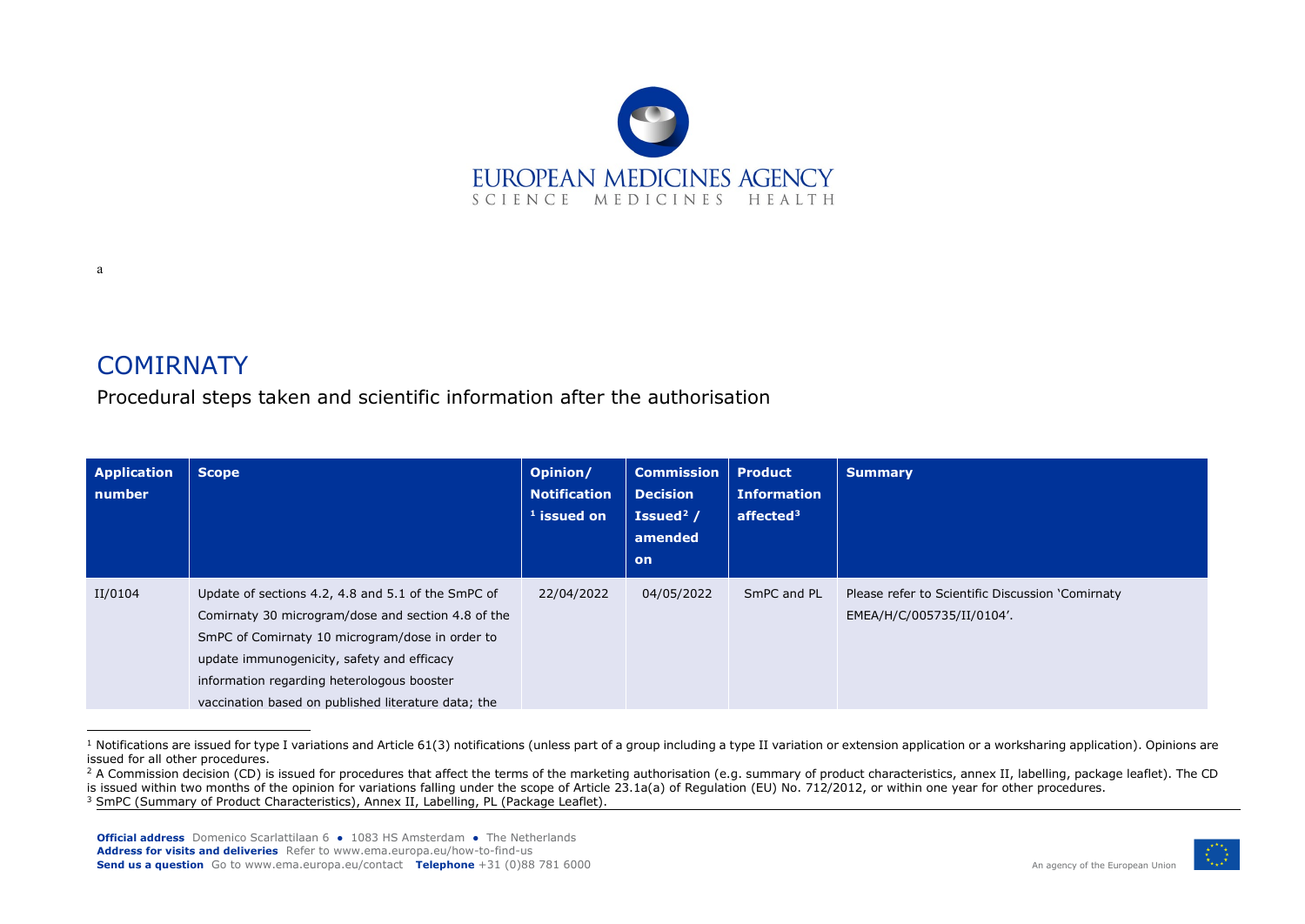|           | Package Leaflet is updated accordingly.<br>C.I.4 - Change(s) in the SPC, Labelling or PL due to<br>new quality, preclinical, clinical or pharmacovigilance<br>data                                                                                                                                                                                                                                                                                                                                                             |            |     |  |  |
|-----------|--------------------------------------------------------------------------------------------------------------------------------------------------------------------------------------------------------------------------------------------------------------------------------------------------------------------------------------------------------------------------------------------------------------------------------------------------------------------------------------------------------------------------------|------------|-----|--|--|
| II/0126/G | This was an application for a group of variations.<br>B.II.e.7.b - Change in supplier of packaging<br>components or devices (when mentioned in the<br>dossier) - Replacement or addition of a supplier<br>B.II.b.1.c - Replacement or addition of a<br>manufacturing site for the FP - Site where any<br>manufacturing operation(s) take place, except batch<br>release/control, and secondary packaging, for<br>biol/immunol medicinal products or pharmaceutical<br>forms manufactured by complex manufacturing<br>processes | 26/04/2022 | n/a |  |  |
| IB/0123   | B.I.z - Quality change - Active substance - Other<br>variation                                                                                                                                                                                                                                                                                                                                                                                                                                                                 | 19/04/2022 | n/a |  |  |
| II/0120/G | This was an application for a group of variations.<br>B.II.c.z - Change in control of excipients in the<br>Finished Product - Other variation<br>B.II.c.2.a - Change in test procedure for an excipient -<br>Minor changes to an approved test procedure<br>B.II.c.z - Change in control of excipients in the<br>Finished Product - Other variation<br>B.II.c.2.d - Change in test procedure for an excipient -                                                                                                                | 07/04/2022 | n/a |  |  |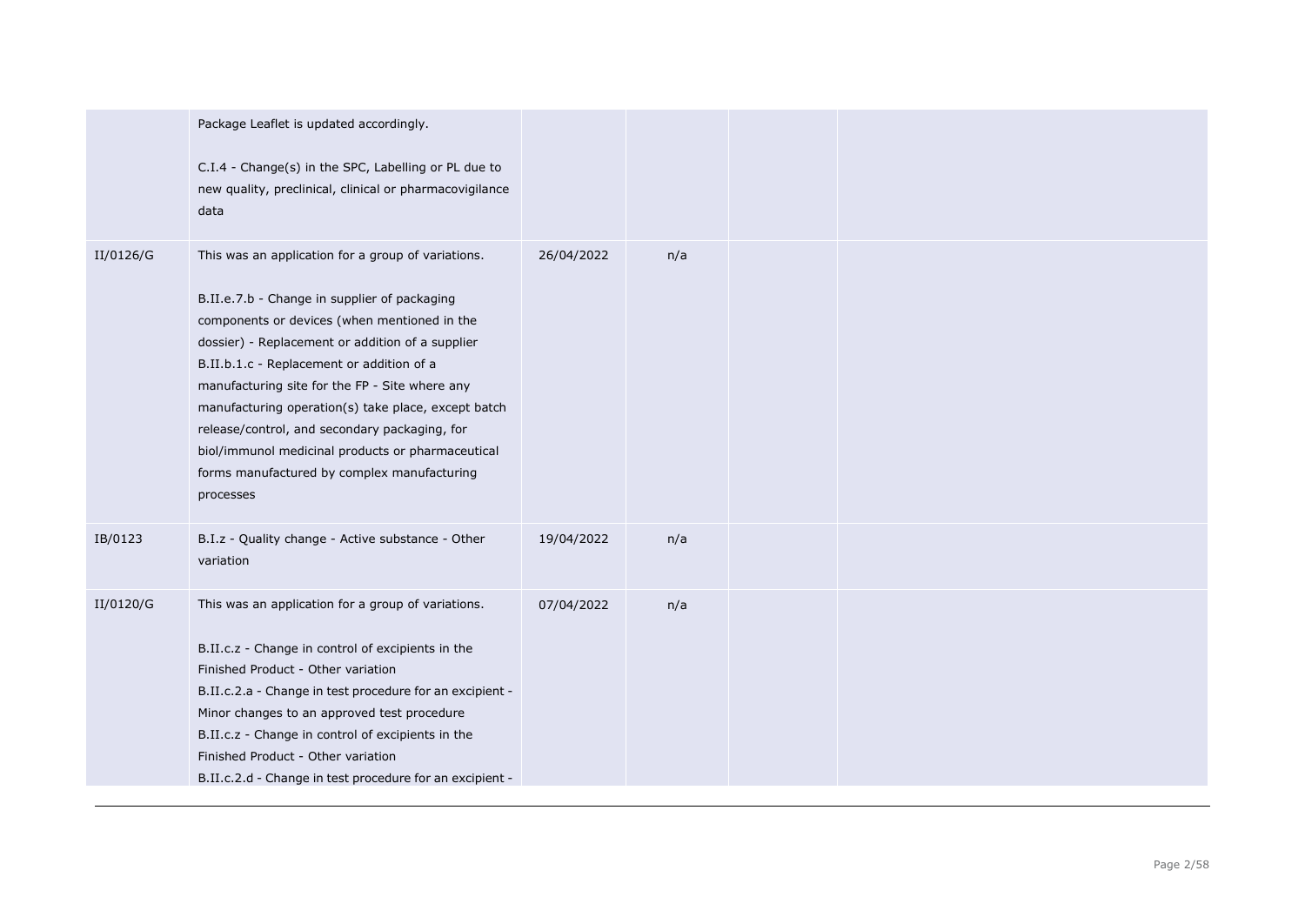|           | Other changes to a test procedure (including<br>replacement or addition)<br>B.II.c.2.d - Change in test procedure for an excipient -<br>Other changes to a test procedure (including<br>replacement or addition)<br>B.II.c.1.b - Change in the specification parameters<br>and/or limits of an excipient - Addition of a new<br>specification parameter to the specification with its<br>corresponding test method<br>B.II.c.2.d - Change in test procedure for an excipient -<br>Other changes to a test procedure (including<br>replacement or addition)<br>B.II.c.4.a - Change in synthesis or recovery of a<br>non-pharmacopoeial or novel excipient - Minor change |            |            |             |                                                                                                                                                                      |
|-----------|-------------------------------------------------------------------------------------------------------------------------------------------------------------------------------------------------------------------------------------------------------------------------------------------------------------------------------------------------------------------------------------------------------------------------------------------------------------------------------------------------------------------------------------------------------------------------------------------------------------------------------------------------------------------------|------------|------------|-------------|----------------------------------------------------------------------------------------------------------------------------------------------------------------------|
| IB/0122   | B.II.f.1.b.5 - Stability of FP - Extension of the shelf life<br>of the finished product - Biological/immunological<br>medicinal product in accordance with an approved<br>stability protocol                                                                                                                                                                                                                                                                                                                                                                                                                                                                            | 04/04/2022 | 07/04/2022 | SmPC and PL | Update of the product information to extend the shelf life of<br>COMIRNATY 30 µg Concentrate for dispersion for injection<br>(EU/1/20/1528/001) from 9 to 12 months. |
| II/0116/G | This was an application for a group of variations.<br>B.I.z - Quality change - Active substance - Other<br>variation<br>B.I.z - Quality change - Active substance - Other<br>variation<br>B.I.a.2.a - Changes in the manufacturing process of<br>the AS - Minor change in the manufacturing process of<br>the AS<br>B.I.a.2.a - Changes in the manufacturing process of<br>the AS - Minor change in the manufacturing process of                                                                                                                                                                                                                                        | 31/03/2022 | 07/04/2022 | Annex II    |                                                                                                                                                                      |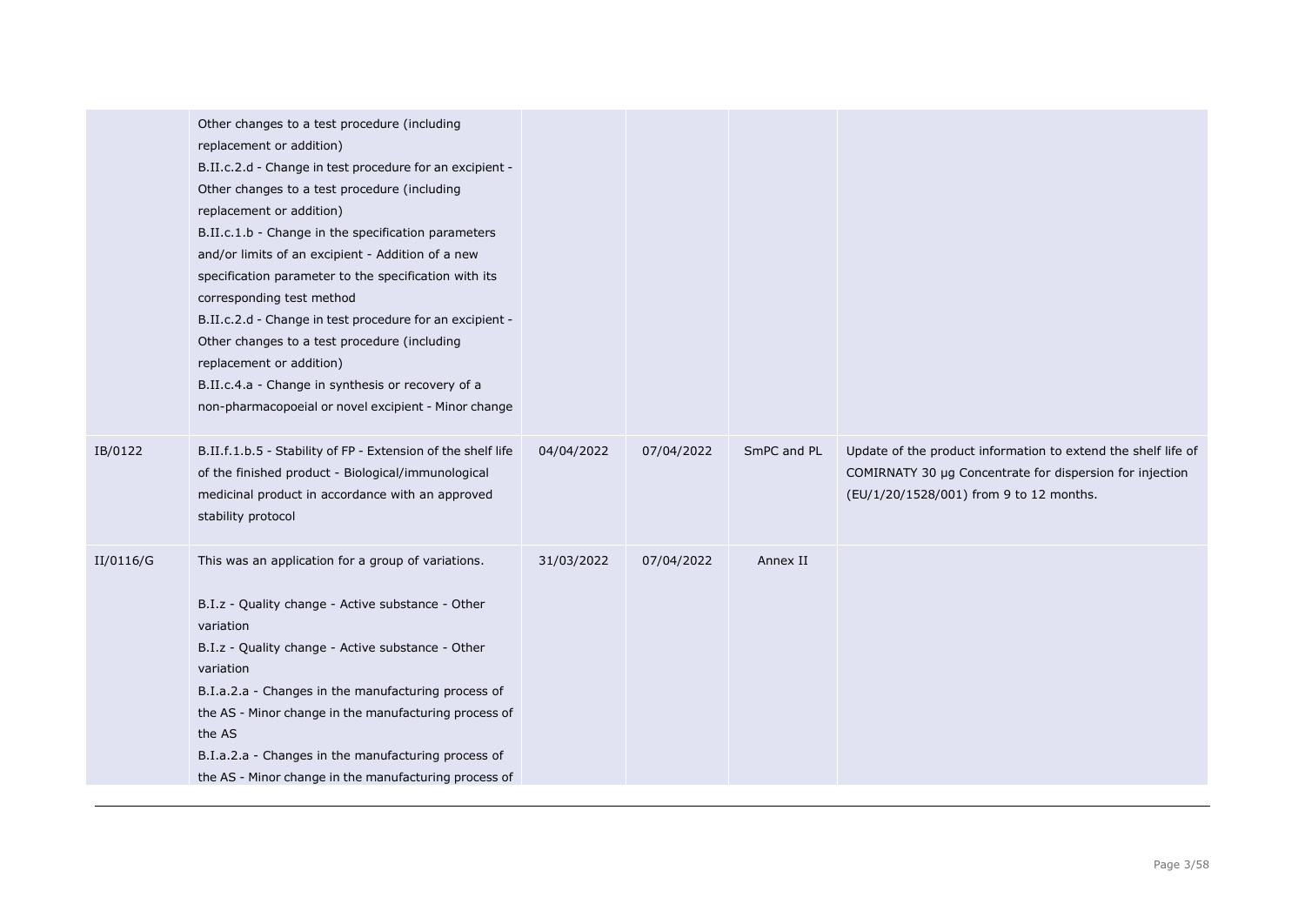|           | the AS<br>B.I.d.1.c - Stability of AS - Change in the re-test<br>period/storage period or storage conditions - Change<br>to an approved stability protocol<br>B.I.a.1.j - Change in the manufacturer of AS or of a<br>starting material/reagent/intermediate for AS -<br>Replacement or addition of a site where batch<br>control/testing takes place and any of the test method<br>at the site is a biol/immunol method<br>B.I.a.1.e - Change in the manufacturer of AS or of a<br>starting material/reagent/intermediate for AS - The<br>change relates to a biological AS or a starting material<br>[-] used in the manufacture of a<br>biological/immunological product |            |     |  |
|-----------|-----------------------------------------------------------------------------------------------------------------------------------------------------------------------------------------------------------------------------------------------------------------------------------------------------------------------------------------------------------------------------------------------------------------------------------------------------------------------------------------------------------------------------------------------------------------------------------------------------------------------------------------------------------------------------|------------|-----|--|
| IB/0106/G | This was an application for a group of variations.<br>B.I.b.1.c - Change in the specification parameters<br>and/or limits of an AS, starting<br>material/intermediate/reagent - Addition of a new<br>specification parameter to the specification with its<br>corresponding test method<br>B.I.b.2.c - Change in test procedure for AS or starting<br>material/reagent/intermediate - Other changes to a<br>test procedure for a reagent, which does not have a<br>significant effect on the overall quality of the AS                                                                                                                                                      | 31/03/2022 | n/a |  |
| II/0112/G | This was an application for a group of variations.<br>B.II.b.3.b - Change in the manufacturing process of<br>the finished or intermediate product - Substantial                                                                                                                                                                                                                                                                                                                                                                                                                                                                                                             | 24/03/2022 | n/a |  |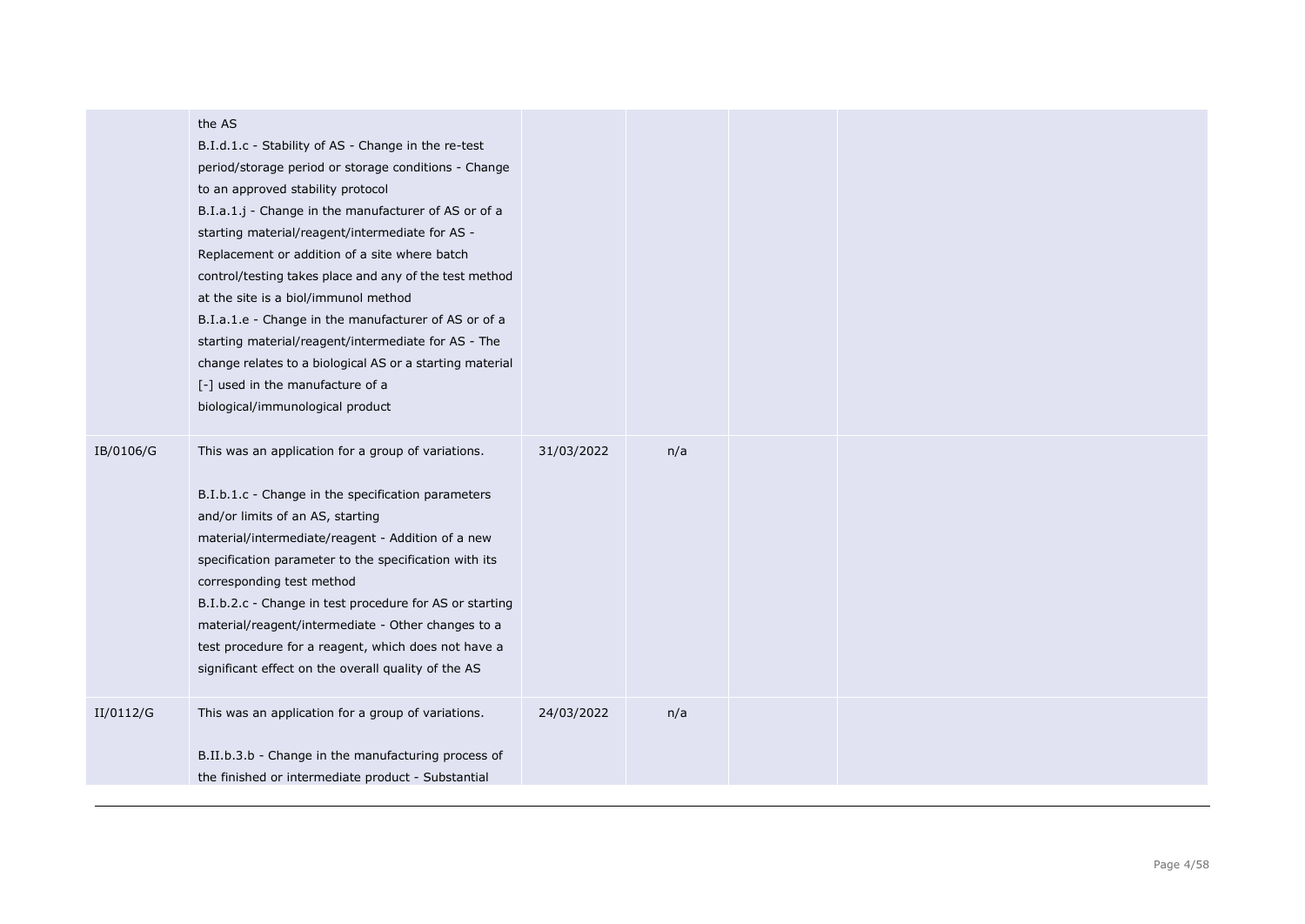|           | changes to a manufacturing process that may have a<br>significant impact on the quality, safety and efficacy of<br>the medicinal product<br>B.II.b.3.a - Change in the manufacturing process of<br>the finished or intermediate product - Minor change in<br>the manufacturing process<br>B.II.b.4.c - Change in the batch size (including batch<br>size ranges) of the finished product - The change<br>requires assessment of the comparability of a<br>biological/immunological medicinal product or a new<br>bioequivalence study<br>B.II.b.2.b - Change to importer, batch release<br>arrangements and quality control testing of the FP -<br>Replacement/addition of a site where batch<br>control/testing takes place for a biol/immunol product<br>and any of the test methods at the site is a<br>biol/immunol method |            |            |             |  |
|-----------|--------------------------------------------------------------------------------------------------------------------------------------------------------------------------------------------------------------------------------------------------------------------------------------------------------------------------------------------------------------------------------------------------------------------------------------------------------------------------------------------------------------------------------------------------------------------------------------------------------------------------------------------------------------------------------------------------------------------------------------------------------------------------------------------------------------------------------|------------|------------|-------------|--|
| II/0105   | B.I.a.1.e - Change in the manufacturer of AS or of a<br>starting material/reagent/intermediate for AS - The<br>change relates to a biological AS or a starting material<br>[-] used in the manufacture of a<br>biological/immunological product                                                                                                                                                                                                                                                                                                                                                                                                                                                                                                                                                                                | 24/03/2022 | n/a        |             |  |
| II/0121/G | This was an application for a group of variations.<br>B.II.f.1.b.5 - Stability of FP - Extension of the shelf life<br>of the finished product - Biological/immunological<br>medicinal product in accordance with an approved<br>stability protocol<br>B.II.f.1.c - Stability of FP - Change in storage                                                                                                                                                                                                                                                                                                                                                                                                                                                                                                                         | 23/03/2022 | 07/04/2022 | SmPC and PL |  |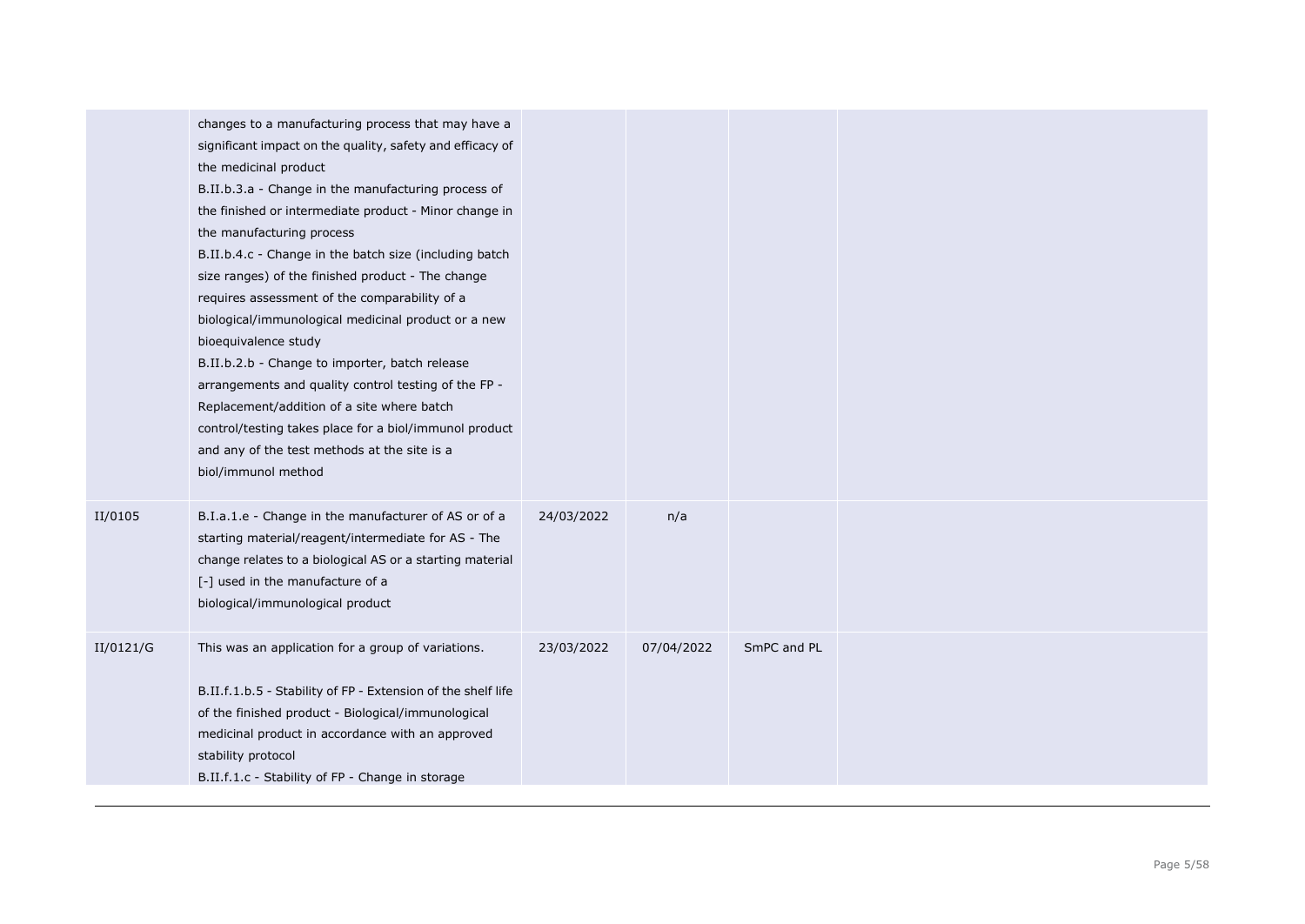|           | conditions for biological medicinal products, when the<br>stability studies have not been performed in<br>accordance with an approved stability protocol                                                                                                                                                                                                                                                                                                                                                                                                                                                                                                                                       |            |     |  |
|-----------|------------------------------------------------------------------------------------------------------------------------------------------------------------------------------------------------------------------------------------------------------------------------------------------------------------------------------------------------------------------------------------------------------------------------------------------------------------------------------------------------------------------------------------------------------------------------------------------------------------------------------------------------------------------------------------------------|------------|-----|--|
| IB/0119/G | This was an application for a group of variations.<br>B.II.b.5.z - Change to in-process tests or limits applied<br>during the manufacture of the finished product - Other<br>variation<br>B.II.b.5.z - Change to in-process tests or limits applied<br>during the manufacture of the finished product - Other<br>variation<br>B.II.b.5.z - Change to in-process tests or limits applied<br>during the manufacture of the finished product - Other<br>variation                                                                                                                                                                                                                                 | 22/03/2022 | n/a |  |
| II/0109/G | This was an application for a group of variations.<br>B.II.b.2.b - Change to importer, batch release<br>arrangements and quality control testing of the FP -<br>Replacement/addition of a site where batch<br>control/testing takes place for a biol/immunol product<br>and any of the test methods at the site is a<br>biol/immunol method<br>B.II.b.2.b - Change to importer, batch release<br>arrangements and quality control testing of the FP -<br>Replacement/addition of a site where batch<br>control/testing takes place for a biol/immunol product<br>and any of the test methods at the site is a<br>biol/immunol method<br>B.II.d.2.a - Change in test procedure for the finished | 10/03/2022 | n/a |  |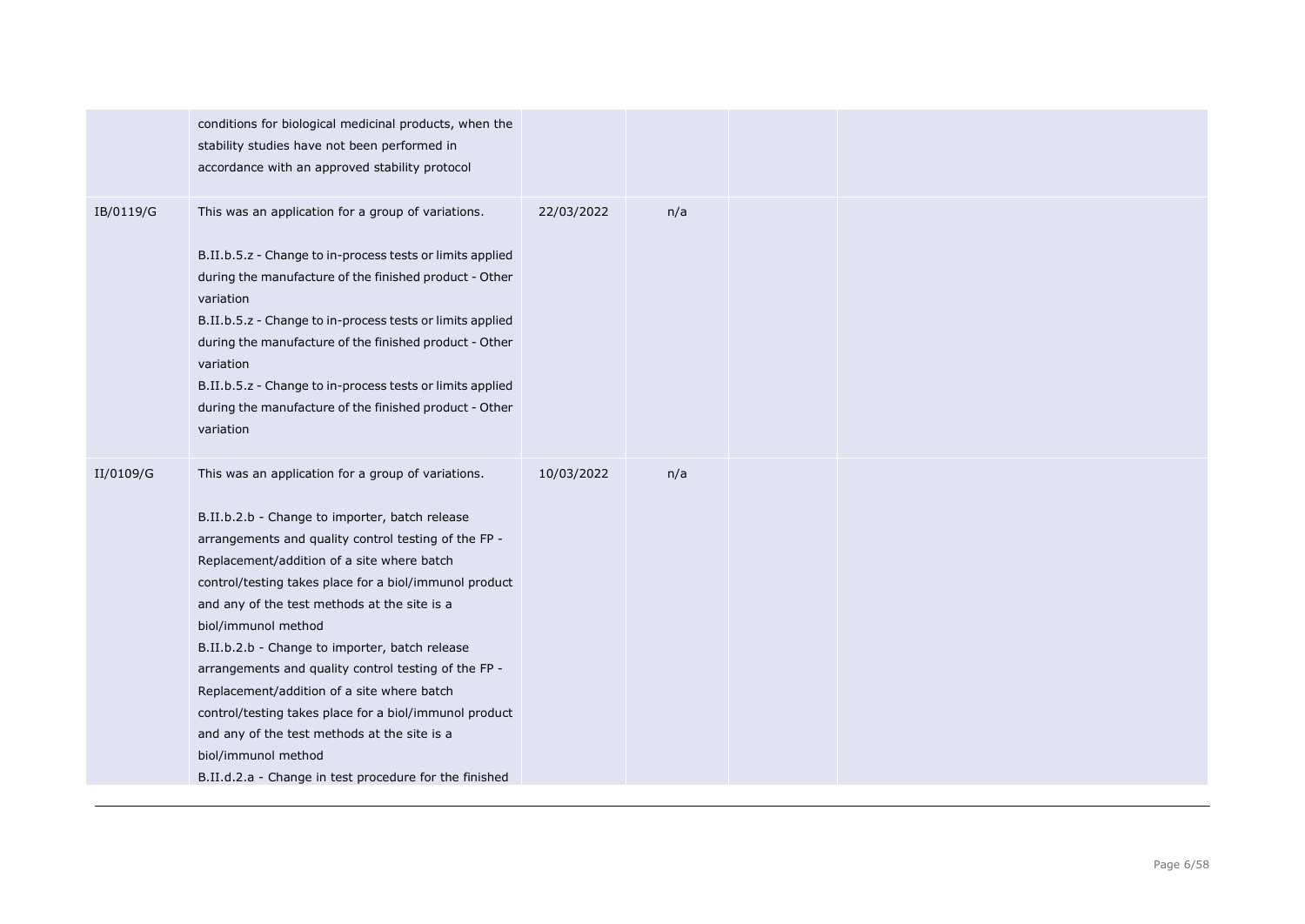|           | product - Minor changes to an approved test<br>procedure                                                                                                                                                                                                                                                                                                                                                                                                                                                                                                                                                                                                                                                                                                                                                                                                                                                                                                       |            |     |  |  |
|-----------|----------------------------------------------------------------------------------------------------------------------------------------------------------------------------------------------------------------------------------------------------------------------------------------------------------------------------------------------------------------------------------------------------------------------------------------------------------------------------------------------------------------------------------------------------------------------------------------------------------------------------------------------------------------------------------------------------------------------------------------------------------------------------------------------------------------------------------------------------------------------------------------------------------------------------------------------------------------|------------|-----|--|--|
| II/0087   | C.I.11.b - Introduction of, or change(s) to, the<br>obligations and conditions of a marketing<br>authorisation, including the RMP - Implementation of<br>change(s) which require to be further substantiated by<br>new additional data to be submitted by the MAH where<br>significant assessment is required                                                                                                                                                                                                                                                                                                                                                                                                                                                                                                                                                                                                                                                  | 10/03/2022 | n/a |  |  |
| II/0115/G | This was an application for a group of variations.<br>B.II.b.1.c - Replacement or addition of a<br>manufacturing site for the FP - Site where any<br>manufacturing operation(s) take place, except batch<br>release/control, and secondary packaging, for<br>biol/immunol medicinal products or pharmaceutical<br>forms manufactured by complex manufacturing<br>processes<br>B.II.b.1.c - Replacement or addition of a<br>manufacturing site for the FP - Site where any<br>manufacturing operation(s) take place, except batch<br>release/control, and secondary packaging, for<br>biol/immunol medicinal products or pharmaceutical<br>forms manufactured by complex manufacturing<br>processes<br>B.II.b.1.c - Replacement or addition of a<br>manufacturing site for the FP - Site where any<br>manufacturing operation(s) take place, except batch<br>release/control, and secondary packaging, for<br>biol/immunol medicinal products or pharmaceutical | 03/03/2022 | n/a |  |  |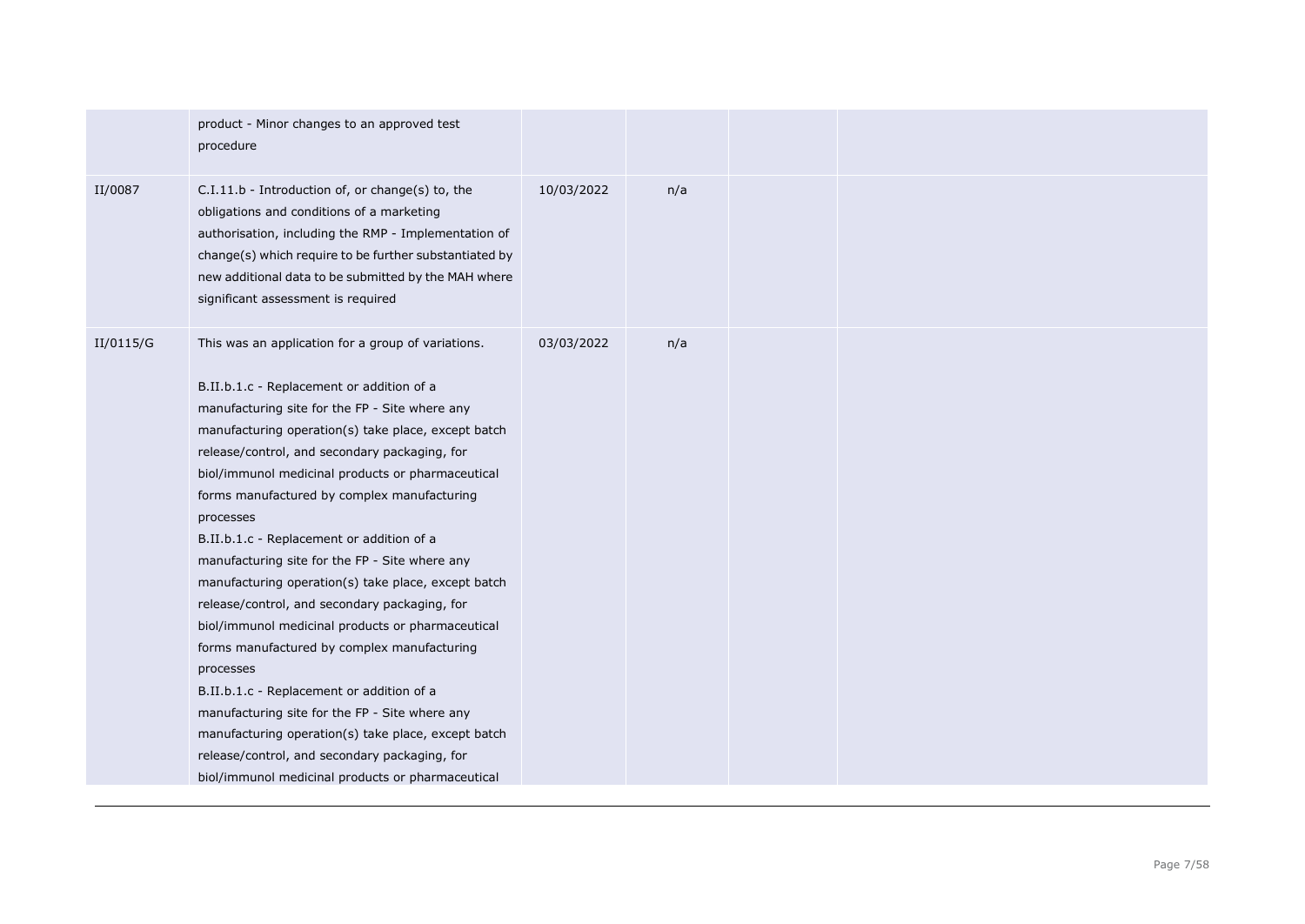|         | forms manufactured by complex manufacturing<br>processes<br>B.II.b.1.c - Replacement or addition of a<br>manufacturing site for the FP - Site where any<br>manufacturing operation(s) take place, except batch<br>release/control, and secondary packaging, for<br>biol/immunol medicinal products or pharmaceutical<br>forms manufactured by complex manufacturing<br>processes<br>B.II.b.4.b - Change in the batch size (including batch<br>size ranges) of the finished product - Downscaling<br>down to 10-fold<br>B.II.b.3.a - Change in the manufacturing process of<br>the finished or intermediate product - Minor change in<br>the manufacturing process<br>B.II.e.7.b - Change in supplier of packaging<br>components or devices (when mentioned in the<br>dossier) - Replacement or addition of a supplier<br>B.II.b.3.a - Change in the manufacturing process of<br>the finished or intermediate product - Minor change in<br>the manufacturing process<br>B.II.b.2.b - Change to importer, batch release<br>arrangements and quality control testing of the FP -<br>Replacement/addition of a site where batch<br>control/testing takes place for a biol/immunol product<br>and any of the test methods at the site is a<br>biol/immunol method |            |     |  |  |
|---------|--------------------------------------------------------------------------------------------------------------------------------------------------------------------------------------------------------------------------------------------------------------------------------------------------------------------------------------------------------------------------------------------------------------------------------------------------------------------------------------------------------------------------------------------------------------------------------------------------------------------------------------------------------------------------------------------------------------------------------------------------------------------------------------------------------------------------------------------------------------------------------------------------------------------------------------------------------------------------------------------------------------------------------------------------------------------------------------------------------------------------------------------------------------------------------------------------------------------------------------------------------------|------------|-----|--|--|
| IB/0114 | B.I.b.1.a - Change in the specification parameters<br>and/or limits of an AS, starting<br>material/intermediate/reagent - Tightening of                                                                                                                                                                                                                                                                                                                                                                                                                                                                                                                                                                                                                                                                                                                                                                                                                                                                                                                                                                                                                                                                                                                      | 03/03/2022 | n/a |  |  |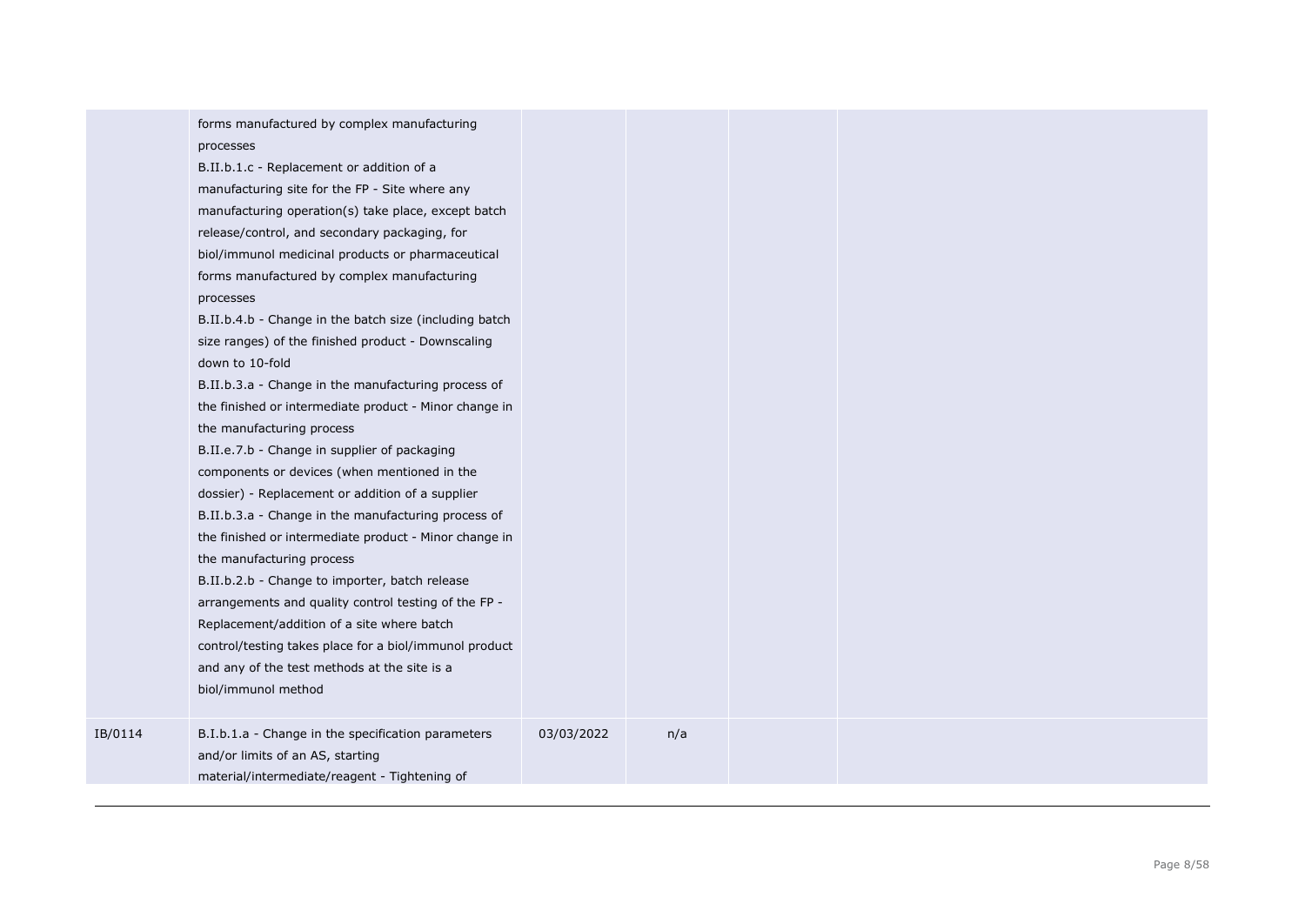|           | specification limits for medicinal products subject to<br><b>OCABR</b>                                                                                                                                                                                                                                                                                                                                                                                                                                                                                                                                               |            |            |                              |                                                                                                                                                                                                                                                              |
|-----------|----------------------------------------------------------------------------------------------------------------------------------------------------------------------------------------------------------------------------------------------------------------------------------------------------------------------------------------------------------------------------------------------------------------------------------------------------------------------------------------------------------------------------------------------------------------------------------------------------------------------|------------|------------|------------------------------|--------------------------------------------------------------------------------------------------------------------------------------------------------------------------------------------------------------------------------------------------------------|
| IB/0117/G | This was an application for a group of variations.<br>B.III.2.z - Change to comply with Ph. Eur. or with a<br>national pharmacopoeia of a Member State - Other<br>variation<br>A.7 - Administrative change - Deletion of<br>manufacturing sites<br>A.7 - Administrative change - Deletion of<br>manufacturing sites                                                                                                                                                                                                                                                                                                  | 02/03/2022 | n/a        |                              |                                                                                                                                                                                                                                                              |
| II/0111   | Update of section 4.2 of the SmPC of Comirnaty 30<br>microgram/dose to lower the age of the booster dose<br>from adults 18 years of age and older to adults and<br>adolescents 12 years of age and older, based on real<br>world evidence collected by the Ministry of Health of<br>Israel. The Package Leaflet is updated accordingly.<br>In addition, the MAH took the opportunity to make<br>minor editorial changes throughout the product<br>information (SmPC and package leaflet).<br>C.I.4 - Change(s) in the SPC, Labelling or PL due to<br>new quality, preclinical, clinical or pharmacovigilance<br>data | 24/02/2022 | 28/02/2022 | SmPC and PL                  | SmPC new text<br>A booster dose of Comirnaty may be administered<br>intramuscularly at least 6 months after the second dose in<br>individuals 12 years of age and older.<br>For more information, please refer to the Summary of<br>Product Characteristics. |
| II/0093   | Update of sections 4.2, 4.4, 4.8 and 5.1 of the SmPC of<br>Comirnaty 30 microgram/dose and section 4.8 of the<br>SmPC of Comirnaty 10 microgram/dose in order to<br>update efficacy and safety information after booster                                                                                                                                                                                                                                                                                                                                                                                             | 24/02/2022 | 28/02/2022 | SmPC,<br>Labelling and<br>PL | SmPC new text<br>A booster dose of Comirnaty may be administered<br>intramuscularly at least 6 months after the second dose in<br>individuals 16 years of age and older.                                                                                     |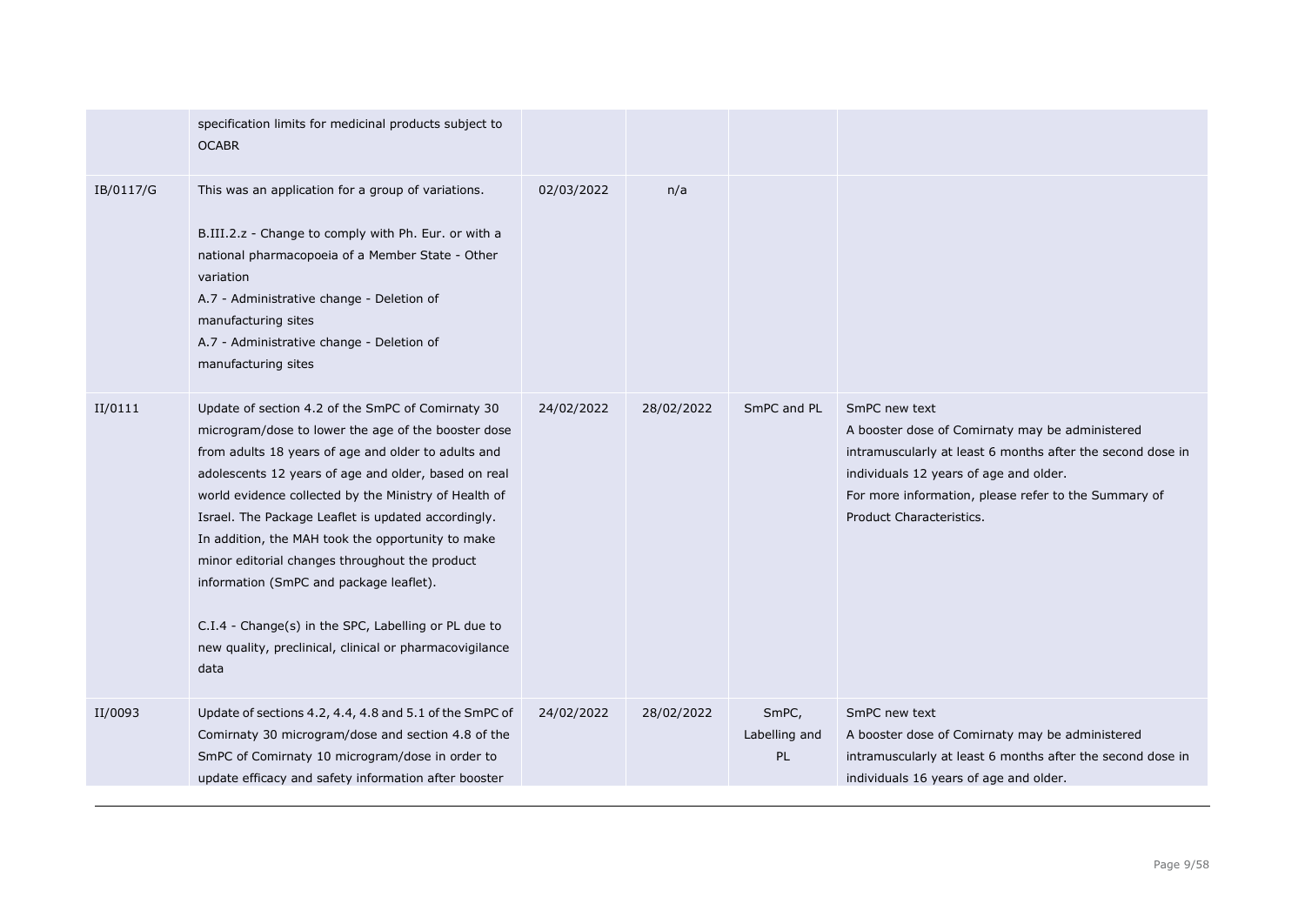|           | dose and change posology recommendations for<br>booster use from "individuals 18 years of age and<br>older" to "individuals 16 years of age and older", based<br>on interim results from study C4591031, this is a<br>randomized, placebo-controlled, phase 3 booster<br>efficacy study involving participants $\geq 16$ years of age<br>who completed the primary series of BNT162b2 30 µg<br>in Study C4591001, published literature data and<br>post-marketing safety data. The Package Leaflet and<br>Labelling are updated accordingly.<br>C.I.4 - Change(s) in the SPC, Labelling or PL due to<br>new quality, preclinical, clinical or pharmacovigilance<br>data                                                                                                          |            |            |          | The relative vaccine efficacy information for participants 16<br>years of age and older without prior evidence of SARS-CoV-2<br>infection was 95.3% (95% confidence interval of 89.5% to<br>98.3%). Relative vaccine efficacy in participants with or<br>without evidence of prior SARS-CoV-2 infection was 94.6%<br>(95% confidence interval of 88.5% to 97.9%), similar to that<br>seen in those participants without evidence of prior infection.<br>The overall safety profile for the booster dose was similar to<br>that seen after 2 doses.<br>For more information, please refer to the Summary of<br>Product Characteristics.                                                                                                                                                                                                                                                 |
|-----------|----------------------------------------------------------------------------------------------------------------------------------------------------------------------------------------------------------------------------------------------------------------------------------------------------------------------------------------------------------------------------------------------------------------------------------------------------------------------------------------------------------------------------------------------------------------------------------------------------------------------------------------------------------------------------------------------------------------------------------------------------------------------------------|------------|------------|----------|----------------------------------------------------------------------------------------------------------------------------------------------------------------------------------------------------------------------------------------------------------------------------------------------------------------------------------------------------------------------------------------------------------------------------------------------------------------------------------------------------------------------------------------------------------------------------------------------------------------------------------------------------------------------------------------------------------------------------------------------------------------------------------------------------------------------------------------------------------------------------------------|
| II/0056/G | This was an application for a group of variations.<br>$C.I.11.b$ - Introduction of, or change(s) to, the<br>obligations and conditions of a marketing<br>authorisation, including the RMP - Implementation of<br>change(s) which require to be further substantiated by<br>new additional data to be submitted by the MAH where<br>significant assessment is required<br>C.I.11.b - Introduction of, or change(s) to, the<br>obligations and conditions of a marketing<br>authorisation, including the RMP - Implementation of<br>change(s) which require to be further substantiated by<br>new additional data to be submitted by the MAH where<br>significant assessment is required<br>B.I.b.1.a - Change in the specification parameters<br>and/or limits of an AS, starting | 17/02/2022 | 28/02/2022 | Annex II | To address specific obligations on quality, the MA Holder<br>provided relevant data and proposed changes to the dossier,<br>in line with the requirements and due dates set by CHMP.<br>With regards to SO1, the MA Holder has provided additional<br>characterisation data as requested.<br>The potential for truncated transcripts to produce<br>a)<br>proteins/peptides was further investigated using a cell-free<br>in vitro expression system. No truncated or other protein<br>species were detected beyond the background bands<br>observed in the negative control sample. The MAH will<br>complement the characterization exercise using the cell-free<br>in vitro translation system with additional tozinameran<br>batches.<br>It is sufficiently demonstrated that the major<br>b)<br>proportion of fragmented species contains the 5'-cap but<br>lacks the poly(A) tail. |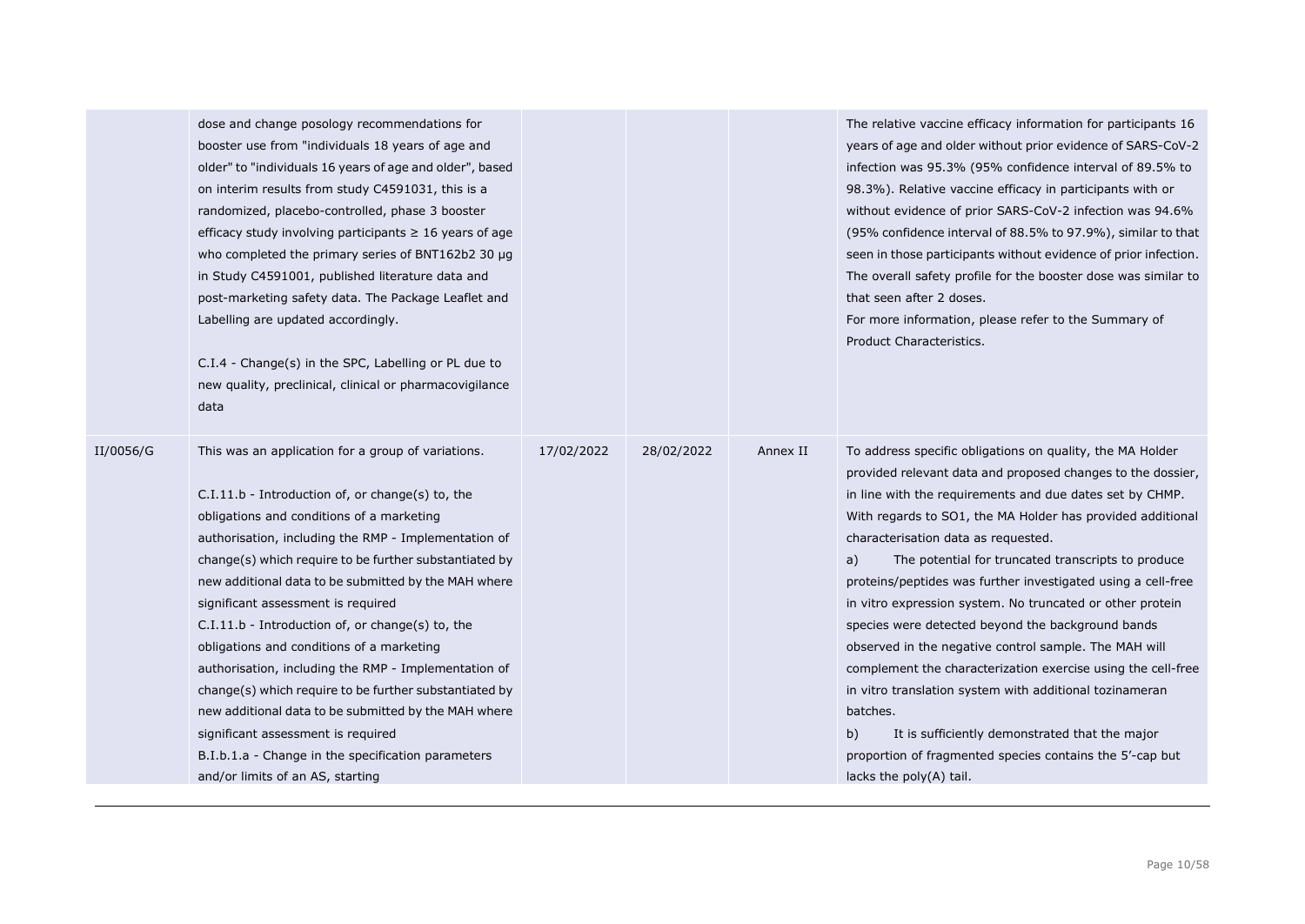material/intermediate/reagent - Tightening of specification limits for medicinal products subject to **OCABR** 

B.I.b.1.c - Change in the specification parameters and/or limits of an AS, starting

material/intermediate/reagent - Addition of a new specification parameter to the specification with its corresponding test method

B.II.d.1.b - Change in the specification parameters and/or limits of the finished product - Tightening of specification limits for medicinal products subject to **OCABR** 

B.II.d.1.b - Change in the specification parameters and/or limits of the finished product - Tightening of specification limits for medicinal products subject to **OCABR** 

B.II.d.1.b - Change in the specification parameters and/or limits of the finished product - Tightening of specification limits for medicinal products subject to OCABR

B.II.d.1.b - Change in the specification parameters and/or limits of the finished product - Tightening of specification limits for medicinal products subject to OCABR

B.II.d.1.b - Change in the specification parameters and/or limits of the finished product - Tightening of specification limits for medicinal products subject to **OCABR** 

B.II.d.1.b - Change in the specification parameters and/or limits of the finished product - Tightening of specification limits for medicinal products subject to

**OCABR** 

c) WB results obtained by three different antibodies, specific for the S1 domain, the receptor binding domain and the S2 domain, respectively, were presented and compared to theoretical masses of the S-protein and the subdomains in glycosylated and non-glycosylated forms. It is sufficiently justified that the major band monitored corresponds to the heavily glycosylated S-protein.

With regards to SO2, the MA Holder provided additional information to enhance the control strategy, including the active substance and finished product specifications.

a) For active substance the acceptance criterion for 5'-Cap has been tightened. For finished product acceptance criteria for osmolality, LNP size, RNA encapsulation, RNA content and lipids content (ALC-0315, ALC-0159, DSPC, cholesterol) and in vitro expression (IVE) assay have been tightened. The revised limits are sufficiently justified and found acceptable. The acceptance criteria for RNA integrity test in active substance and finished product specifications have been previously tightened during VAR IB-31-G.

b) A new test method has been introduced and acceptably validated.

c) The MAH previously presented data supporting the suitability of the ddPCR method, as being capable of detecting changes in the poly(A) tail content. The accuracy of the ddPCR method is sufficiently addressed.

d) The acceptance criteria for RNA integrity test in active substance and finished product specifications have been previously tightened during VAR IB-31-G. The justifications for no further tightening of the finished product specifications for RNA integrity and LNP polydispersity in the current variation have been acceptably justified.

e) Additional details have been provided to support the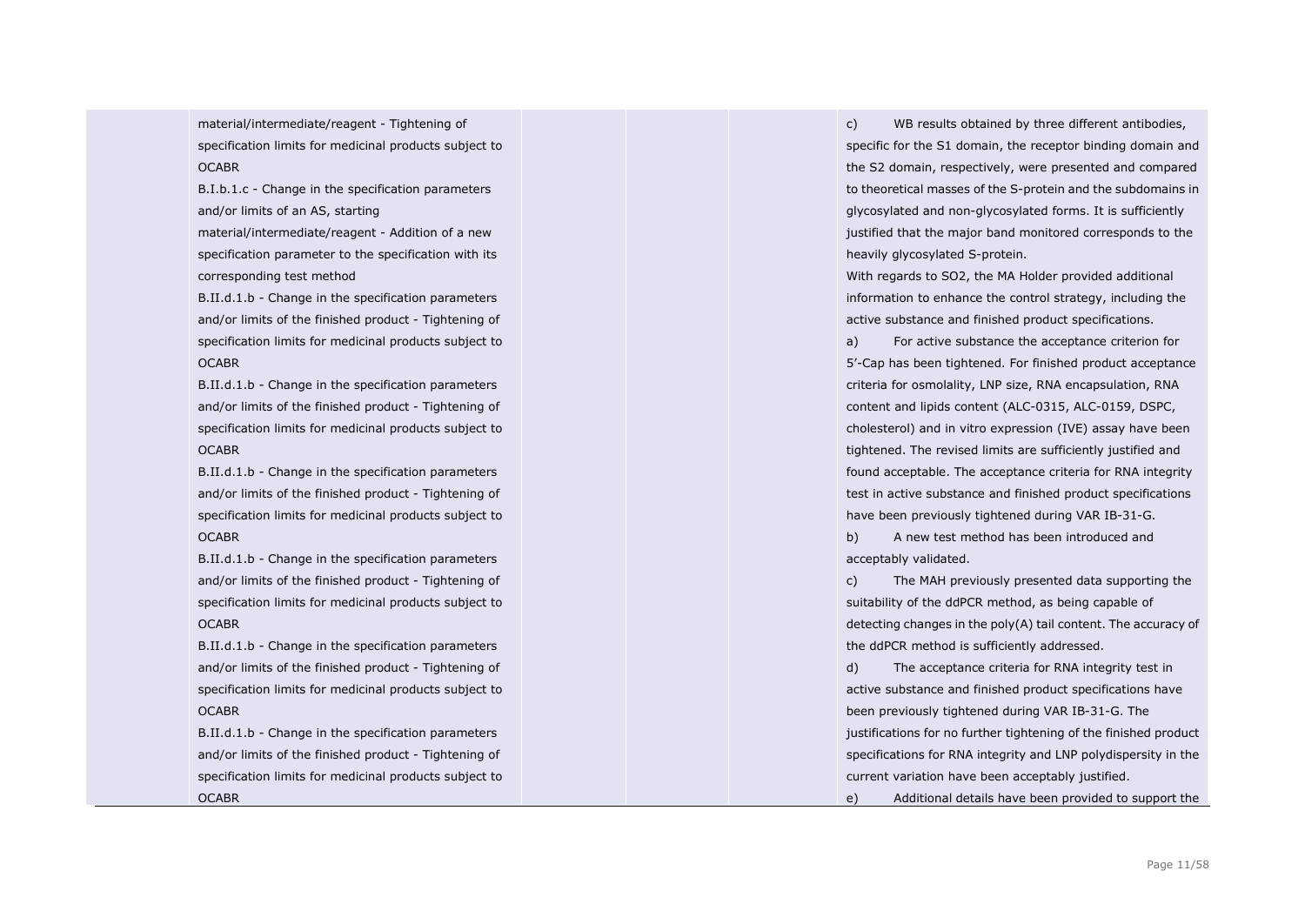|           | B.II.d.1.b - Change in the specification parameters      |            |            |             | suitability of the IVE assay (cell-based flow cytometry) used |
|-----------|----------------------------------------------------------|------------|------------|-------------|---------------------------------------------------------------|
|           | and/or limits of the finished product - Tightening of    |            |            |             | for potency determination.                                    |
|           | specification limits for medicinal products subject to   |            |            |             | Evaluation of lipid-related impurities in the finished<br>f)  |
|           | <b>OCABR</b>                                             |            |            |             | product and discussion on ALC-0315 impact on late             |
|           | B.II.d.1.b - Change in the specification parameters      |            |            |             | migrating species (LMS) and RNA integrity were provided       |
|           | and/or limits of the finished product - Tightening of    |            |            |             | and assessed via parallel VAR II-54-G.                        |
|           | specification limits for medicinal products subject to   |            |            |             | Based on the provided information, SO1 and SO2 are            |
|           | <b>OCABR</b>                                             |            |            |             | considered fulfilled. The provided data also fulfils          |
|           | B.I.d.1.c - Stability of AS - Change in the re-test      |            |            |             | recommendations on analytical methods (REC 10) and            |
|           | period/storage period or storage conditions - Change     |            |            |             | additional stability (REC 20).                                |
|           | to an approved stability protocol                        |            |            |             | The Annex IIE has been updated as follows:                    |
|           | B.I.z - Quality change - Active substance - Other        |            |            |             | SO1 (relating to characterisation of the active               |
|           | variation                                                |            |            |             | substance and finished product) is deleted from the list of   |
|           |                                                          |            |            |             | specific obligations.                                         |
|           |                                                          |            |            |             | SO2 (relating to control strategy, including the              |
|           |                                                          |            |            |             | active substance and finished product specifications) is      |
|           |                                                          |            |            |             | deleted from the list of specific obligations.                |
| IB/0110   | C.I.z - Changes (Safety/Efficacy) of Human and           | 15/02/2022 | 28/02/2022 | SmPC and PL | To update section 4.6 of the SmPC and section 2 of the PL to  |
|           | Veterinary Medicinal Products - Other variation          |            |            |             | implement the recommendation on vaccination with              |
|           |                                                          |            |            |             | Comirnaty in pregnant and breastfeeding women as              |
|           |                                                          |            |            |             | requested by the CHMP.                                        |
| II/0108/G | This was an application for a group of variations.       | 10/02/2022 | n/a        |             |                                                               |
|           |                                                          |            |            |             |                                                               |
|           | B.II.c.2.a - Change in test procedure for an excipient - |            |            |             |                                                               |
|           | Minor changes to an approved test procedure              |            |            |             |                                                               |
|           | B.II.c.z - Change in control of excipients in the        |            |            |             |                                                               |
|           | Finished Product - Other variation                       |            |            |             |                                                               |
|           | B.II.c.2.z - Change in test procedure for an excipient - |            |            |             |                                                               |
|           | Other variation                                          |            |            |             |                                                               |
|           | B.II.c.1.b - Change in the specification parameters      |            |            |             |                                                               |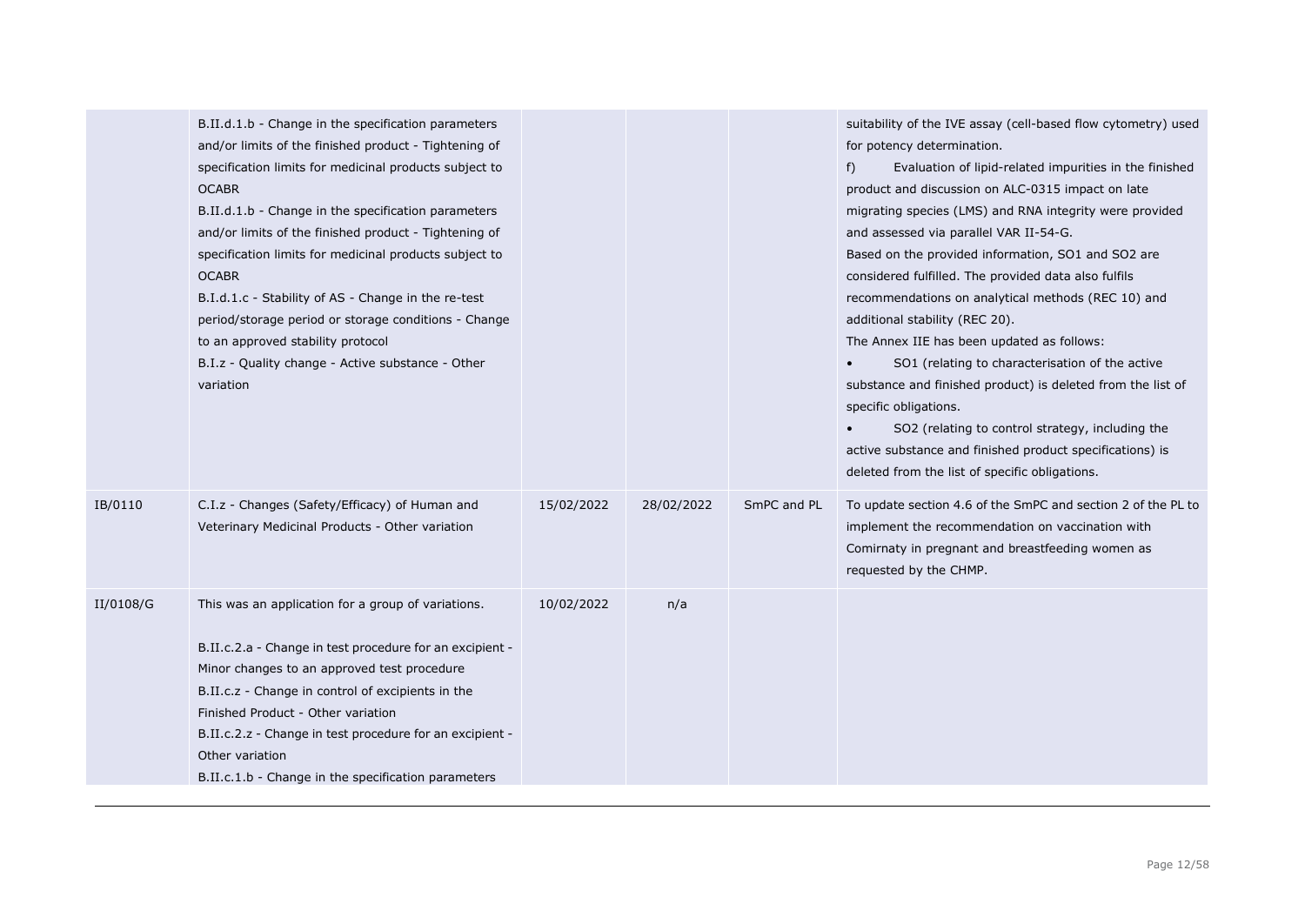|           | and/or limits of an excipient - Addition of a new<br>specification parameter to the specification with its<br>corresponding test method<br>B.II.c.2.d - Change in test procedure for an excipient -<br>Other changes to a test procedure (including<br>replacement or addition)<br>B.II.c.2.d - Change in test procedure for an excipient -<br>Other changes to a test procedure (including<br>replacement or addition)<br>B.II.c.2.d - Change in test procedure for an excipient -<br>Other changes to a test procedure (including<br>replacement or addition)<br>B.II.c.4.a - Change in synthesis or recovery of a<br>non-pharmacopoeial or novel excipient - Minor change<br>B.II.c.z - Change in control of excipients in the<br>Finished Product - Other variation |            |            |             |                                                                                                                                                                                                                                                                                                                                                        |
|-----------|-------------------------------------------------------------------------------------------------------------------------------------------------------------------------------------------------------------------------------------------------------------------------------------------------------------------------------------------------------------------------------------------------------------------------------------------------------------------------------------------------------------------------------------------------------------------------------------------------------------------------------------------------------------------------------------------------------------------------------------------------------------------------|------------|------------|-------------|--------------------------------------------------------------------------------------------------------------------------------------------------------------------------------------------------------------------------------------------------------------------------------------------------------------------------------------------------------|
| IB/0107/G | This was an application for a group of variations.<br>B.II.c.2.d - Change in test procedure for an excipient -<br>Other changes to a test procedure (including<br>replacement or addition)<br>B.II.c.z - Change in control of excipients in the<br>Finished Product - Other variation                                                                                                                                                                                                                                                                                                                                                                                                                                                                                   | 07/02/2022 | n/a        |             |                                                                                                                                                                                                                                                                                                                                                        |
| II/0102   | Update of sections 4.8 and 5.1 of the SmPC in order to<br>update safety and efficacy information 6 months<br>post-dose 2 follow-up for adolescence 12 through 15<br>years of age based on updated interim results from<br>study C4591001, listed as a specific obligation; this is<br>a Phase 1/2/3, placebo-controlled, observer-blind,                                                                                                                                                                                                                                                                                                                                                                                                                                | 27/01/2022 | 04/02/2022 | SmPC and PL | Updated efficacy analyses were performed with additional<br>confirmed COVID-19 cases accrued during blinded<br>placebo-controlled follow-up, representing up to 6 months<br>after Dose 2 in the efficacy population.<br>In the updated efficacy analysis of Study 2 in adolescents 12<br>to 15 years of age without evidence of prior infection, there |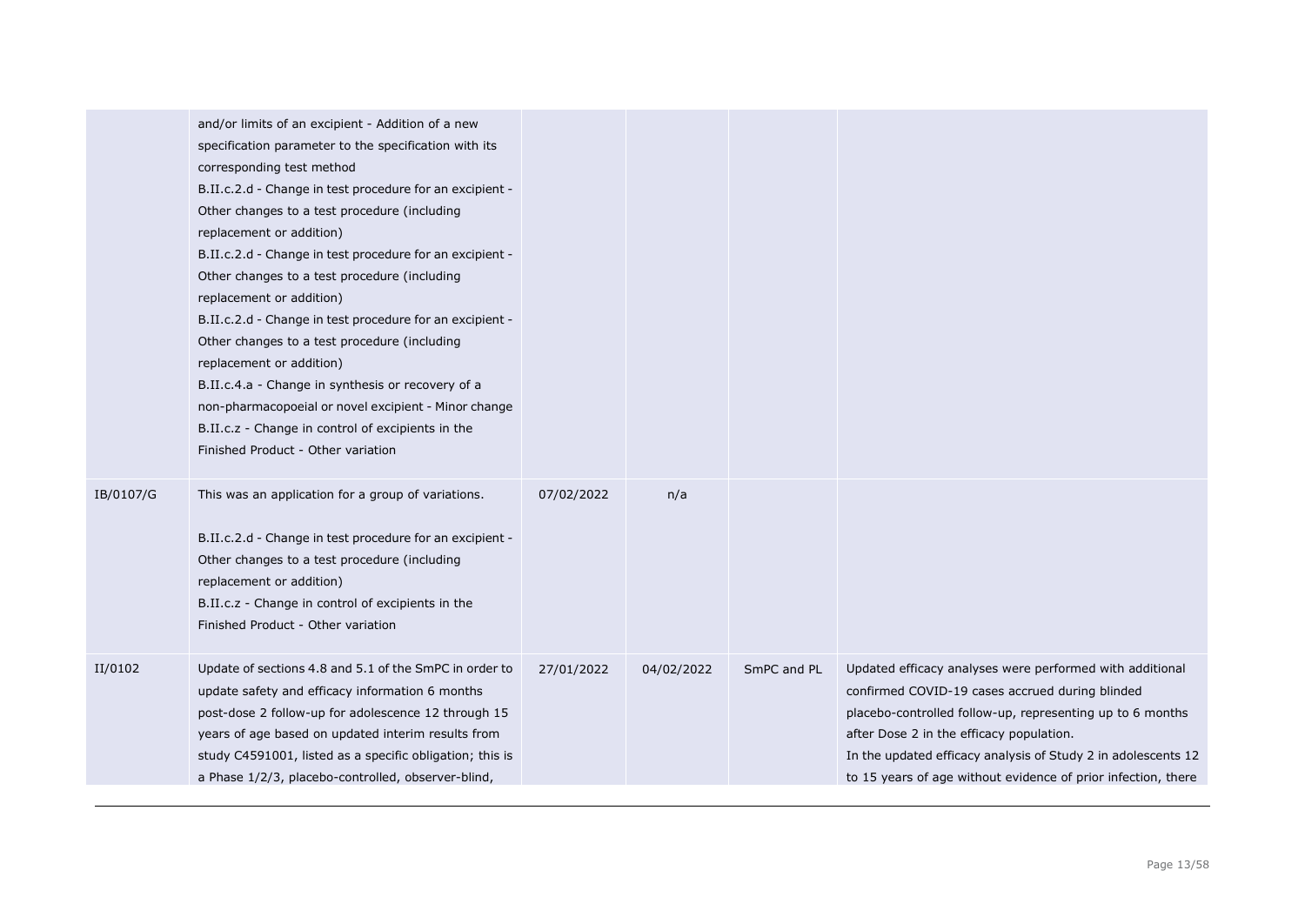|           | interventional, dose-finding, study to evaluate the<br>safety, tolerability, immunogenicity and efficacy of<br>SARS-CoV-2 RNA vaccine candidates against<br>COVID-19 in healthy individuals.<br>C.I.4 - Change(s) in the SPC, Labelling or PL due to<br>new quality, preclinical, clinical or pharmacovigilance<br>data                                                                                                                                                                                                                                                                                   |            |     | were no cases in 1,057 participants who received the vaccine<br>and 28 cases out of 1,030 who received placebo. The point<br>estimate for efficacy is 100% (95% confidence interval 86.8,<br>100.0). In participants with or without evidence of prior<br>infection there were 0 cases in the 1,119 who received<br>vaccine and 30 cases in 1,109 participants who received<br>placebo. This also indicates the point estimate for efficacy is<br>100% (95% confidence interval 87.5, 100.0).<br>For more information, please refer to the Summary of<br>Product Characteristics. |
|-----------|-----------------------------------------------------------------------------------------------------------------------------------------------------------------------------------------------------------------------------------------------------------------------------------------------------------------------------------------------------------------------------------------------------------------------------------------------------------------------------------------------------------------------------------------------------------------------------------------------------------|------------|-----|-----------------------------------------------------------------------------------------------------------------------------------------------------------------------------------------------------------------------------------------------------------------------------------------------------------------------------------------------------------------------------------------------------------------------------------------------------------------------------------------------------------------------------------------------------------------------------------|
| II/0092/G | This was an application for a group of variations.<br>B.II.b.2.b - Change to importer, batch release<br>arrangements and quality control testing of the FP -<br>Replacement/addition of a site where batch<br>control/testing takes place for a biol/immunol product<br>and any of the test methods at the site is a<br>biol/immunol method<br>B.I.a.1.j - Change in the manufacturer of AS or of a<br>starting material/reagent/intermediate for AS -<br>Replacement or addition of a site where batch<br>control/testing takes place and any of the test method<br>at the site is a biol/immunol method | 03/02/2022 | n/a |                                                                                                                                                                                                                                                                                                                                                                                                                                                                                                                                                                                   |
| II/0090   | B.I.a.1.e - Change in the manufacturer of AS or of a<br>starting material/reagent/intermediate for AS - The<br>change relates to a biological AS or a starting material<br>[-] used in the manufacture of a<br>biological/immunological product                                                                                                                                                                                                                                                                                                                                                           | 27/01/2022 | n/a |                                                                                                                                                                                                                                                                                                                                                                                                                                                                                                                                                                                   |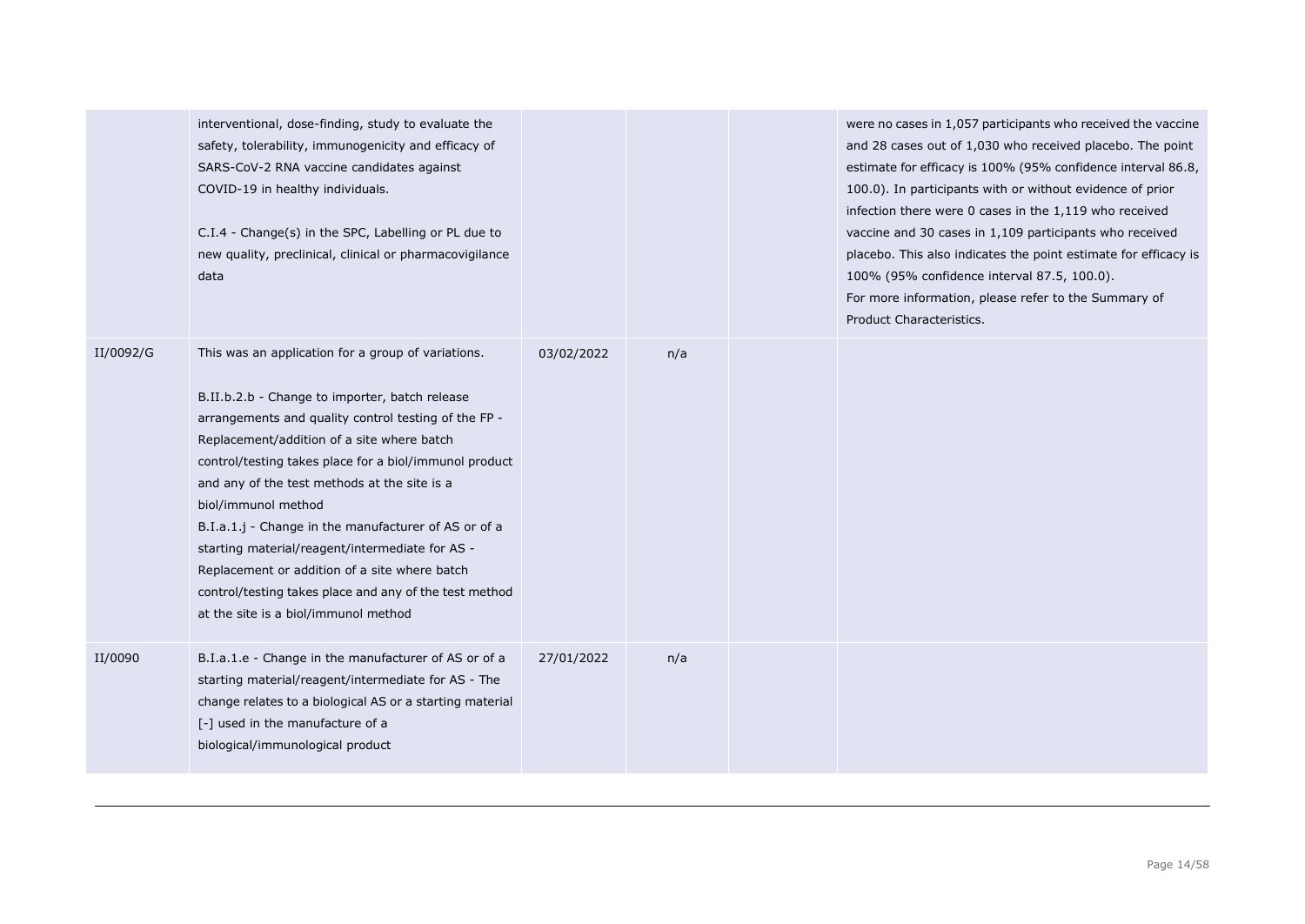| IB/0100 | B.II.c.z - Change in control of excipients in the<br>Finished Product - Other variation                                                                                                                                                                                                                                                                                                                                                                                                                                                                                                                                                                                                                                                                                                             | 24/01/2022 | n/a        |             |                                                                                                                                                                                                                                                                                                                                                                                                                                                                                                                                                                                                                                                                                                                                                                                                                                                                                                                                                                                                                                                                                                                                                                                                                                                                                                             |
|---------|-----------------------------------------------------------------------------------------------------------------------------------------------------------------------------------------------------------------------------------------------------------------------------------------------------------------------------------------------------------------------------------------------------------------------------------------------------------------------------------------------------------------------------------------------------------------------------------------------------------------------------------------------------------------------------------------------------------------------------------------------------------------------------------------------------|------------|------------|-------------|-------------------------------------------------------------------------------------------------------------------------------------------------------------------------------------------------------------------------------------------------------------------------------------------------------------------------------------------------------------------------------------------------------------------------------------------------------------------------------------------------------------------------------------------------------------------------------------------------------------------------------------------------------------------------------------------------------------------------------------------------------------------------------------------------------------------------------------------------------------------------------------------------------------------------------------------------------------------------------------------------------------------------------------------------------------------------------------------------------------------------------------------------------------------------------------------------------------------------------------------------------------------------------------------------------------|
| II/0080 | Update of section 4.4 of the SmPC in order to amend<br>an existing warning on anxiety-related reactions to<br>add hypoaesthesia and paraesthesia and remove<br>tingling sensations following the outcome of the<br>Post-Authorisation Measure MEA-002.8<br>(EMEA/H/C/005735/MEA/002.8, dated 30 September<br>$2021$ ).<br>Update of section 4.8 of the SmPC in order to add<br>hypoaesthesia and paraesthesia to the list of adverse<br>drug reactions (ADRs) with frequency 'not known'<br>following the outcome of the Post-Authorisation<br>Measure MEA-002.8 (EMEA/H/C/005735/MEA/002.8,<br>dated 30 September 2021). The Package Leaflet is<br>updated accordingly.<br>C.I.4 - Change(s) in the SPC, Labelling or PL due to<br>new quality, preclinical, clinical or pharmacovigilance<br>data | 13/01/2022 | 24/01/2022 | <b>SmPC</b> | Following the assessment of clinical trial, literature and<br>post-marketing safety data, a total of 21,793 cases were<br>identified of which approximately 75% occurred within the<br>day after vaccination. When available ( $\sim$ 15% of the cases),<br>the duration of the event was reported to be $\leq 2$ days in<br>$\sim$ 70% of the cases, which is considered a plausible time to<br>onset (TTO).<br>Hypoesthesia and paraesthesia are not sufficiently covered in<br>the product information by the currently included text<br>regarding stress-related reactions. Although approximately<br>60% of the cases co-reported symptoms associated with an<br>acute stress response/vasovagal episode, the remaining<br>cases were not observed in the context of stress-related<br>reactions ( $n = 9446$ ). In these cases, co-reported events<br>included reactogenicity adverse drug reactions (ADRs) listed<br>in the product information.<br>Thus, the existing warning on anxiety-related reactions in<br>the SmPC section 4.4 has been amended to remove tingling<br>sensations and add paraesthesia and hypoaesthesia. These<br>ADRs (paraesthesia and hypoaesthesia) have also been<br>added to the list of adverse drug reactions with frequency<br>'not known' in the SmPC section 4.8. |
| II/0101 | B.II.f.1.c - Stability of FP - Change in storage<br>conditions for biological medicinal products, when the<br>stability studies have not been performed in<br>accordance with an approved stability protocol                                                                                                                                                                                                                                                                                                                                                                                                                                                                                                                                                                                        | 21/01/2022 | 04/02/2022 | SmPC and PL | The SmPC section 6.3 of the 30 micrograms/dose and 10<br>micrograms/dose Tris-sucrose formulations<br>(EU/1/20/1528/002-005) has been updated to remove the<br>possibility of distribution at -25°C to -15°C. Distribution is<br>performed under frozen conditions at -90°C to -60°C.                                                                                                                                                                                                                                                                                                                                                                                                                                                                                                                                                                                                                                                                                                                                                                                                                                                                                                                                                                                                                       |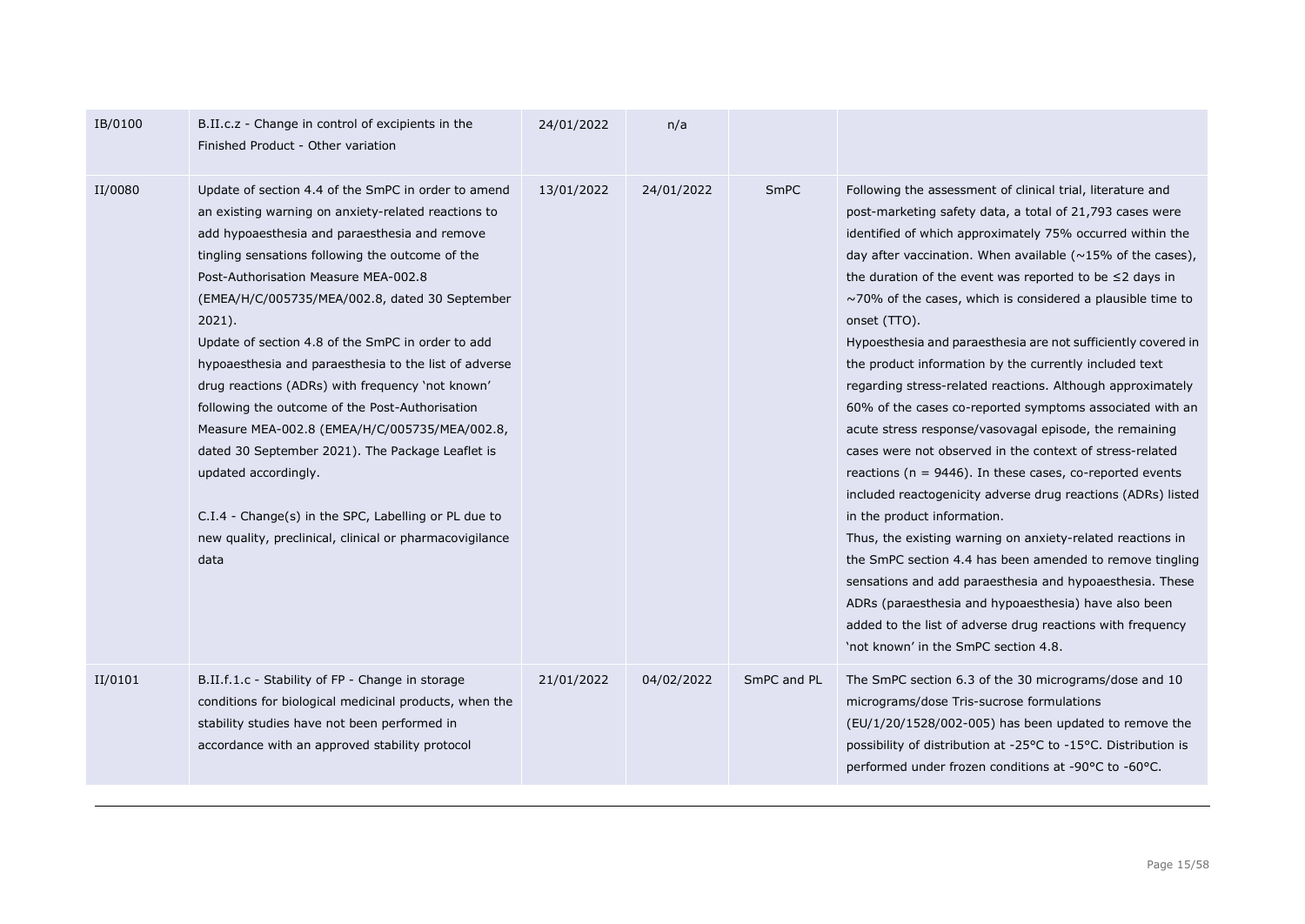| II/0075/G              | This was an application for a group of variations.                                                                                                                                                                                                                                                                                                                                                                                   | 13/01/2022 | n/a |                                   |
|------------------------|--------------------------------------------------------------------------------------------------------------------------------------------------------------------------------------------------------------------------------------------------------------------------------------------------------------------------------------------------------------------------------------------------------------------------------------|------------|-----|-----------------------------------|
|                        | B.II.d.2.c - Change in test procedure for the finished<br>product - Substantial change to or replacement of a<br>biol/immunol/immunochemical test method or a<br>method using a biol. reagent or replacement of a biol.<br>reference preparation not covered by an approved<br>protocol<br>B.I.b.2.a - Change in test procedure for AS or starting<br>material/reagent/intermediate - Minor changes to an<br>approved test procedure |            |     |                                   |
| PSUSA/10898<br>/202106 | Periodic Safety Update EU Single assessment -<br>covid-19 mRNA vaccine (nucleoside-modified)<br>(COMIRNATY)                                                                                                                                                                                                                                                                                                                          | 13/01/2022 | n/a | PRAC Recommendation - maintenance |
| IA/0103                | B.II.e.7.b - Change in supplier of packaging<br>components or devices (when mentioned in the<br>dossier) - Replacement or addition of a supplier                                                                                                                                                                                                                                                                                     | 10/01/2022 | n/a |                                   |
| IB/0099/G              | This was an application for a group of variations.<br>B.II.b.5.z - Change to in-process tests or limits applied<br>during the manufacture of the finished product - Other<br>variation<br>B.II.b.3.z - Change in the manufacturing process of<br>the finished or intermediate product - Other variation                                                                                                                              | 10/01/2022 | n/a |                                   |
| IB/0098                | B.I.c.1.z - Change in immediate packaging of the AS -<br>Other variation                                                                                                                                                                                                                                                                                                                                                             | 10/01/2022 | n/a |                                   |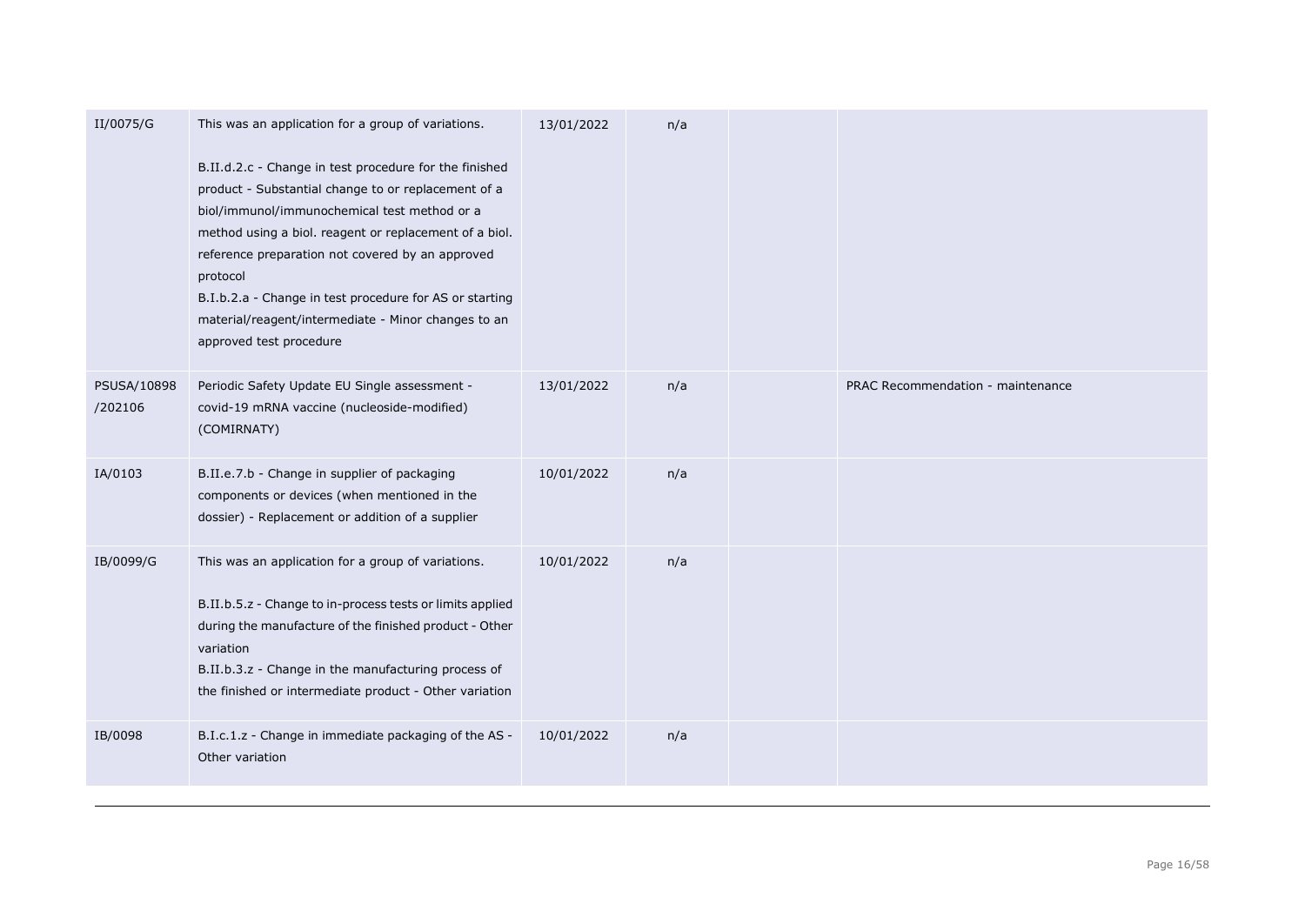| IB/0096/G | This was an application for a group of variations.<br>B.II.c.z - Change in control of excipients in the<br>Finished Product - Other variation<br>B.II.c.4.a - Change in synthesis or recovery of a<br>non-pharmacopoeial or novel excipient - Minor change<br>B.II.c.2.a - Change in test procedure for an excipient -<br>Minor changes to an approved test procedure | 04/01/2022 | n/a        |          |                                                                                                                                                                                                                                                                                                                                                                                                                                                                                                                                                                    |
|-----------|-----------------------------------------------------------------------------------------------------------------------------------------------------------------------------------------------------------------------------------------------------------------------------------------------------------------------------------------------------------------------|------------|------------|----------|--------------------------------------------------------------------------------------------------------------------------------------------------------------------------------------------------------------------------------------------------------------------------------------------------------------------------------------------------------------------------------------------------------------------------------------------------------------------------------------------------------------------------------------------------------------------|
| II/0097   | B.II.b.1.c - Replacement or addition of a<br>manufacturing site for the FP - Site where any<br>manufacturing operation(s) take place, except batch<br>release/control, and secondary packaging, for<br>biol/immunol medicinal products or pharmaceutical<br>forms manufactured by complex manufacturing<br>processes                                                  | 21/12/2021 | n/a        |          |                                                                                                                                                                                                                                                                                                                                                                                                                                                                                                                                                                    |
| II/0089   | B.I.a.3.c - Change in batch size (including batch size<br>ranges) of AS or intermediate - The change requires<br>assessment of the comparability of a<br>biological/immunological AS                                                                                                                                                                                  | 16/12/2021 | n/a        |          |                                                                                                                                                                                                                                                                                                                                                                                                                                                                                                                                                                    |
| II/0054/G | This was an application for a group of variations.<br>B.II.z - Quality change - Finished product - Other<br>variation<br>A.7 - Administrative change - Deletion of<br>manufacturing sites<br>B.II.c.2.a - Change in test procedure for an excipient -<br>Minor changes to an approved test procedure<br>B.II.c.2.a - Change in test procedure for an excipient -      | 16/12/2021 | 24/01/2022 | Annex II | To address specific obligations SO4 and SO5, a reassessment<br>of the ALC-0315 and ALC-0159 lipid control strategies was<br>performed including impurity understanding and control,<br>specifications for starting materials, intermediates, and the<br>final ALC-0315 and ALC-0159 lipids and supporting data for<br>method validation and stability data were provided.<br>Evaluation of lipid-related impurities in the drug product and<br>discussion on ALC-0315 impact on late migrating species<br>(LMS) and RNA integrity were provided in the response to |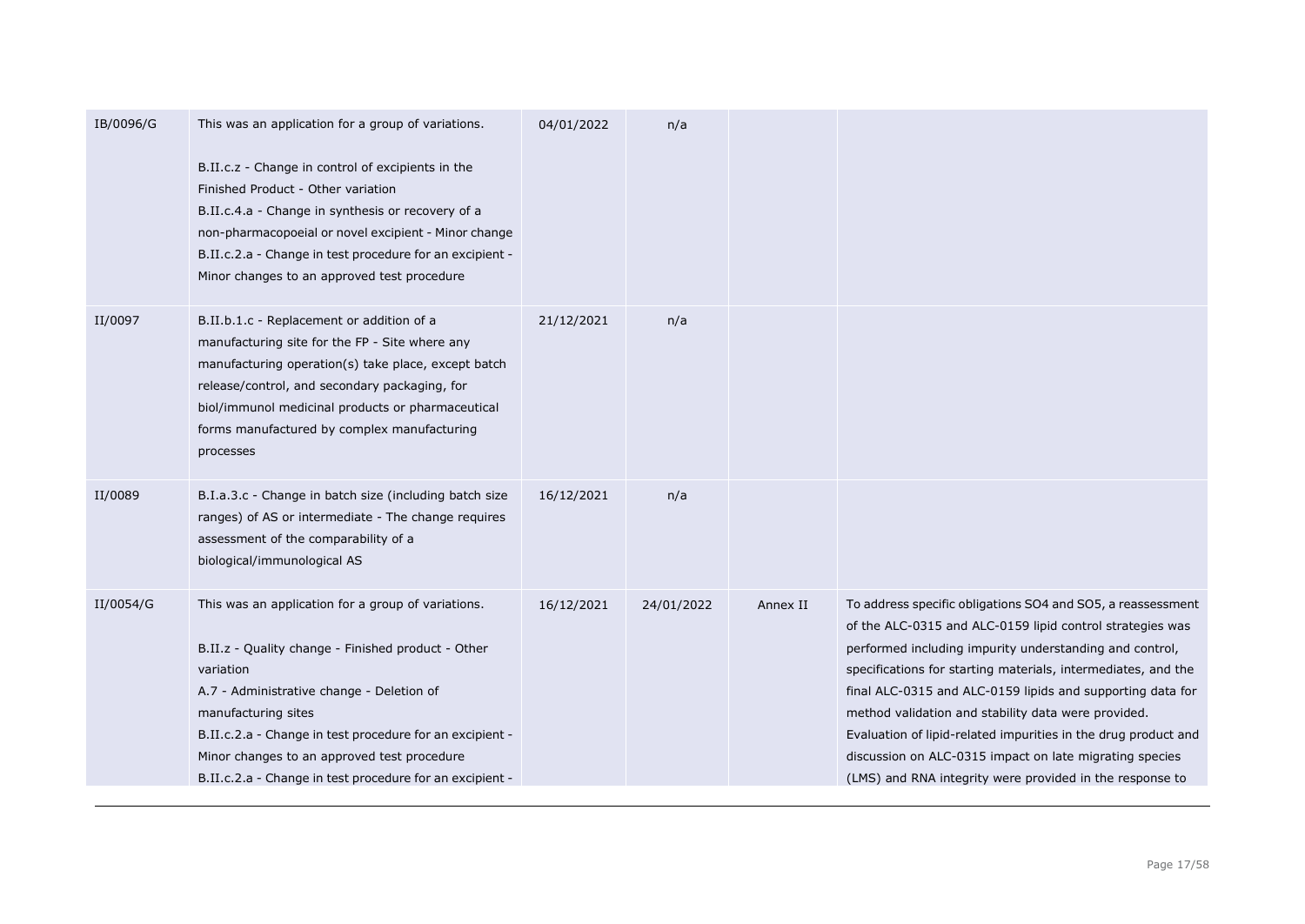|           | B.II.c.2.a - Change in test procedure for an excipient - |            |     | and SO5 are considered fulfilled.                  |
|-----------|----------------------------------------------------------|------------|-----|----------------------------------------------------|
|           | Minor changes to an approved test procedure              |            |     | The Annex IIE has been updated as follows:         |
|           | B.II.c.2.a - Change in test procedure for an excipient - |            |     | SO4 relating to excipient ALC-0315 is deleted from |
|           | Minor changes to an approved test procedure              |            |     | the list of specific obligations.                  |
|           | B.II.c.z - Change in control of excipients in the        |            |     | SO5 relating to excipient ALC-0159 is deleted from |
|           | Finished Product - Other variation                       |            |     | the list of specific obligations.                  |
|           | B.II.c.z - Change in control of excipients in the        |            |     |                                                    |
|           | Finished Product - Other variation                       |            |     |                                                    |
|           | B.II.c.1.b - Change in the specification parameters      |            |     |                                                    |
|           | and/or limits of an excipient - Addition of a new        |            |     |                                                    |
|           | specification parameter to the specification with its    |            |     |                                                    |
|           | corresponding test method                                |            |     |                                                    |
|           | B.II.c.1.a - Change in the specification parameters      |            |     |                                                    |
|           | and/or limits of an excipient - Tightening of            |            |     |                                                    |
|           | specification limits                                     |            |     |                                                    |
|           | B.II.c.1.b - Change in the specification parameters      |            |     |                                                    |
|           | and/or limits of an excipient - Addition of a new        |            |     |                                                    |
|           | specification parameter to the specification with its    |            |     |                                                    |
|           | corresponding test method                                |            |     |                                                    |
|           | B.II.c.1.a - Change in the specification parameters      |            |     |                                                    |
|           | and/or limits of an excipient - Tightening of            |            |     |                                                    |
|           | specification limits                                     |            |     |                                                    |
|           | C.I.11.b - Introduction of, or change(s) to, the         |            |     |                                                    |
|           | obligations and conditions of a marketing                |            |     |                                                    |
|           | authorisation, including the RMP - Implementation of     |            |     |                                                    |
|           | change(s) which require to be further substantiated by   |            |     |                                                    |
|           | new additional data to be submitted by the MAH where     |            |     |                                                    |
|           | significant assessment is required                       |            |     |                                                    |
| IB/0094/G | This was an application for a group of variations.       | 13/12/2021 | n/a |                                                    |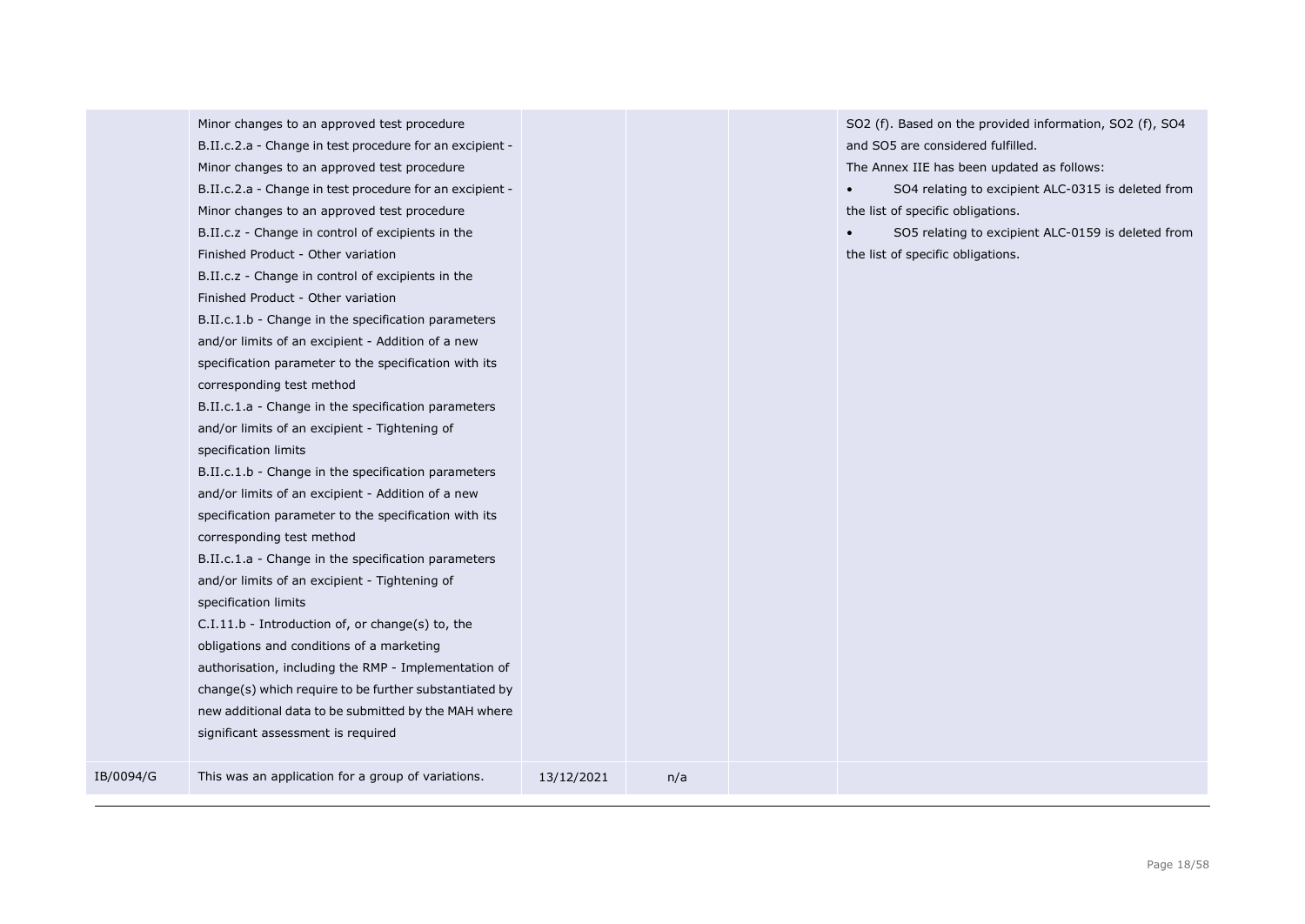|           | B.II.b.3.a - Change in the manufacturing process of<br>the finished or intermediate product - Minor change in<br>the manufacturing process<br>B.II.b.3.a - Change in the manufacturing process of<br>the finished or intermediate product - Minor change in<br>the manufacturing process<br>B.II.b.3.a - Change in the manufacturing process of<br>the finished or intermediate product - Minor change in<br>the manufacturing process |            |            |                                     |                                                                                                                                                                                                                                                                    |
|-----------|----------------------------------------------------------------------------------------------------------------------------------------------------------------------------------------------------------------------------------------------------------------------------------------------------------------------------------------------------------------------------------------------------------------------------------------|------------|------------|-------------------------------------|--------------------------------------------------------------------------------------------------------------------------------------------------------------------------------------------------------------------------------------------------------------------|
| IB/0091   | B.II.f.1.b.5 - Stability of FP - Extension of the shelf life<br>of the finished product - Biological/immunological<br>medicinal product in accordance with an approved<br>stability protocol                                                                                                                                                                                                                                           | 09/12/2021 | 09/12/2021 | SmPC and PL                         | Update of Product Information to extend the shelf life from 6<br>to 9 months.                                                                                                                                                                                      |
| IAIN/0095 | C.I.z - Changes (Safety/Efficacy) of Human and<br>Veterinary Medicinal Products - Other variation                                                                                                                                                                                                                                                                                                                                      | 07/12/2021 | 07/12/2021 | SmPC and PL                         | To update sections 4.4 and 4.8 of the SmPC and sections 2<br>and 4 of the PL to implement the signal recommendations on<br>'Signal assessment report on Myocarditis, pericarditis with<br>Tozinameran (COVID-19 mRNA vaccine<br>(nucleoside-modified) - COMIRNATY) |
| II/0086   | B.I.a.1.e - Change in the manufacturer of AS or of a<br>starting material/reagent/intermediate for AS - The<br>change relates to a biological AS or a starting material<br>[-] used in the manufacture of a<br>biological/immunological product                                                                                                                                                                                        | 26/11/2021 | n/a        |                                     |                                                                                                                                                                                                                                                                    |
| X/0077    | Annex I_2.(c) Change or addition of a new<br>strength/potency                                                                                                                                                                                                                                                                                                                                                                          | 25/11/2021 | 26/11/2021 | SmPC,<br>Labelling and<br><b>PL</b> |                                                                                                                                                                                                                                                                    |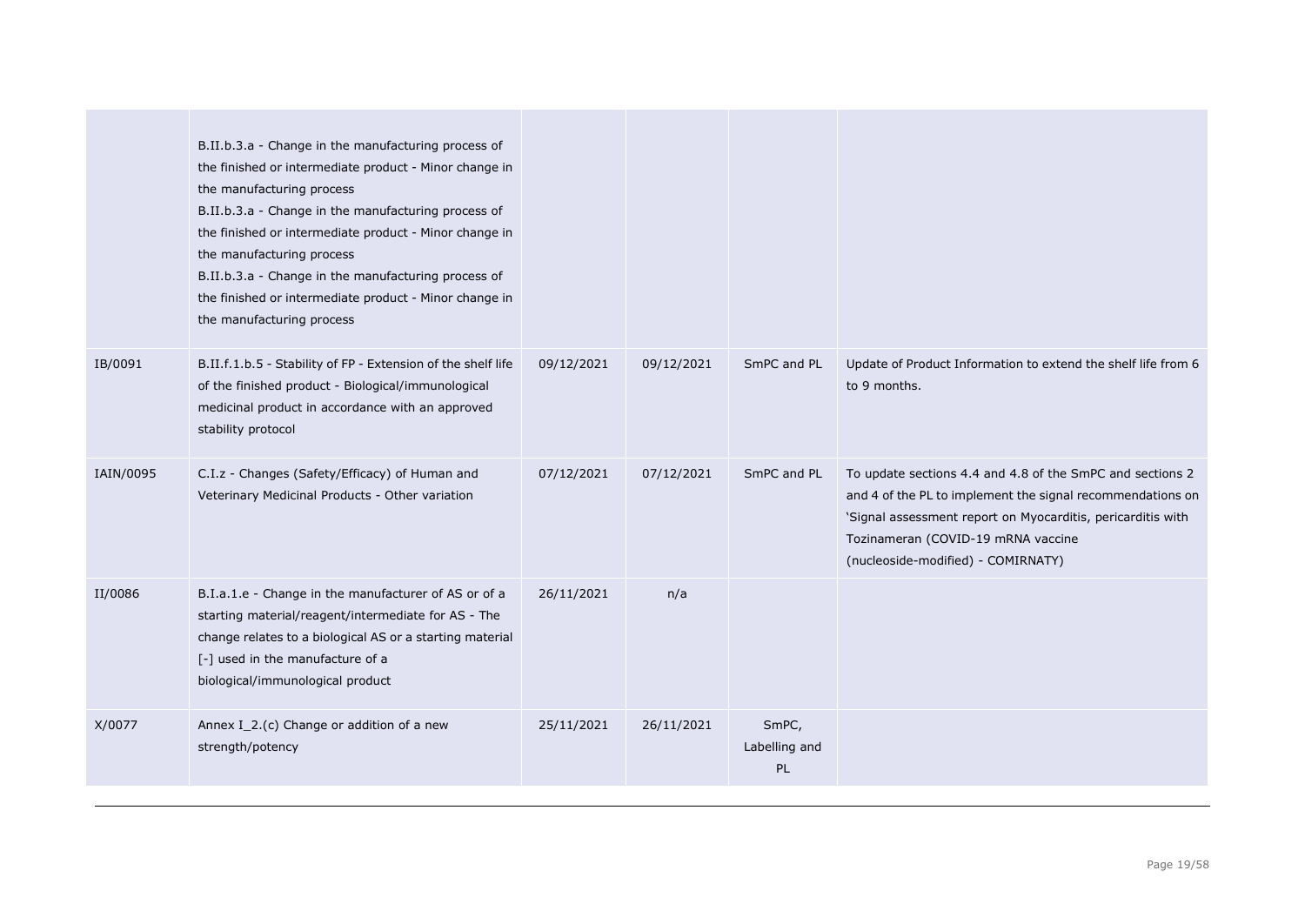| IB/0088/G | This was an application for a group of variations.<br>B.II.b.4.f - Change in the batch size (including batch<br>size ranges) of the finished product - The scale for a<br>biological/immunological medicinal product is<br>increased/decreased without process change (e.g.<br>duplication of line)<br>B.II.b.2.a - Change to importer, batch release<br>arrangements and quality control testing of the FP -<br>Replacement/addition of a site where batch<br>control/testing takes place                                                                                                              | 23/11/2021 | n/a |  |
|-----------|---------------------------------------------------------------------------------------------------------------------------------------------------------------------------------------------------------------------------------------------------------------------------------------------------------------------------------------------------------------------------------------------------------------------------------------------------------------------------------------------------------------------------------------------------------------------------------------------------------|------------|-----|--|
| IB/0085/G | This was an application for a group of variations.<br>B.II.b.3.a - Change in the manufacturing process of<br>the finished or intermediate product - Minor change in<br>the manufacturing process<br>B.II.b.4.f - Change in the batch size (including batch<br>size ranges) of the finished product - The scale for a<br>biological/immunological medicinal product is<br>increased/decreased without process change (e.g.<br>duplication of line)<br>B.II.g.5.c - Implementation of changes foreseen in an<br>approved change management protocol - For a<br>biological/immunological medicinal product | 19/11/2021 | n/a |  |
| IB/0084/G | This was an application for a group of variations.<br>B.II.z - Quality change - Finished product - Other<br>variation<br>B.II.b.3.a - Change in the manufacturing process of                                                                                                                                                                                                                                                                                                                                                                                                                            | 19/11/2021 | n/a |  |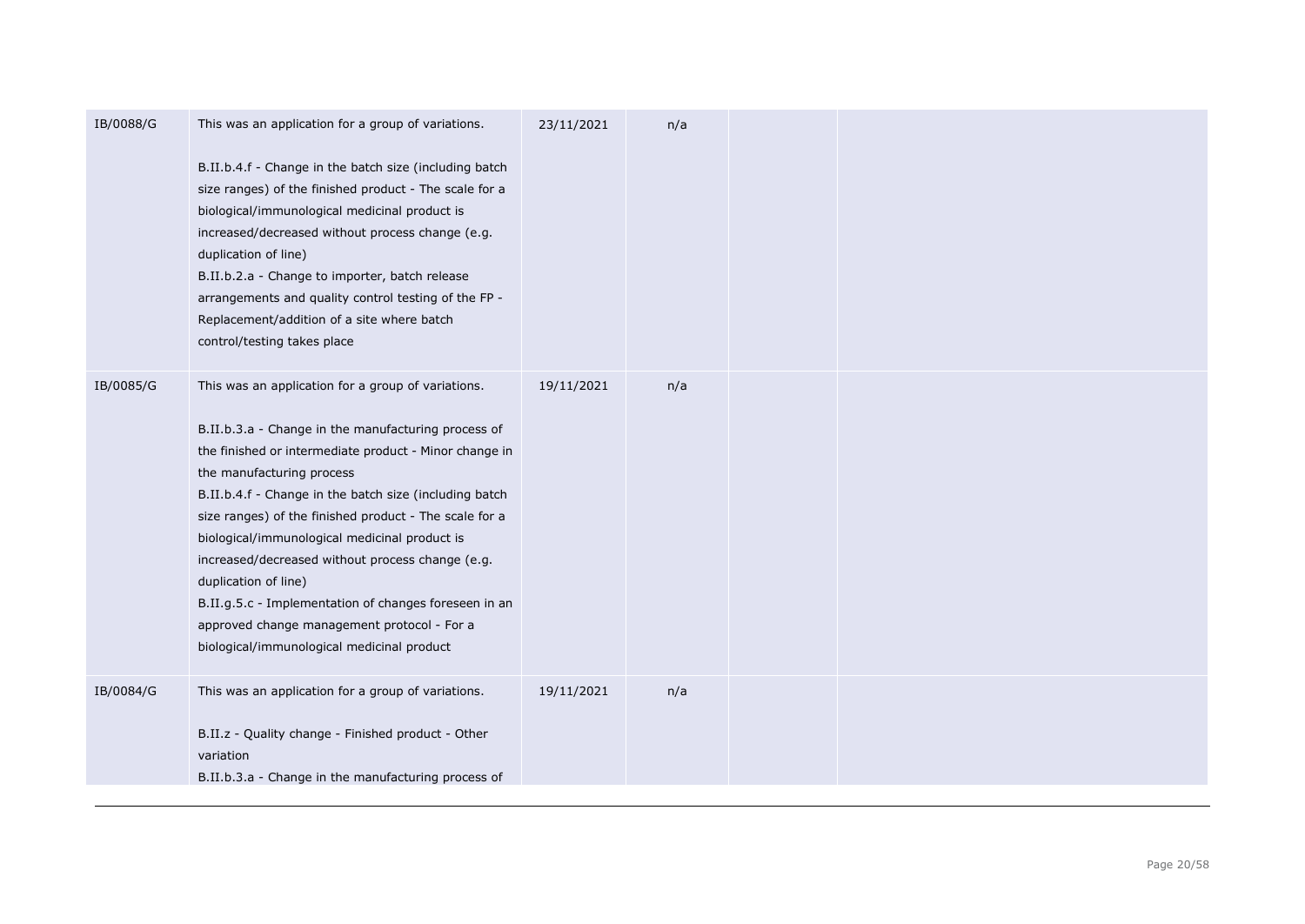|           | the finished or intermediate product - Minor change in<br>the manufacturing process<br>B.II.b.3.a - Change in the manufacturing process of<br>the finished or intermediate product - Minor change in<br>the manufacturing process<br>B.II.b.3.a - Change in the manufacturing process of<br>the finished or intermediate product - Minor change in<br>the manufacturing process<br>B.II.b.3.a - Change in the manufacturing process of<br>the finished or intermediate product - Minor change in<br>the manufacturing process<br>B.II.b.5.b - Change to in-process tests or limits<br>applied during the manufacture of the finished product<br>- Addition of a new test(s) and limits |            |            |             |                                                                                                                                |
|-----------|----------------------------------------------------------------------------------------------------------------------------------------------------------------------------------------------------------------------------------------------------------------------------------------------------------------------------------------------------------------------------------------------------------------------------------------------------------------------------------------------------------------------------------------------------------------------------------------------------------------------------------------------------------------------------------------|------------|------------|-------------|--------------------------------------------------------------------------------------------------------------------------------|
| II/0083/G | This was an application for a group of variations.<br>B.II.e.7.b - Change in supplier of packaging<br>components or devices (when mentioned in the<br>dossier) - Replacement or addition of a supplier<br>B.II.b.1.c - Replacement or addition of a<br>manufacturing site for the FP - Site where any<br>manufacturing operation(s) take place, except batch<br>release/control, and secondary packaging, for<br>biol/immunol medicinal products or pharmaceutical<br>forms manufactured by complex manufacturing<br>processes                                                                                                                                                         | 17/11/2021 | n/a        |             |                                                                                                                                |
| IAIN/0082 | C.I.z - Changes (Safety/Efficacy) of Human and<br>Veterinary Medicinal Products - Other variation                                                                                                                                                                                                                                                                                                                                                                                                                                                                                                                                                                                      | 16/11/2021 | 18/11/2021 | SmPC and PL | To update section 4.8 of the SmPC and section 4 of the PL to<br>implement the signal recommendation on erythema<br>multiforme. |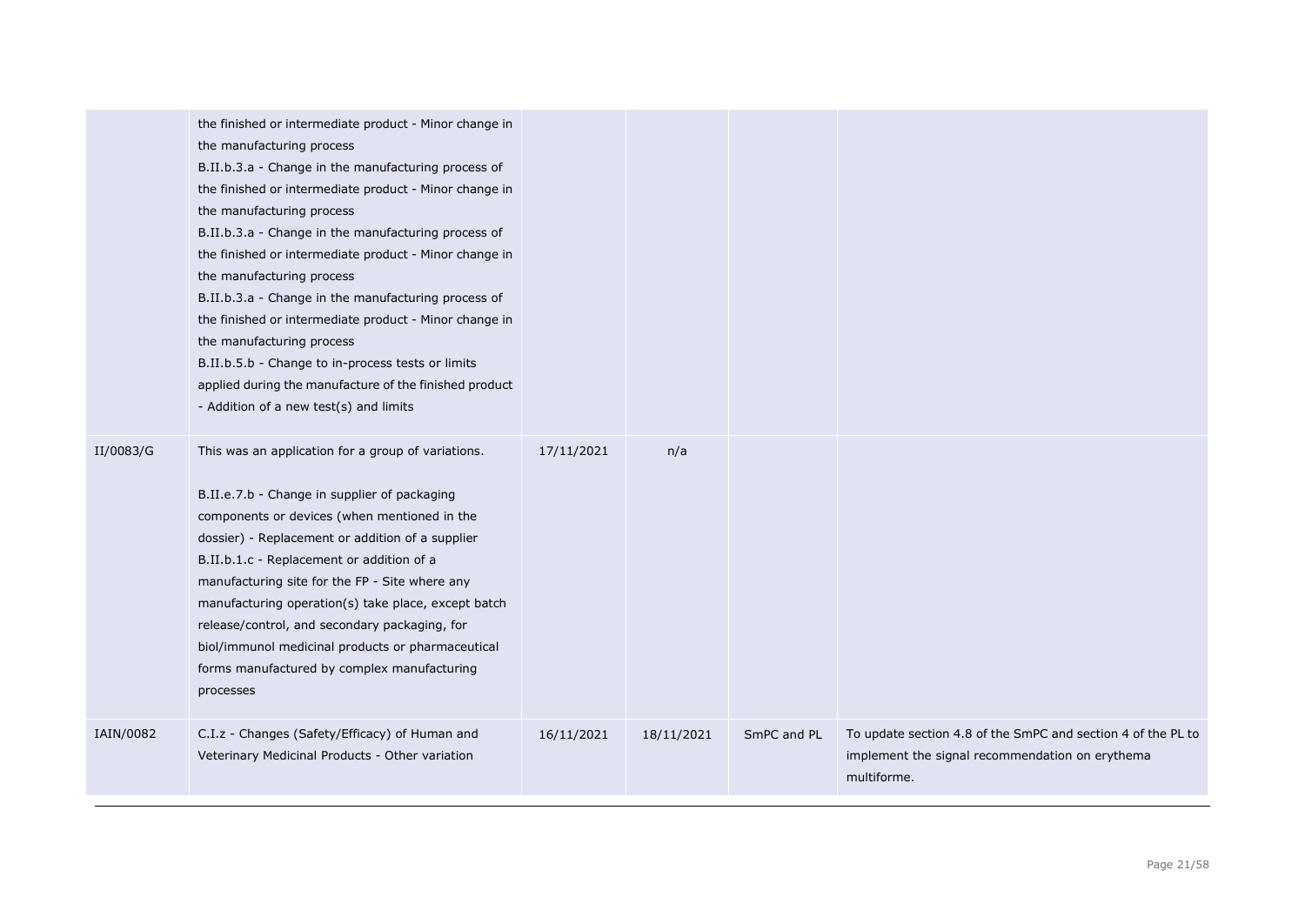| IB/0081  | B.II.b.3.a - Change in the manufacturing process of<br>the finished or intermediate product - Minor change in<br>the manufacturing process                                                                                                                                                                                                                                                                                                                                                                                                                                                                                                                                                                                                                                                                                                                                                                                                                                                                                      | 08/11/2021 | n/a        |                              |                                                                                       |
|----------|---------------------------------------------------------------------------------------------------------------------------------------------------------------------------------------------------------------------------------------------------------------------------------------------------------------------------------------------------------------------------------------------------------------------------------------------------------------------------------------------------------------------------------------------------------------------------------------------------------------------------------------------------------------------------------------------------------------------------------------------------------------------------------------------------------------------------------------------------------------------------------------------------------------------------------------------------------------------------------------------------------------------------------|------------|------------|------------------------------|---------------------------------------------------------------------------------------|
| N/0079   | Minor change in labelling or package leaflet not<br>connected with the SPC (Art. 61.3 Notification)                                                                                                                                                                                                                                                                                                                                                                                                                                                                                                                                                                                                                                                                                                                                                                                                                                                                                                                             | 03/11/2021 | 18/11/2021 | PL                           | To update section 2 of the PL regarding the wording on<br>immunity of the third dose. |
| R/0046   | Renewal of the marketing authorisation.                                                                                                                                                                                                                                                                                                                                                                                                                                                                                                                                                                                                                                                                                                                                                                                                                                                                                                                                                                                         | 14/10/2021 | 03/11/2021 |                              | Please refer to Scientific Discussion<br>'EMEA/H/C/005735/R/0046'                     |
| X/0044/G | This was an application for a group of variations.<br>Extension application to add new pharmaceutical form<br>(dispersion for injection) with a new strength<br>$(0.1mg/ml)$ .<br>Update sections 6.4, 6.5 and 6.6 of the SmPC, section<br>5, 6 and information for healthcare professionals of<br>the PL, section 1 of the Carton Box Label as well as<br>section 1 and 5 of the Vial Label to ensure the correct<br>handling by providing dose verification information<br>about strength, age range, colour information of the<br>flip-off plastic cap and greyscale images.<br>Update sections 4.2 of the SmPC ensure the correct<br>handling in accordance to interchangeability of the<br>medicinal product.<br>Update section 8 of Carton Box Label to clarify expiry<br>date "EXP" by adding storage temperature "(at -90°C<br>to -60°C)" to ensure the correct handling of the<br>medicinal product.<br>Change the name of the active substance from<br>COVID-19 mRNA Vaccine (nucleoside modified) to<br>Tozinameran. | 14/10/2021 | 03/11/2021 | SmPC,<br>Labelling and<br>PL | Please refer to Scientific Discussion<br>`EMEA/H/C/005735/X/0044`                     |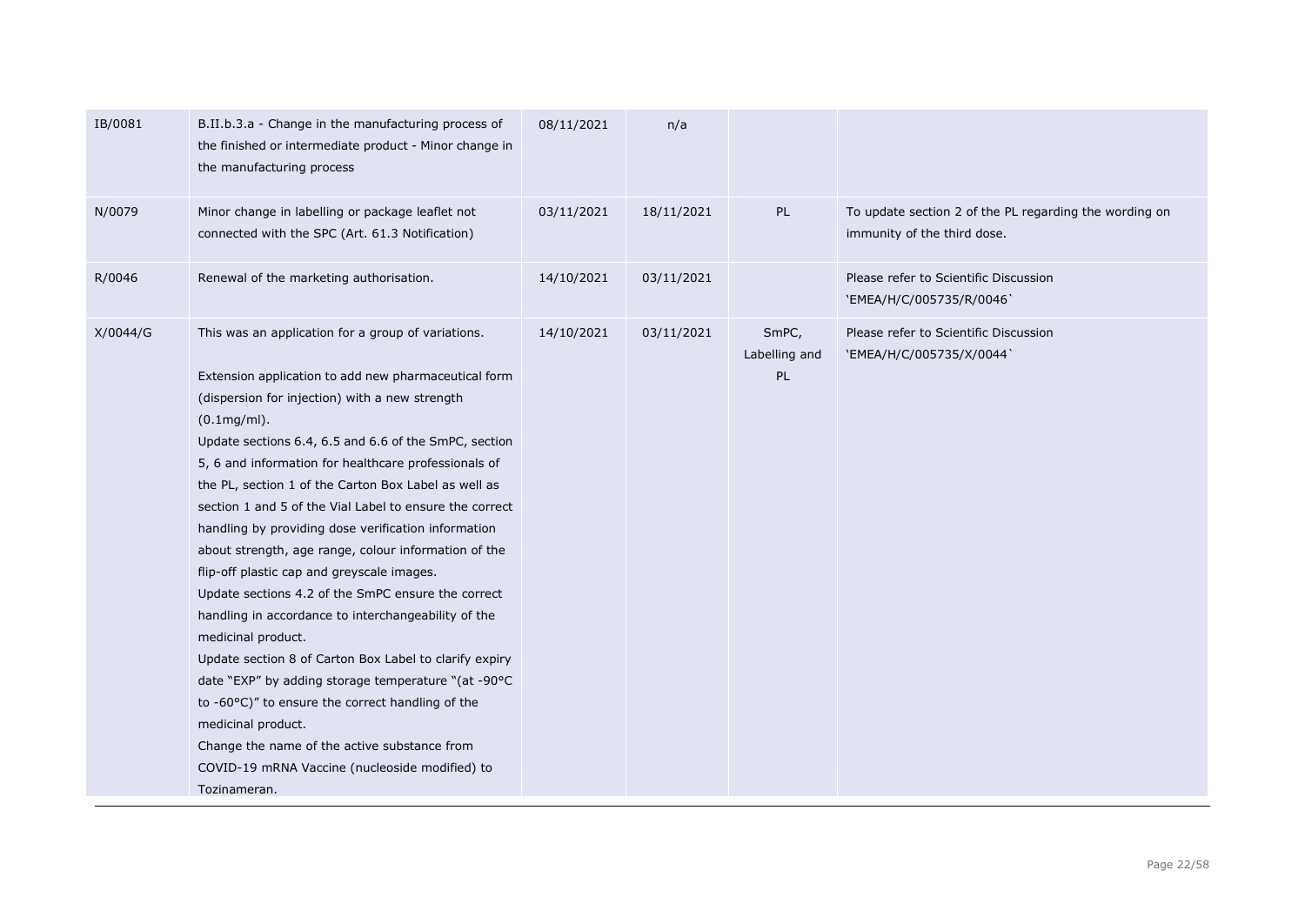|           | Annex I 2.(c) Change or addition of a new<br>strength/potency<br>Annex I_2.(d) Change or addition of a new<br>pharmaceutical form<br>C.I.z - Changes (Safety/Efficacy) of Human and<br>Veterinary Medicinal Products - Other variation<br>C.I.z - Changes (Safety/Efficacy) of Human and<br>Veterinary Medicinal Products - Other variation<br>C.I.z - Changes (Safety/Efficacy) of Human and<br>Veterinary Medicinal Products - Other variation<br>A.3 - Administrative change - Change in name of the<br>AS or of an excipient |            |            |                              |                                                                                                                                                                                                                                          |
|-----------|----------------------------------------------------------------------------------------------------------------------------------------------------------------------------------------------------------------------------------------------------------------------------------------------------------------------------------------------------------------------------------------------------------------------------------------------------------------------------------------------------------------------------------|------------|------------|------------------------------|------------------------------------------------------------------------------------------------------------------------------------------------------------------------------------------------------------------------------------------|
| II/0078/G | This was an application for a group of variations.<br>B.II.z - Quality change - Finished product - Other<br>variation<br>B.II.e.4.b - Change in shape or dimensions of the<br>container or closure (immediate packaging) - The<br>change in shape or dimensions concerns a<br>fundamental part, which may have a significant<br>impact on the delivery, use, safety or stability of the FP                                                                                                                                       | 29/10/2021 | n/a        |                              |                                                                                                                                                                                                                                          |
| II/0069/G | This was an application for a group of variations.<br>Grouped variation:<br>Type II, B.II.a.3.b.3, Changes in the composition of<br>the finished product to add sodium hydroxide and<br>hydrochloric acid as pH adjustment excipients<br>(present in the purchased 1500 mM PBS buffer, pH                                                                                                                                                                                                                                        | 28/10/2021 | 18/11/2021 | SmPC,<br>Labelling and<br>PL | The SmPC section 6.1 (EU/1/20/1528/001) has been<br>updated to include the following excipients:<br>Sodium hydroxide (for pH-adjustment)<br>Hydrochloric acid (for pH-adjustment)<br>The Labelling and PL have been updated accordingly. |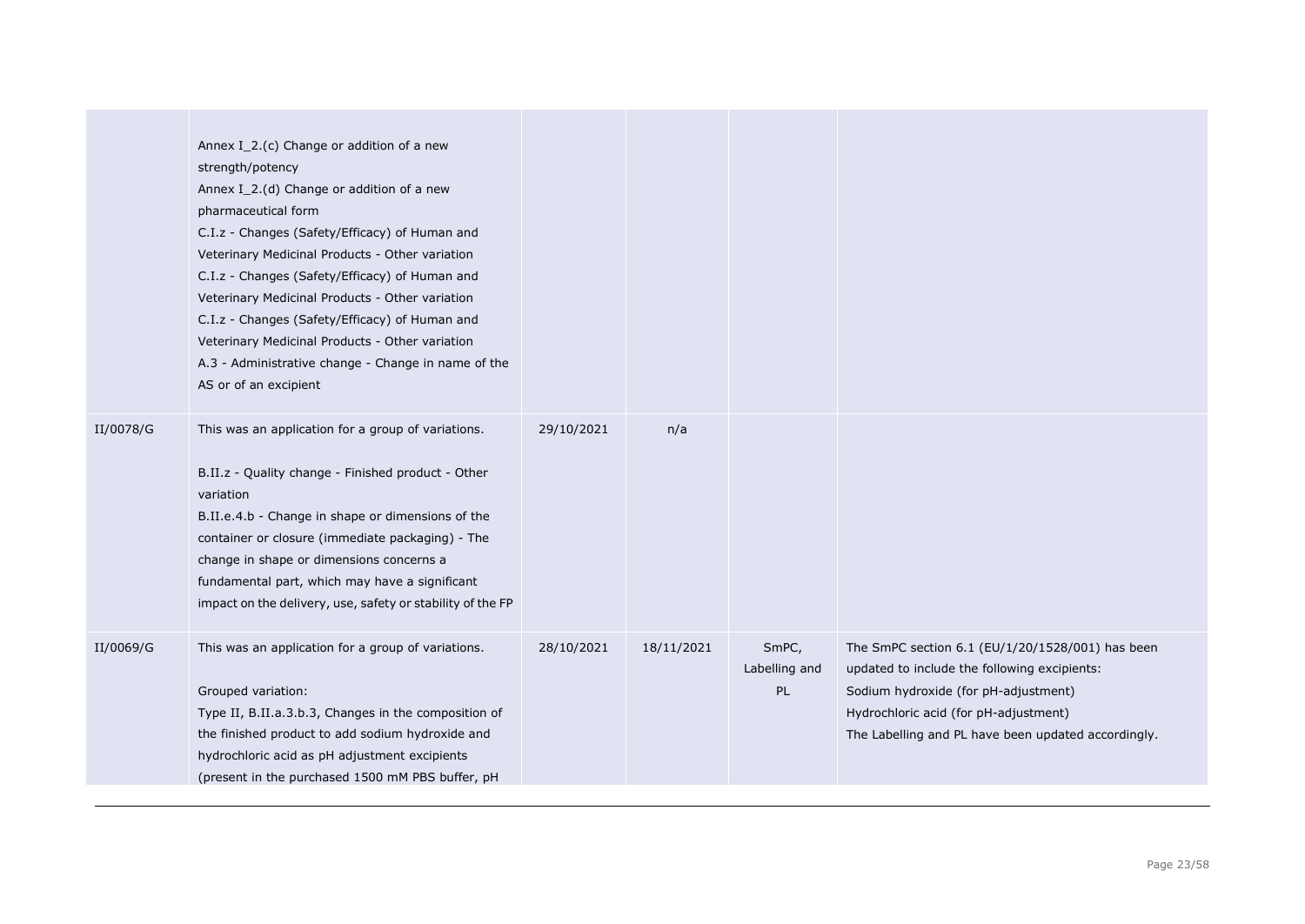|           | $6.81$ ).<br>Type IB, B.II.b.3.a, Minor changes in the<br>manufacturing process of the finished product to<br>introduce the use of an in-line dilution skid to prepare<br>50 mM citrate and 150 mM PBS buffers.<br>B.II.b.3.a - Change in the manufacturing process of<br>the finished or intermediate product - Minor change in<br>the manufacturing process<br>B.II.a.3.b.3 - Changes in the composition (excipients)<br>of the finished product - Other excipients - Change<br>that relates to a biological/immunological product |            |     |  |
|-----------|--------------------------------------------------------------------------------------------------------------------------------------------------------------------------------------------------------------------------------------------------------------------------------------------------------------------------------------------------------------------------------------------------------------------------------------------------------------------------------------------------------------------------------------|------------|-----|--|
| IB/0076   | B.II.g.5.c - Implementation of changes foreseen in an<br>approved change management protocol - For a<br>biological/immunological medicinal product                                                                                                                                                                                                                                                                                                                                                                                   | 18/10/2021 | n/a |  |
| IB/0074/G | This was an application for a group of variations.<br>B.II.c.z - Change in control of excipients in the<br>Finished Product - Other variation<br>B.II.c.2.d - Change in test procedure for an excipient -<br>Other changes to a test procedure (including<br>replacement or addition)                                                                                                                                                                                                                                                | 18/10/2021 | n/a |  |
| N/0051    | Minor change in labelling or package leaflet not<br>connected with the SPC (Art. 61.3 Notification)                                                                                                                                                                                                                                                                                                                                                                                                                                  | 14/10/2021 | n/a |  |
| II/0072/G | This was an application for a group of variations.<br>B.II.c.z - Change in control of excipients in the                                                                                                                                                                                                                                                                                                                                                                                                                              | 11/10/2021 | n/a |  |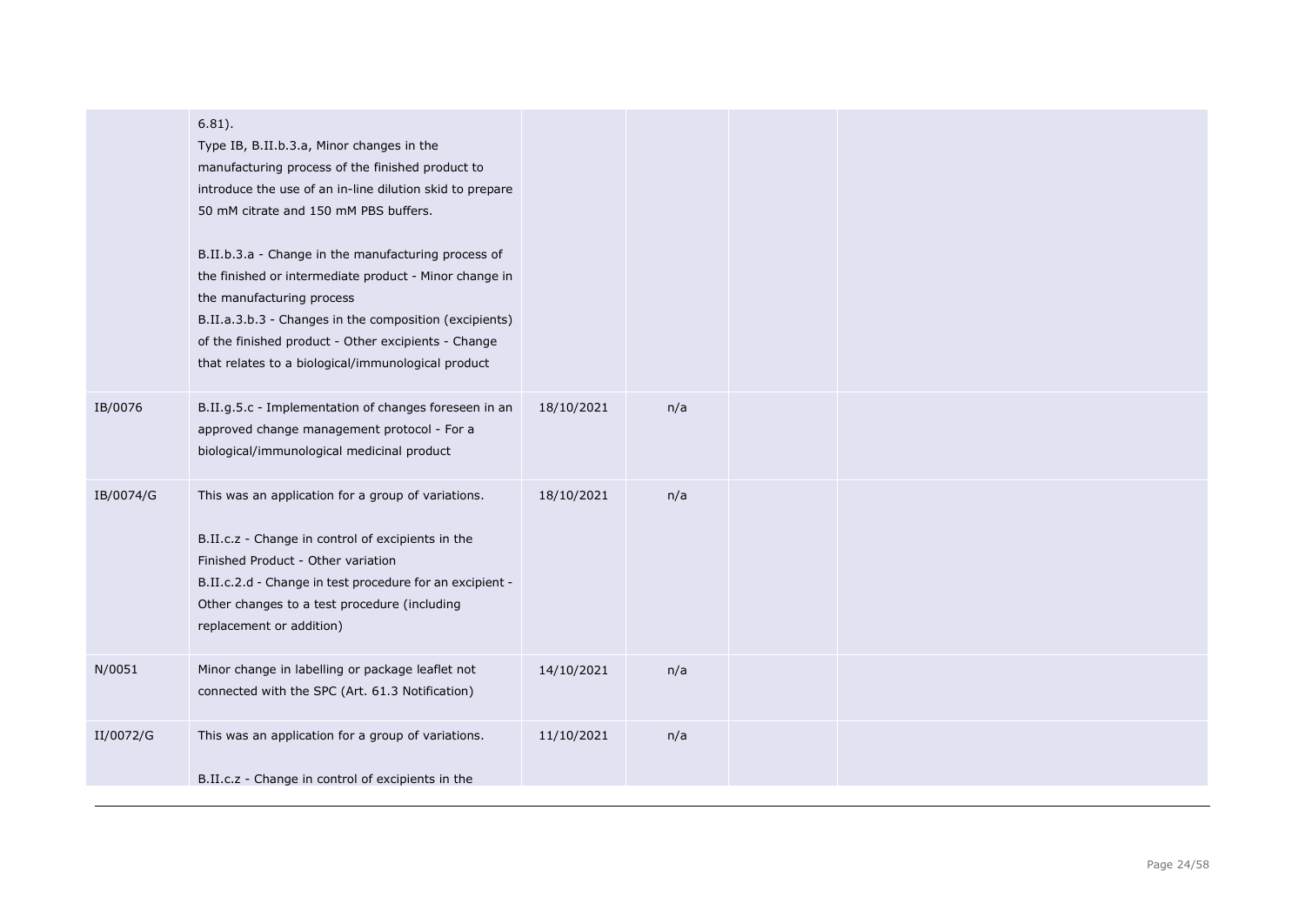|           | Finished Product - Other variation<br>B.II.c.4.a - Change in synthesis or recovery of a<br>non-pharmacopoeial or novel excipient - Minor change<br>B.II.z - Quality change - Finished product - Other<br>variation                                                                                                                                                                                                                                                                                                                                                                                                                                                                                                                                                                                                                                                                                                                                                                                                                                                                                      |            |     |  |  |
|-----------|---------------------------------------------------------------------------------------------------------------------------------------------------------------------------------------------------------------------------------------------------------------------------------------------------------------------------------------------------------------------------------------------------------------------------------------------------------------------------------------------------------------------------------------------------------------------------------------------------------------------------------------------------------------------------------------------------------------------------------------------------------------------------------------------------------------------------------------------------------------------------------------------------------------------------------------------------------------------------------------------------------------------------------------------------------------------------------------------------------|------------|-----|--|--|
| II/0073/G | This was an application for a group of variations.<br>B.II.b.1.c - Replacement or addition of a<br>manufacturing site for the FP - Site where any<br>manufacturing operation(s) take place, except batch<br>release/control, and secondary packaging, for<br>biol/immunol medicinal products or pharmaceutical<br>forms manufactured by complex manufacturing<br>processes<br>B.II.b.1.c - Replacement or addition of a<br>manufacturing site for the FP - Site where any<br>manufacturing operation(s) take place, except batch<br>release/control, and secondary packaging, for<br>biol/immunol medicinal products or pharmaceutical<br>forms manufactured by complex manufacturing<br>processes<br>B.II.b.2.b - Change to importer, batch release<br>arrangements and quality control testing of the FP -<br>Replacement/addition of a site where batch<br>control/testing takes place for a biol/immunol product<br>and any of the test methods at the site is a<br>biol/immunol method<br>B.II.b.1.a - Replacement or addition of a<br>manufacturing site for the FP - Secondary packaging<br>site | 07/10/2021 | n/a |  |  |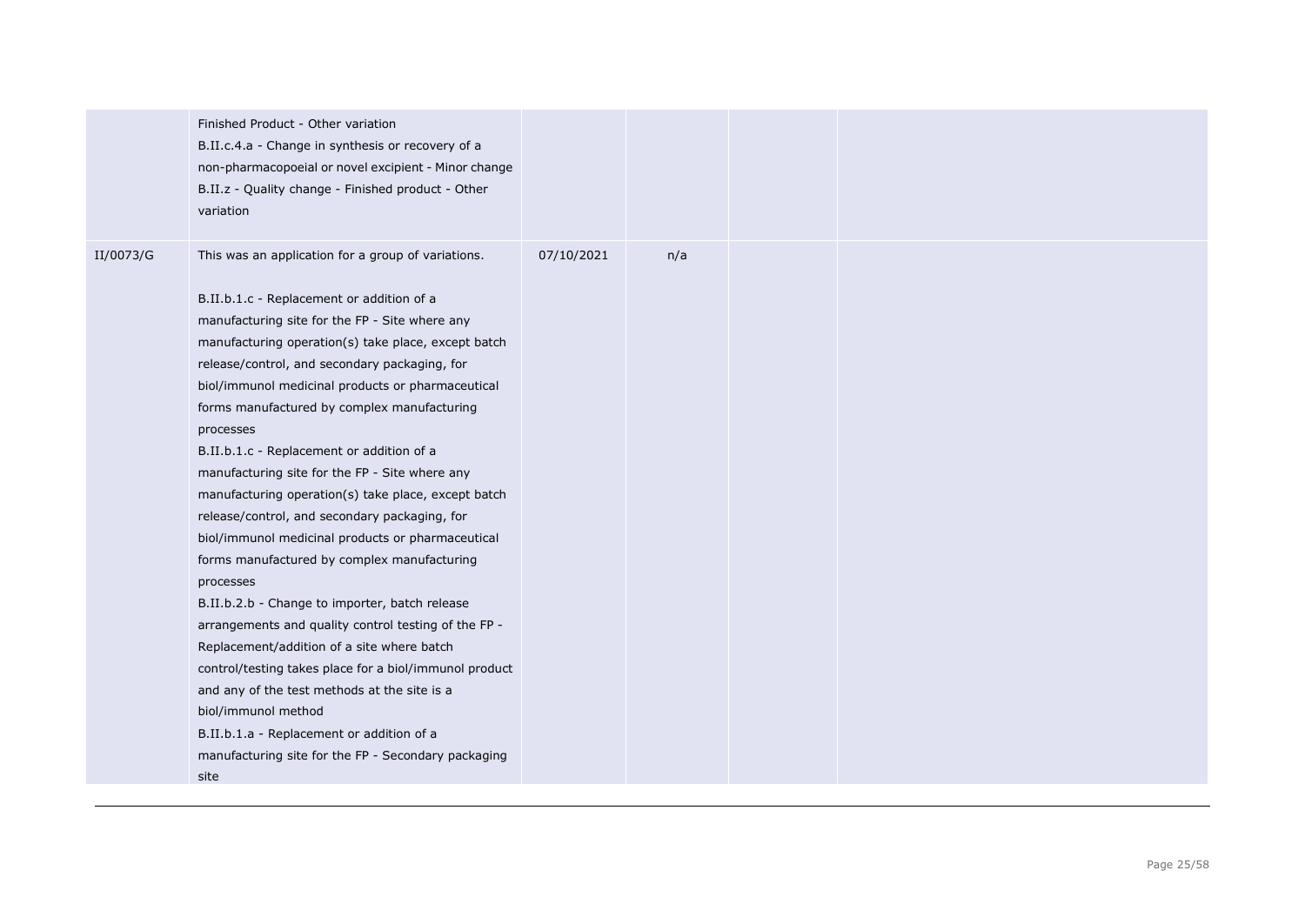|           | B.II.e.7.b - Change in supplier of packaging<br>components or devices (when mentioned in the<br>dossier) - Replacement or addition of a supplier<br>B.II.e.7.b - Change in supplier of packaging<br>components or devices (when mentioned in the<br>dossier) - Replacement or addition of a supplier                                                                                                                                                                                                                                                                                                                                                                                                                                                                                                                                                                                                                    |            |     |  |  |
|-----------|-------------------------------------------------------------------------------------------------------------------------------------------------------------------------------------------------------------------------------------------------------------------------------------------------------------------------------------------------------------------------------------------------------------------------------------------------------------------------------------------------------------------------------------------------------------------------------------------------------------------------------------------------------------------------------------------------------------------------------------------------------------------------------------------------------------------------------------------------------------------------------------------------------------------------|------------|-----|--|--|
| II/0071   | B.II.b.3.c - Change in the manufacturing process of<br>the finished or intermediate product - The product is a<br>biological/immunological medicinal product and the<br>change requires an assessment of comparability                                                                                                                                                                                                                                                                                                                                                                                                                                                                                                                                                                                                                                                                                                  | 06/10/2021 | n/a |  |  |
| IB/0068/G | This was an application for a group of variations.<br>B.II.f.1.e - Stability of FP - Change to an approved<br>stability protocol<br>B.II.b.5.b - Change to in-process tests or limits<br>applied during the manufacture of the finished product<br>- Addition of a new test(s) and limits<br>B.II.b.5.b - Change to in-process tests or limits<br>applied during the manufacture of the finished product<br>- Addition of a new test(s) and limits<br>B.II.b.5.b - Change to in-process tests or limits<br>applied during the manufacture of the finished product<br>- Addition of a new test(s) and limits<br>B.II.g.5.c - Implementation of changes foreseen in an<br>approved change management protocol - For a<br>biological/immunological medicinal product<br>B.II.g.5.c - Implementation of changes foreseen in an<br>approved change management protocol - For a<br>biological/immunological medicinal product | 04/10/2021 | n/a |  |  |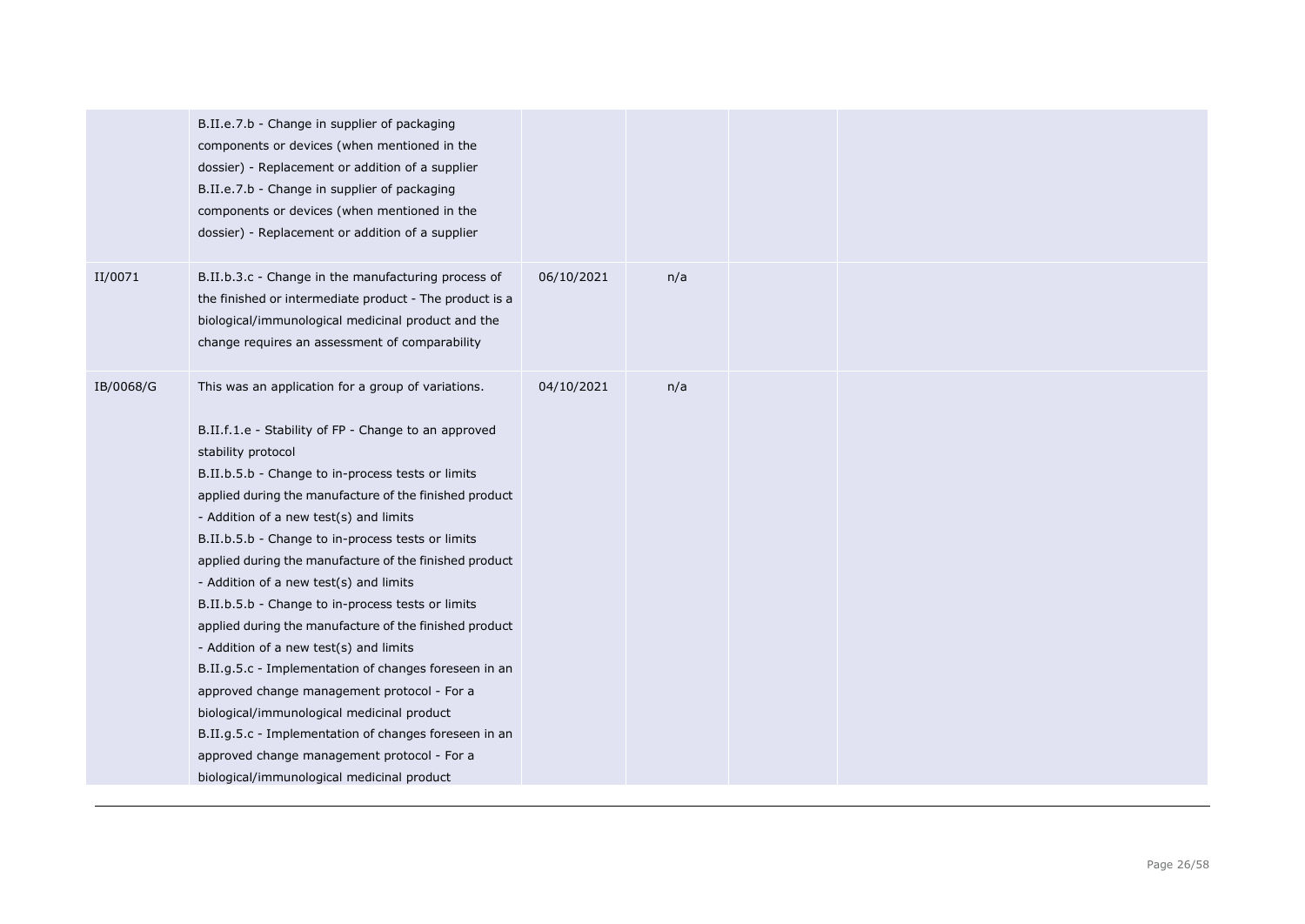| II/0067 | Update of sections 4.2, 4.4, 4.8 and 5.1 of the SmPC in<br>order to introduce a booster dose (third dose) of<br>Comirnaty for individuals 18 years of age and older,<br>based on interim safety and immunogenicity data from<br>the interventional study C4591001, " A Phase 1/2/3,<br>placebo-controlled, randomized, observer-blind,<br>dose-finding study to evaluate the safety, tolerability,<br>immunogenicity, and efficacy of SARS-CoV-2 RNA<br>vaccine candidates against COVID-19 in healthy<br>individuals". The package leaflet is updated<br>accordingly.<br>C.I.4 - Change(s) in the SPC, Labelling or PL due to<br>new quality, preclinical, clinical or pharmacovigilance<br>data | 04/10/2021 | 05/10/2021 | SmPC and PL | Please refer to Scientific Discussion<br>'EMEA/H/C/005735/II/0067  |
|---------|---------------------------------------------------------------------------------------------------------------------------------------------------------------------------------------------------------------------------------------------------------------------------------------------------------------------------------------------------------------------------------------------------------------------------------------------------------------------------------------------------------------------------------------------------------------------------------------------------------------------------------------------------------------------------------------------------|------------|------------|-------------|--------------------------------------------------------------------|
| II/0062 | Update of sections 4.2 and 4.4 of the SmPC in order to<br>introduce a third dose of Comirnaty for individuals 12<br>years of age and older who are severely<br>immunocompromised, based on published literature<br>data; the Package Leaflet is updated accordingly.<br>C.I.4 - Change(s) in the SPC, Labelling or PL due to<br>new quality, preclinical, clinical or pharmacovigilance<br>data                                                                                                                                                                                                                                                                                                   | 04/10/2021 | 05/10/2021 | SmPC and PL | Please refer to Scientific Discussion<br>`EMEA/H/C/005735/II/0062` |
| II/0059 | C.I.11.b - Introduction of, or change(s) to, the<br>obligations and conditions of a marketing<br>authorisation, including the RMP - Implementation of<br>change(s) which require to be further substantiated by                                                                                                                                                                                                                                                                                                                                                                                                                                                                                   | 30/09/2021 | n/a        |             |                                                                    |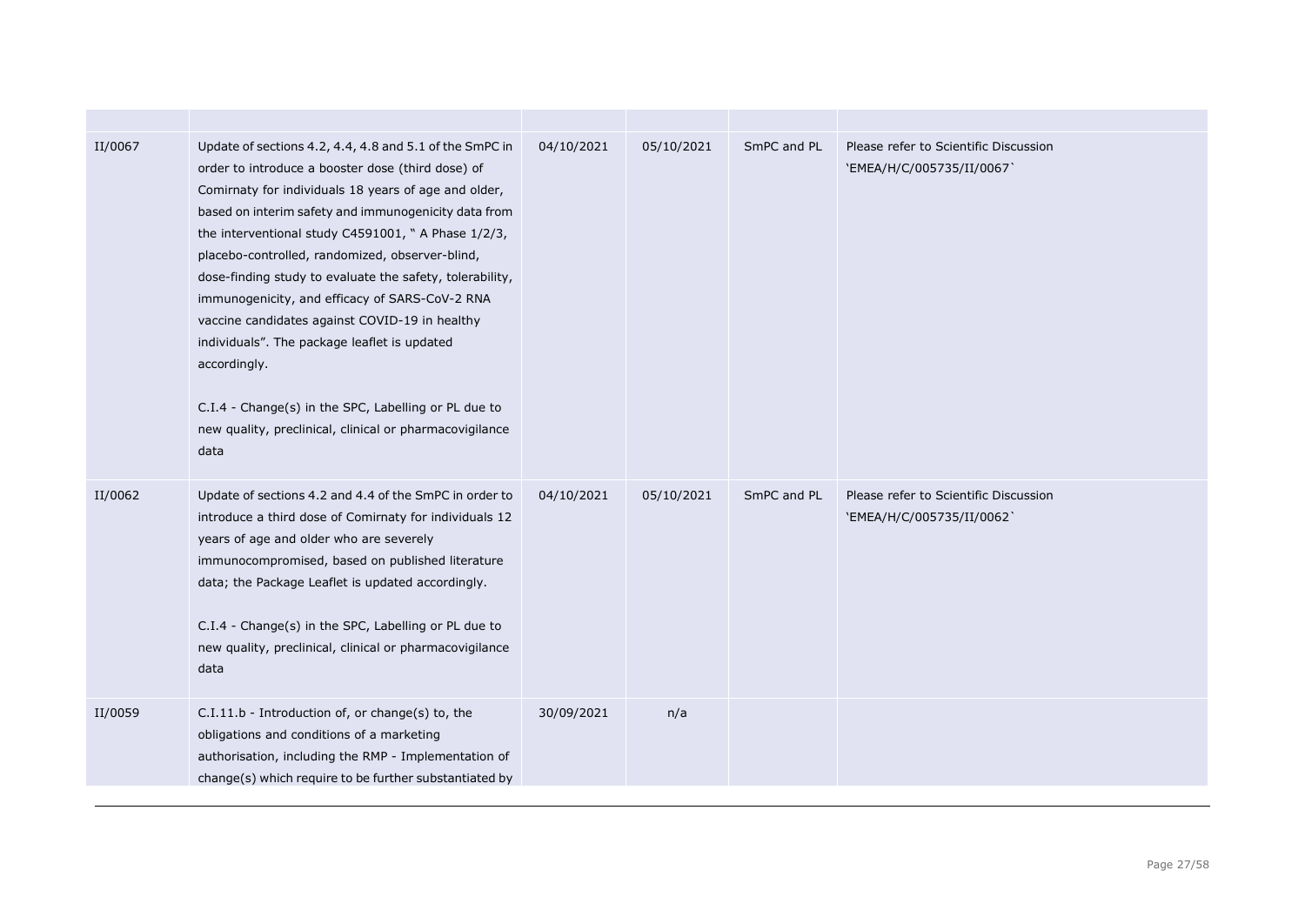|           | new additional data to be submitted by the MAH where<br>significant assessment is required                                                                                                                                                                                                                |            |            |             |                                                                                                                                                                                                                                                                                                                                                                                                                                                                                                                                                                                                                                                                                                                                                                                                                                                                                                                                                                                                                                                                                                                                               |
|-----------|-----------------------------------------------------------------------------------------------------------------------------------------------------------------------------------------------------------------------------------------------------------------------------------------------------------|------------|------------|-------------|-----------------------------------------------------------------------------------------------------------------------------------------------------------------------------------------------------------------------------------------------------------------------------------------------------------------------------------------------------------------------------------------------------------------------------------------------------------------------------------------------------------------------------------------------------------------------------------------------------------------------------------------------------------------------------------------------------------------------------------------------------------------------------------------------------------------------------------------------------------------------------------------------------------------------------------------------------------------------------------------------------------------------------------------------------------------------------------------------------------------------------------------------|
| IB/0070   | B.I.b.z - Change in control of the AS - Other variation                                                                                                                                                                                                                                                   | 24/09/2021 | n/a        |             |                                                                                                                                                                                                                                                                                                                                                                                                                                                                                                                                                                                                                                                                                                                                                                                                                                                                                                                                                                                                                                                                                                                                               |
| II/0036   | C.I.4 - Change(s) in the SPC, Labelling or PL due to<br>new quality, preclinical, clinical or pharmacovigilance<br>data<br>C.I.4 - Change(s) in the SPC, Labelling or PL due to<br>new quality, preclinical, clinical or pharmacovigilance<br>data                                                        | 16/09/2021 | 23/09/2021 | SmPC and PL | This type II variation updates the product information with<br>updated data (March 2021) from the pivotal study C4591001<br>with the MAH having conducted an interim analysis<br>containing immunogenicity, efficacy and safety data.<br>The presented efficacy data support the previous conclusions<br>in the initial marketing authorisation approval, and all<br>provided subgroup analyses are in agreement with previous<br>data. A slightly lower point estimate of efficacy (92%)<br>compared to previous analyses was obtained (95%).<br>In addition, the reported interim data in this interim analysis,<br>including reactogenicity and reported adverse events,<br>supports the safety profile of Comirnaty 30µq in subjects<br>$\geq$ 16 years of age obtained at the initial authorisation. Based<br>on the safety data provided in this interim analysis,<br>hyperhidrosis, night sweats, decreased appetite, asthenia<br>and lethargy was added with a frequency uncommon to the<br>list of adverse reactions in section 4.8 of the SmPC.<br>For more information, please refer to the Summary of<br>Product Characteristics. |
| II/0047/G | This was an application for a group of variations.<br>B.II.c.1.b - Change in the specification parameters<br>and/or limits of an excipient - Addition of a new<br>specification parameter to the specification with its<br>corresponding test method<br>B.II.b.5.d - Change to in-process tests or limits | 16/09/2021 | n/a        |             |                                                                                                                                                                                                                                                                                                                                                                                                                                                                                                                                                                                                                                                                                                                                                                                                                                                                                                                                                                                                                                                                                                                                               |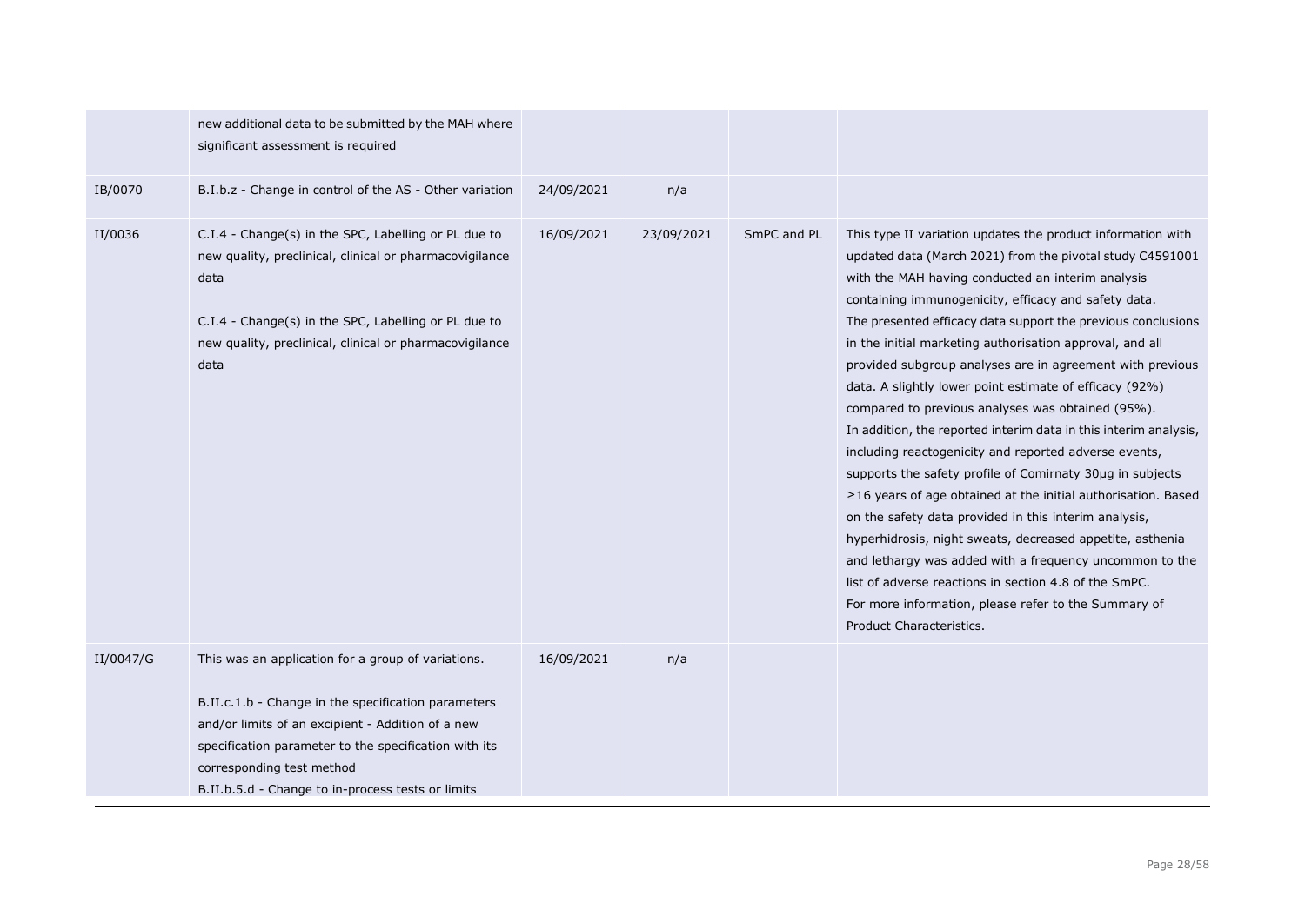|         | applied during the manufacture of the finished product<br>- Deletion of an in-process test which may have a<br>significant effect on the overall quality of the finished<br>product<br>B.II.b.3.a - Change in the manufacturing process of<br>the finished or intermediate product - Minor change in<br>the manufacturing process<br>B.II.b.3.a - Change in the manufacturing process of<br>the finished or intermediate product - Minor change in<br>the manufacturing process<br>B.II.b.3.a - Change in the manufacturing process of<br>the finished or intermediate product - Minor change in<br>the manufacturing process |            |            |             |                                                                                                                                                                                                                                                                                                                                                                                                                                                                                                                                                                                                                                                         |
|---------|-------------------------------------------------------------------------------------------------------------------------------------------------------------------------------------------------------------------------------------------------------------------------------------------------------------------------------------------------------------------------------------------------------------------------------------------------------------------------------------------------------------------------------------------------------------------------------------------------------------------------------|------------|------------|-------------|---------------------------------------------------------------------------------------------------------------------------------------------------------------------------------------------------------------------------------------------------------------------------------------------------------------------------------------------------------------------------------------------------------------------------------------------------------------------------------------------------------------------------------------------------------------------------------------------------------------------------------------------------------|
| II/0066 | B.I.a.1.e - Change in the manufacturer of AS or of a<br>starting material/reagent/intermediate for AS - The<br>change relates to a biological AS or a starting material<br>[-] used in the manufacture of a<br>biological/immunological product                                                                                                                                                                                                                                                                                                                                                                               | 13/09/2021 | n/a        |             |                                                                                                                                                                                                                                                                                                                                                                                                                                                                                                                                                                                                                                                         |
| IB/0061 | B.II.f.1.b.5 - Stability of FP - Extension of the shelf life<br>of the finished product - Biological/immunological<br>medicinal product in accordance with an approved<br>stability protocol                                                                                                                                                                                                                                                                                                                                                                                                                                  | 10/09/2021 | 23/09/2021 | SmPC and PL | - Update section 6.3 of the SmPC to change the shelf life from<br>6 months to 9 months when stored at the intended storage<br>conditions of -90 to -60 $^{\circ}$ C<br>- implement Annex IV according to revised CHMP Opinion<br>dated 22 July 2021 for procedure EMEA/H/C/005735/II/0030<br>- amend a mistake in section 4 of the PIL as requested in<br>procedure PAM-MEA-002.6 to indicate that swelling of the<br>face may occur in patients who have had facial<br>dermatological fillers instead of facial cosmetic injections<br>- amend section 4.4 of the SmPC for French and Latvian<br>translations according to the agreed wording with the |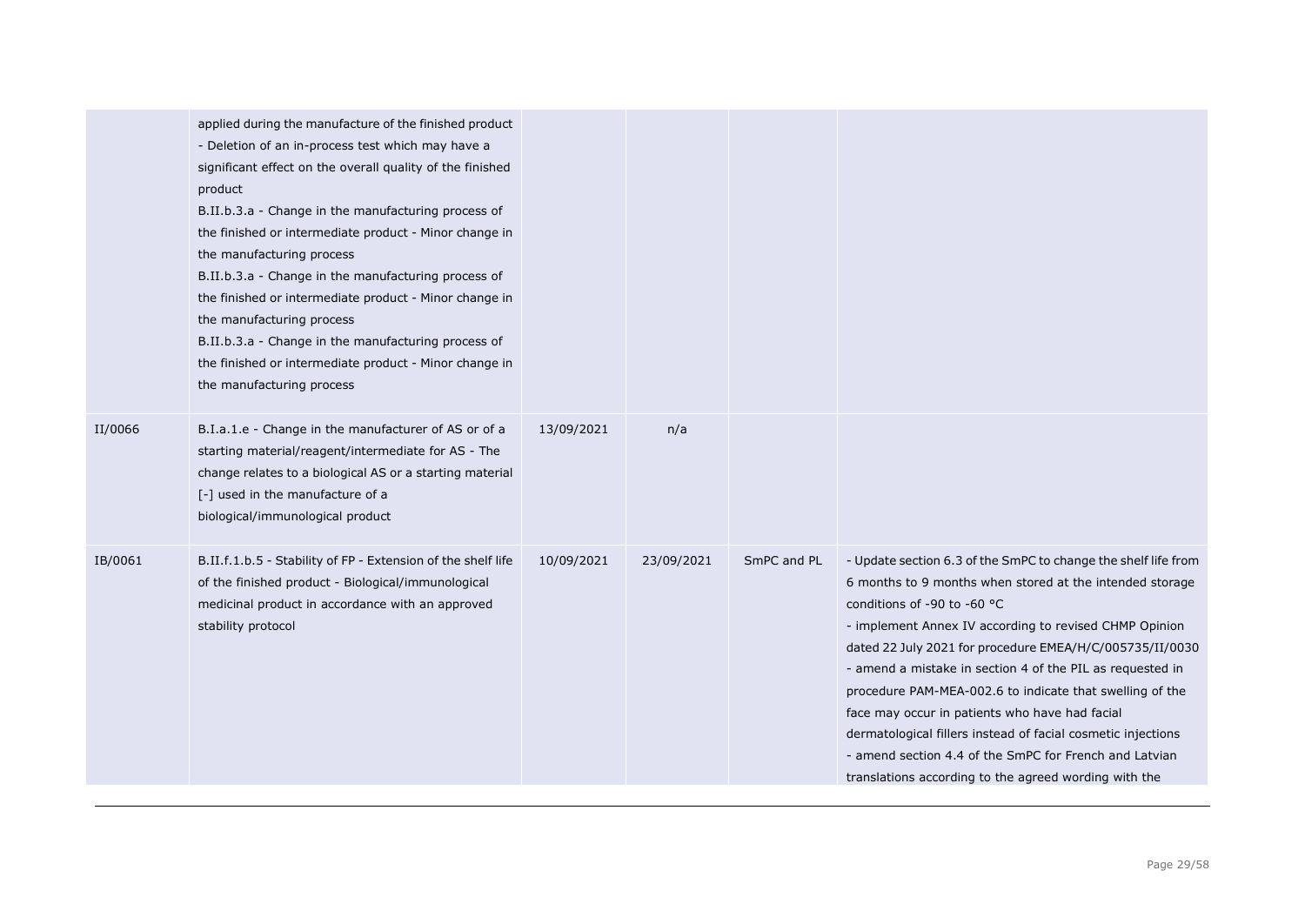|           |                                                                                                                                                                                                                                                                                                                                                                                                                                                                                                                                                                                                                                                                               |            |     | respective national authorities |
|-----------|-------------------------------------------------------------------------------------------------------------------------------------------------------------------------------------------------------------------------------------------------------------------------------------------------------------------------------------------------------------------------------------------------------------------------------------------------------------------------------------------------------------------------------------------------------------------------------------------------------------------------------------------------------------------------------|------------|-----|---------------------------------|
| II/0065/G | This was an application for a group of variations.<br>B.II.b.2.a - Change to importer, batch release<br>arrangements and quality control testing of the FP -<br>Replacement/addition of a site where batch<br>control/testing takes place<br>B.II.b.1.a - Replacement or addition of a<br>manufacturing site for the FP - Secondary packaging<br>site<br>B.II.b.1.c - Replacement or addition of a<br>manufacturing site for the FP - Site where any<br>manufacturing operation(s) take place, except batch<br>release/control, and secondary packaging, for<br>biol/immunol medicinal products or pharmaceutical<br>forms manufactured by complex manufacturing<br>processes | 09/09/2021 | n/a |                                 |
| II/0057   | B.I.a.1.e - Change in the manufacturer of AS or of a<br>starting material/reagent/intermediate for AS - The<br>change relates to a biological AS or a starting material<br>[-] used in the manufacture of a<br>biological/immunological product                                                                                                                                                                                                                                                                                                                                                                                                                               | 09/09/2021 | n/a |                                 |
| II/0063/G | This was an application for a group of variations.<br>B.II.b.1.c - Replacement or addition of a<br>manufacturing site for the FP - Site where any<br>manufacturing operation(s) take place, except batch<br>release/control, and secondary packaging, for<br>biol/immunol medicinal products or pharmaceutical                                                                                                                                                                                                                                                                                                                                                                | 02/09/2021 | n/a |                                 |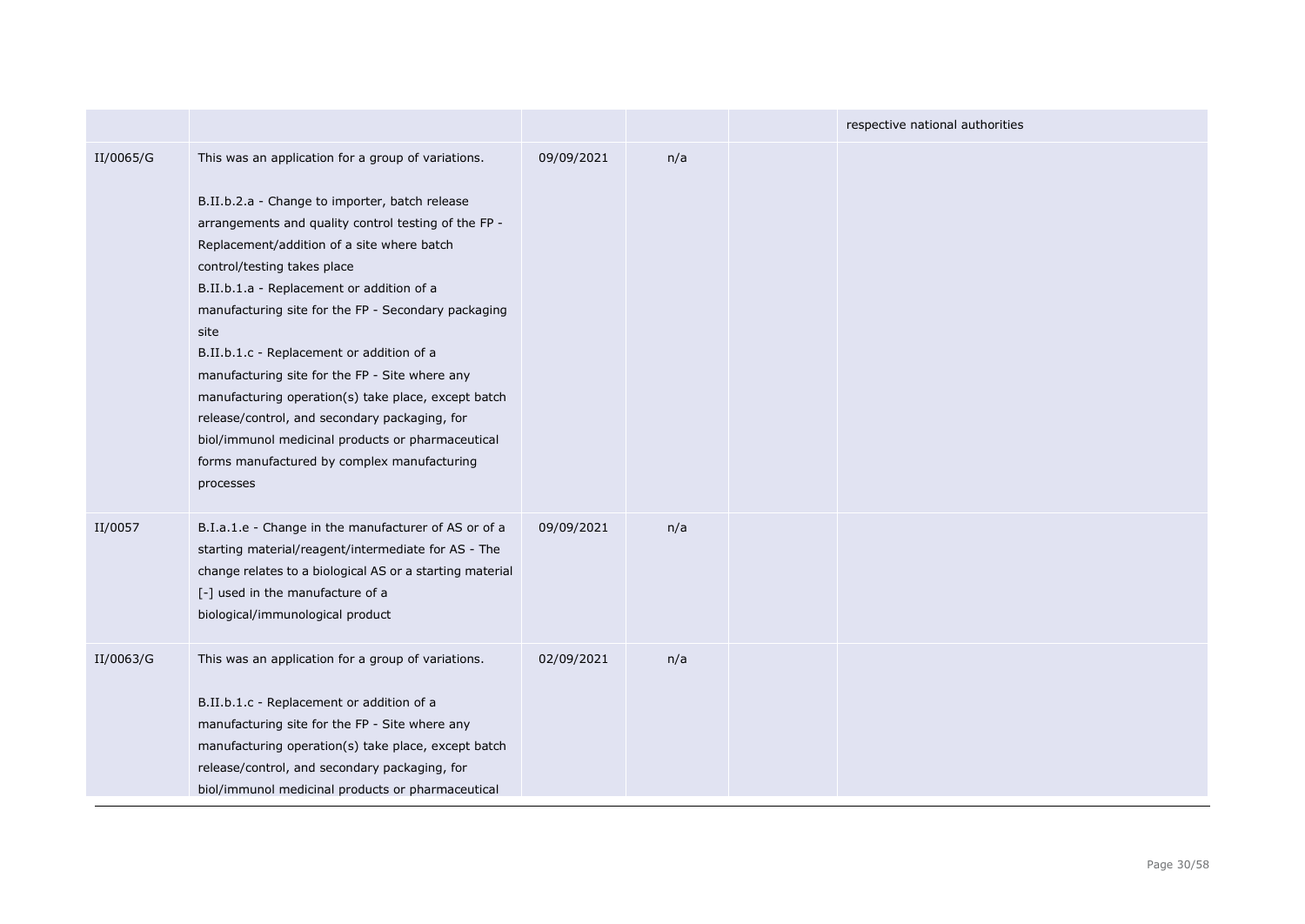|           | forms manufactured by complex manufacturing<br>processes<br>B.II.b.2.a - Change to importer, batch release<br>arrangements and quality control testing of the FP -<br>Replacement/addition of a site where batch<br>control/testing takes place<br>B.II.b.1.a - Replacement or addition of a<br>manufacturing site for the FP - Secondary packaging<br>site<br>B.II.d.2.a - Change in test procedure for the finished<br>product - Minor changes to an approved test<br>procedure<br>B.II.b.2.a - Change to importer, batch release<br>arrangements and quality control testing of the FP -<br>Replacement/addition of a site where batch<br>control/testing takes place<br>B.II.b.2.a - Change to importer, batch release<br>arrangements and quality control testing of the FP -<br>Replacement/addition of a site where batch<br>control/testing takes place |            |     |  |  |
|-----------|-----------------------------------------------------------------------------------------------------------------------------------------------------------------------------------------------------------------------------------------------------------------------------------------------------------------------------------------------------------------------------------------------------------------------------------------------------------------------------------------------------------------------------------------------------------------------------------------------------------------------------------------------------------------------------------------------------------------------------------------------------------------------------------------------------------------------------------------------------------------|------------|-----|--|--|
| II/0052/G | This was an application for a group of variations.<br>B.I.b.2.d - Change in test procedure for AS or starting<br>material/reagent/intermediate - Substantial change to<br>or replacement of a<br>biological/immunological/immunochemical test<br>method or a method using a biological reagent for a<br>biological AS<br>B.I.a.1.j - Change in the manufacturer of AS or of a<br>starting material/reagent/intermediate for AS -                                                                                                                                                                                                                                                                                                                                                                                                                                | 02/09/2021 | n/a |  |  |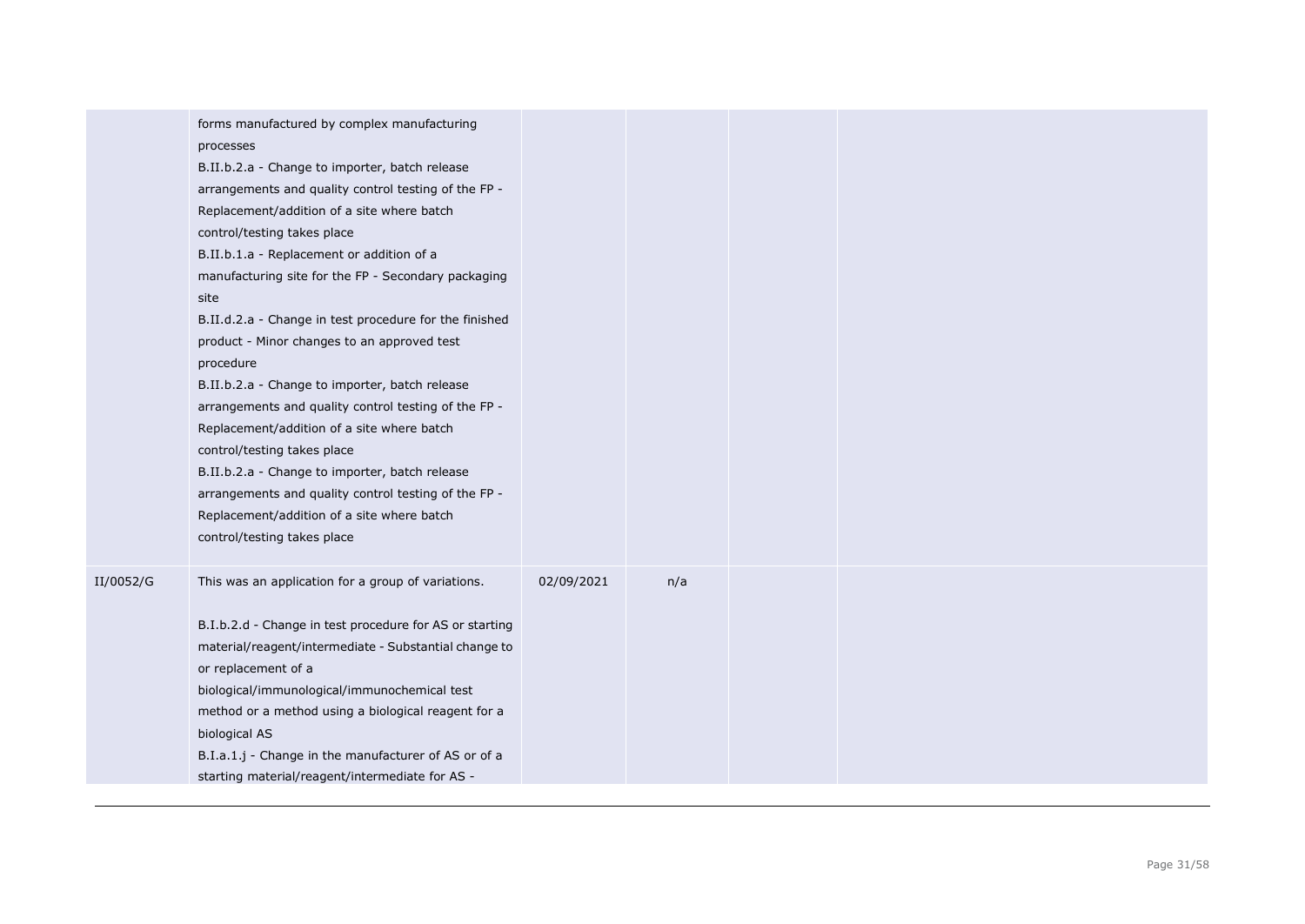|           | Replacement or addition of a site where batch<br>control/testing takes place and any of the test method<br>at the site is a biol/immunol method                                                                                                                                                                                                                                                                                                                                                                                                                                                                                                                                                                                                               |            |     |  |  |
|-----------|---------------------------------------------------------------------------------------------------------------------------------------------------------------------------------------------------------------------------------------------------------------------------------------------------------------------------------------------------------------------------------------------------------------------------------------------------------------------------------------------------------------------------------------------------------------------------------------------------------------------------------------------------------------------------------------------------------------------------------------------------------------|------------|-----|--|--|
| II/0040/G | This was an application for a group of variations.<br>B.I.b.2.a - Change in test procedure for AS or starting<br>material/reagent/intermediate - Minor changes to an<br>approved test procedure<br>B.II.d.2.c - Change in test procedure for the finished<br>product - Substantial change to or replacement of a<br>biol/immunol/immunochemical test method or a<br>method using a biol. reagent or replacement of a biol.<br>reference preparation not covered by an approved<br>protocol<br>B.I.b.2.d - Change in test procedure for AS or starting<br>material/reagent/intermediate - Substantial change to<br>or replacement of a<br>biological/immunological/immunochemical test<br>method or a method using a biological reagent for a<br>biological AS | 02/09/2021 | n/a |  |  |
| II/0053/G | This was an application for a group of variations.<br>A.4 - Administrative change - Change in the name<br>and/or address of a manufacturer or an ASMF holder<br>or supplier of the AS, starting material, reagent or<br>intermediate used in the manufacture of the AS or<br>manufacturer of a novel excipient<br>B.II.c.1.b - Change in the specification parameters<br>and/or limits of an excipient - Addition of a new                                                                                                                                                                                                                                                                                                                                    | 25/08/2021 | n/a |  |  |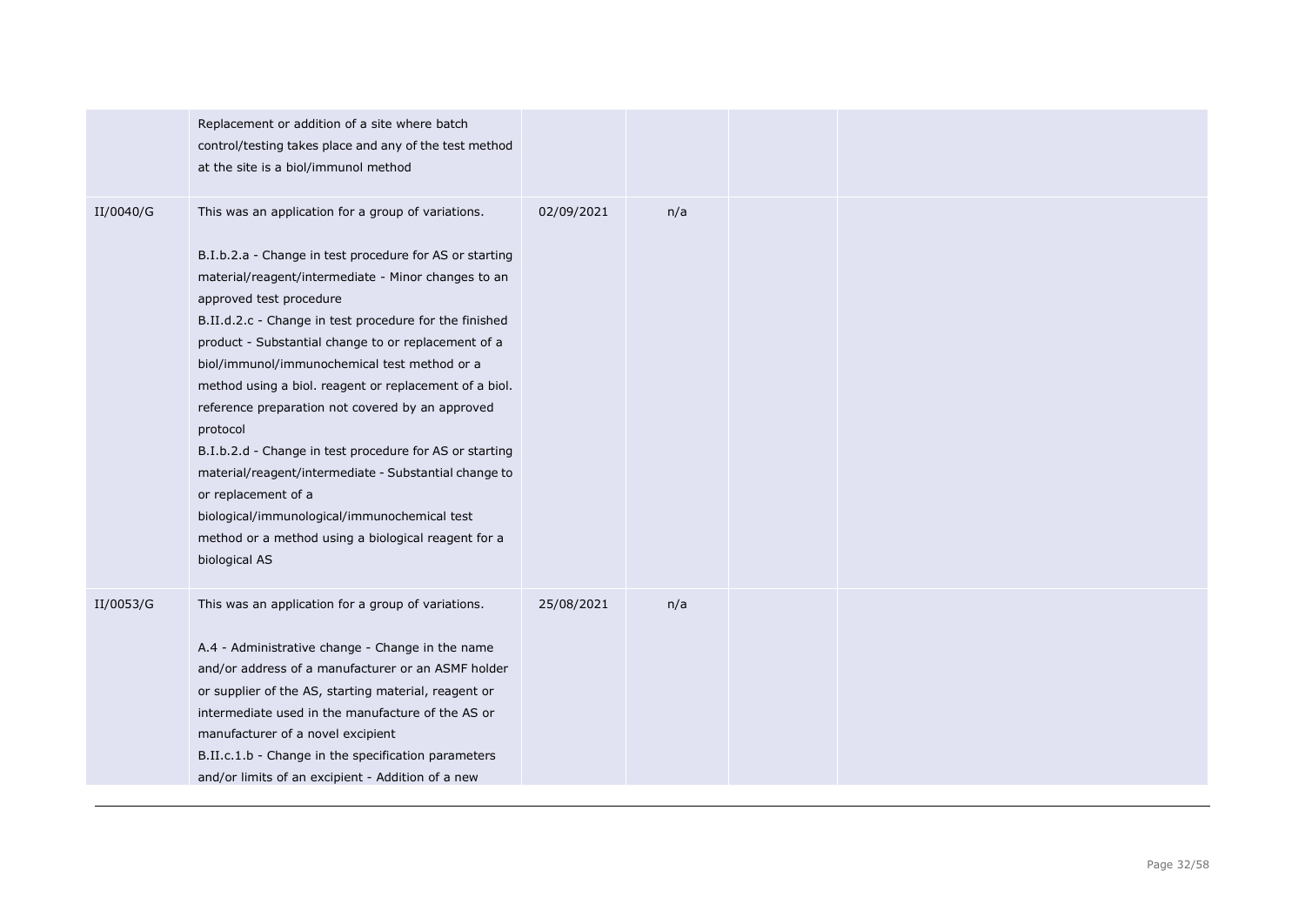|           | specification parameter to the specification with its<br>corresponding test method<br>B.II.c.2.d - Change in test procedure for an excipient -<br>Other changes to a test procedure (including<br>replacement or addition)<br>B.II.c.4.a - Change in synthesis or recovery of a<br>non-pharmacopoeial or novel excipient - Minor change<br>B.II.c.z - Change in control of excipients in the<br>Finished Product - Other variation<br>B.II.c.z - Change in control of excipients in the<br>Finished Product - Other variation                                                                                                                                                                                                                                                                                                                                                                                                         |            |     |  |  |
|-----------|---------------------------------------------------------------------------------------------------------------------------------------------------------------------------------------------------------------------------------------------------------------------------------------------------------------------------------------------------------------------------------------------------------------------------------------------------------------------------------------------------------------------------------------------------------------------------------------------------------------------------------------------------------------------------------------------------------------------------------------------------------------------------------------------------------------------------------------------------------------------------------------------------------------------------------------|------------|-----|--|--|
| II/0060/G | This was an application for a group of variations.<br>B.II.e.6.b - Change in any part of the (primary)<br>packaging material not in contact with the finished<br>product formulation - Change that does not affect the<br>product information<br>B.II.e.7.b - Change in supplier of packaging<br>components or devices (when mentioned in the<br>dossier) - Replacement or addition of a supplier<br>B.II.b.3.z - Change in the manufacturing process of<br>the finished or intermediate product - Other variation<br>B.II.e.7.b - Change in supplier of packaging<br>components or devices (when mentioned in the<br>dossier) - Replacement or addition of a supplier<br>B.II.e.7.b - Change in supplier of packaging<br>components or devices (when mentioned in the<br>dossier) - Replacement or addition of a supplier<br>B.II.e.6.b - Change in any part of the (primary)<br>packaging material not in contact with the finished | 20/08/2021 | n/a |  |  |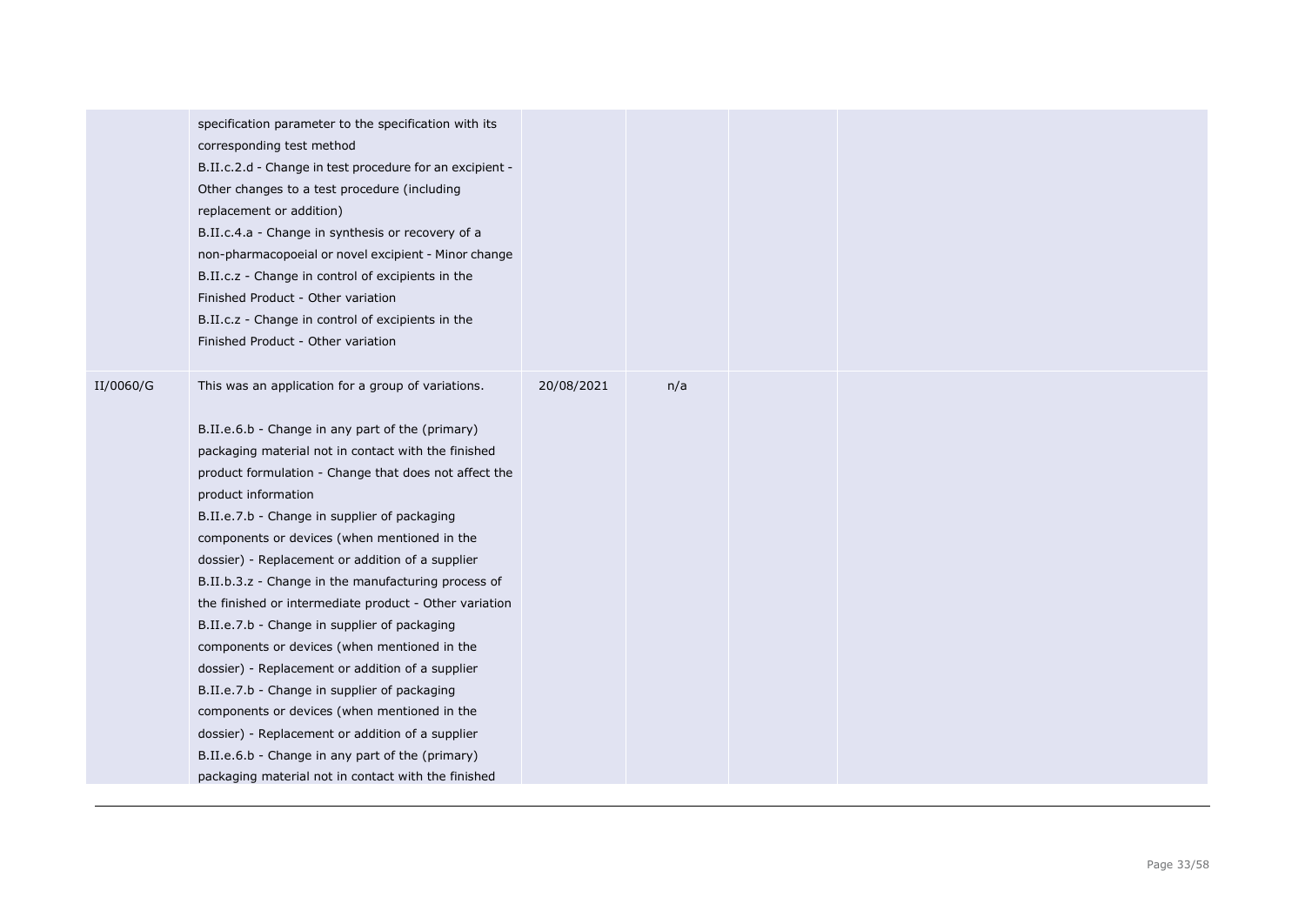product formulation - Change that does not affect the product information

B.II.e.7.b - Change in supplier of packaging components or devices (when mentioned in the dossier) - Replacement or addition of a supplier B.II.e.7.b - Change in supplier of packaging components or devices (when mentioned in the dossier) - Replacement or addition of a supplier B.II.e.7.b - Change in supplier of packaging components or devices (when mentioned in the dossier) - Replacement or addition of a supplier B.II.e.7.b - Change in supplier of packaging components or devices (when mentioned in the dossier) - Replacement or addition of a supplier B.II.e.6.b - Change in any part of the (primary) packaging material not in contact with the finished product formulation - Change that does not affect the product information

B.II.e.7.b - Change in supplier of packaging components or devices (when mentioned in the dossier) - Replacement or addition of a supplier B.II.g.5.c - Implementation of changes foreseen in an approved change management protocol - For a biological/immunological medicinal product B.II.b.1.z - Replacement or addition of a manufacturing site for the FP - Other variation B.II.e.7.b - Change in supplier of packaging components or devices (when mentioned in the dossier) - Replacement or addition of a supplier B.II.e.7.b - Change in supplier of packaging components or devices (when mentioned in the dossier) - Replacement or addition of a supplier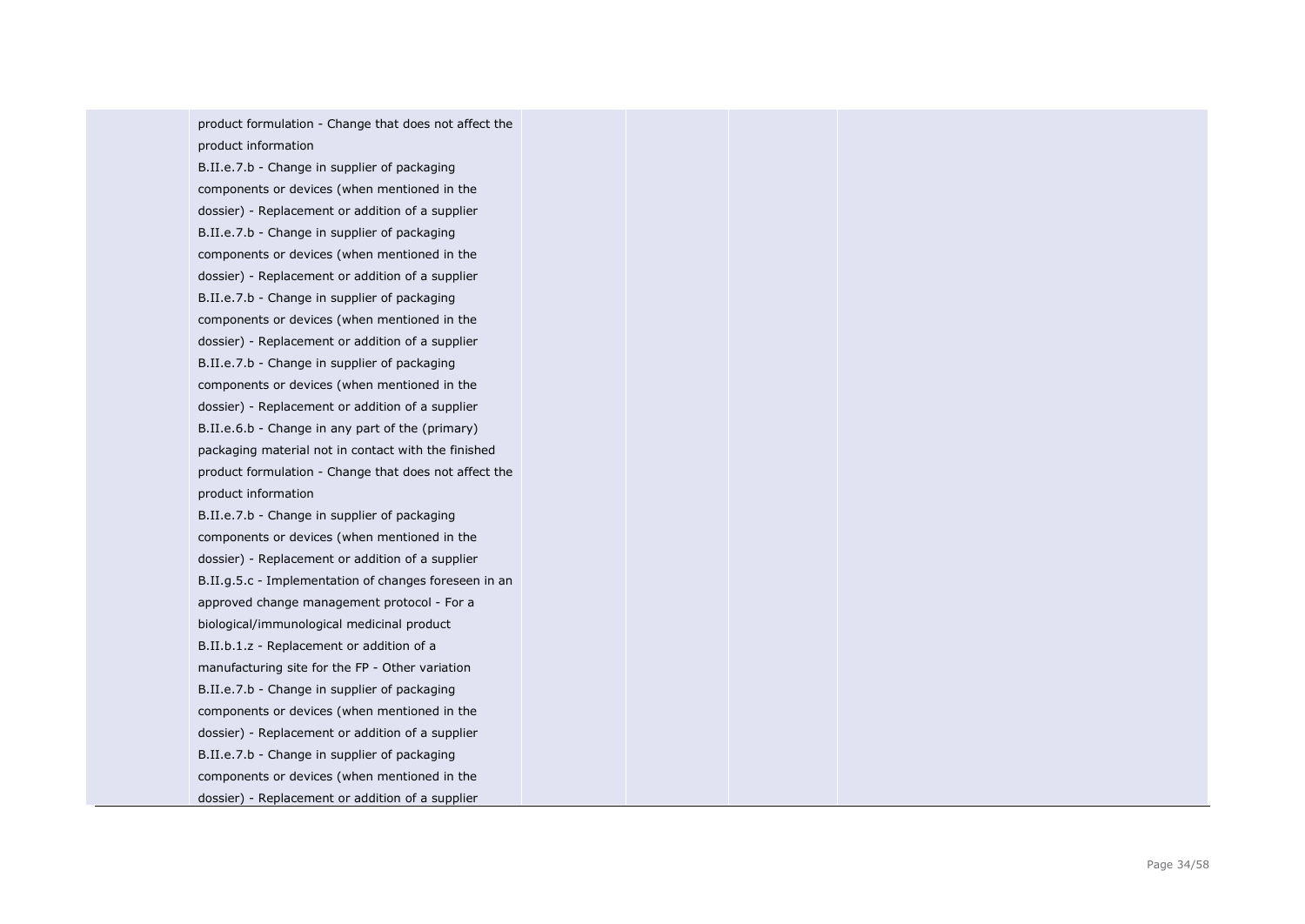| IB/0058   | B.I.a.3.e - Change in batch size (including batch size<br>ranges) of AS or intermediate - The scale for a<br>biological/immunological AS is increased/decreased<br>without process change (e.g. duplication of line)                                                                                                                                                                    | 17/08/2021 | n/a        |             |                                                                                                                                                                                                                                                                                                                                                                                                                                                                                                                                                                                                                                                                                                                                                                                                                                                                           |
|-----------|-----------------------------------------------------------------------------------------------------------------------------------------------------------------------------------------------------------------------------------------------------------------------------------------------------------------------------------------------------------------------------------------|------------|------------|-------------|---------------------------------------------------------------------------------------------------------------------------------------------------------------------------------------------------------------------------------------------------------------------------------------------------------------------------------------------------------------------------------------------------------------------------------------------------------------------------------------------------------------------------------------------------------------------------------------------------------------------------------------------------------------------------------------------------------------------------------------------------------------------------------------------------------------------------------------------------------------------------|
| IB/0055   | B.I.b.1.c - Change in the specification parameters<br>and/or limits of an AS, starting<br>material/intermediate/reagent - Addition of a new<br>specification parameter to the specification with its<br>corresponding test method                                                                                                                                                       | 17/08/2021 | n/a        |             |                                                                                                                                                                                                                                                                                                                                                                                                                                                                                                                                                                                                                                                                                                                                                                                                                                                                           |
| II/0038/G | This was an application for a group of variations.<br>C.I.z - Changes (Safety/Efficacy) of Human and<br>Veterinary Medicinal Products - Other variation<br>C.I.z - Changes (Safety/Efficacy) of Human and<br>Veterinary Medicinal Products - Other variation<br>C.I.4 - Change(s) in the SPC, Labelling or PL due to<br>new quality, preclinical, clinical or pharmacovigilance<br>data | 22/07/2021 | 23/07/2021 | SmPC and PL | Based on signal detection and evaluation activity in the<br>post-authorisation setting, the section in 4.4 of the SmPC is<br>updated by adding "vaccine stress-related responses" to the<br>already existing warning on anxiety-related reactions (i.e.<br>including examples on stress-related reactions that may<br>occur in association with the vaccination). The provided data<br>support that these anticipated reactions occur related to<br>vaccination.<br>In addition, as agreed by the PRAC, the product information<br>is also updated to add "extensive swelling of the vaccinated<br>limb" and "facial swelling", both at frequency unknown, to<br>the list of adverse drug reactions in the section 4.8 of the<br>SmPC.<br>The Package Leaflet is updated accordingly.<br>For more information, please refer to the Summary of<br>Product Characteristics. |
| II/0049/G | This was an application for a group of variations.                                                                                                                                                                                                                                                                                                                                      | 20/07/2021 | n/a        |             |                                                                                                                                                                                                                                                                                                                                                                                                                                                                                                                                                                                                                                                                                                                                                                                                                                                                           |
|           | B.II.b.2.b - Change to importer, batch release                                                                                                                                                                                                                                                                                                                                          |            |            |             |                                                                                                                                                                                                                                                                                                                                                                                                                                                                                                                                                                                                                                                                                                                                                                                                                                                                           |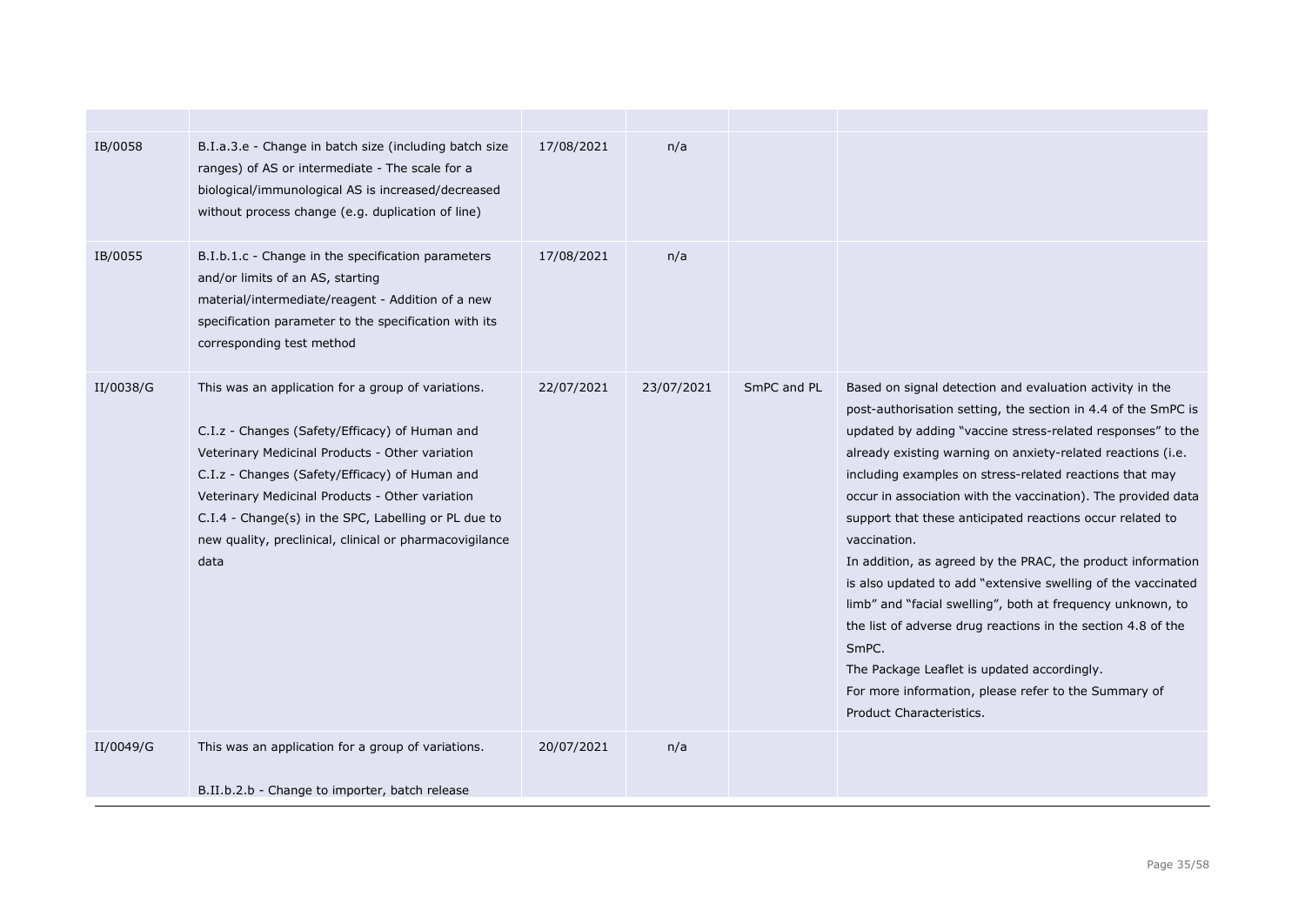|           | arrangements and quality control testing of the FP -<br>Replacement/addition of a site where batch<br>control/testing takes place for a biol/immunol product<br>and any of the test methods at the site is a<br>biol/immunol method<br>B.II.b.2.a - Change to importer, batch release<br>arrangements and quality control testing of the FP -<br>Replacement/addition of a site where batch<br>control/testing takes place                                                                                                                                                                                                                                                                                                                                                                                                                         |            |     |  |  |
|-----------|----------------------------------------------------------------------------------------------------------------------------------------------------------------------------------------------------------------------------------------------------------------------------------------------------------------------------------------------------------------------------------------------------------------------------------------------------------------------------------------------------------------------------------------------------------------------------------------------------------------------------------------------------------------------------------------------------------------------------------------------------------------------------------------------------------------------------------------------------|------------|-----|--|--|
| II/0041/G | This was an application for a group of variations.<br>B.I.a.1.j - Change in the manufacturer of AS or of a<br>starting material/reagent/intermediate for AS -<br>Replacement or addition of a site where batch<br>control/testing takes place and any of the test method<br>at the site is a biol/immunol method<br>B.I.a.1.e - Change in the manufacturer of AS or of a<br>starting material/reagent/intermediate for AS - The<br>change relates to a biological AS or a starting material<br>[-] used in the manufacture of a<br>biological/immunological product<br>B.I.a.2.a - Changes in the manufacturing process of<br>the AS - Minor change in the manufacturing process of<br>the AS<br>B.I.e.5.c - Implementation of changes foreseen in an<br>approved change management protocol - For a<br>biological/immunological medicinal product | 15/07/2021 | n/a |  |  |
| IB/0048/G | This was an application for a group of variations.                                                                                                                                                                                                                                                                                                                                                                                                                                                                                                                                                                                                                                                                                                                                                                                                 | 13/07/2021 | n/a |  |  |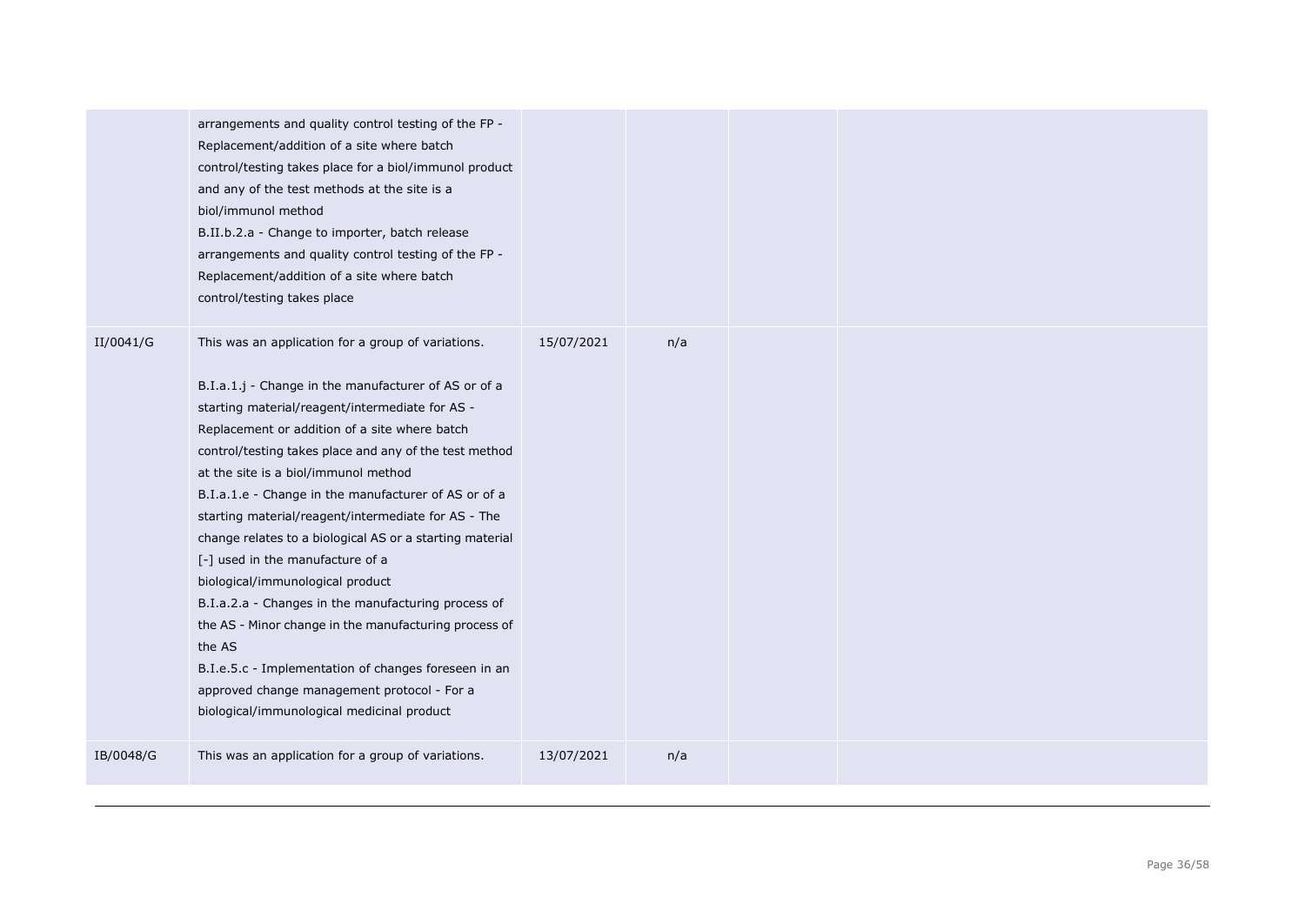|           | B.II.b.3.a - Change in the manufacturing process of<br>the finished or intermediate product - Minor change in<br>the manufacturing process<br>B.II.b.4.f - Change in the batch size (including batch<br>size ranges) of the finished product - The scale for a<br>biological/immunological medicinal product is<br>increased/decreased without process change (e.g.<br>duplication of line)                                                                                                                                                                                                                                                                                                                                    |            |            |             |                                                                                                                                                                                                                                                                                                                                          |
|-----------|--------------------------------------------------------------------------------------------------------------------------------------------------------------------------------------------------------------------------------------------------------------------------------------------------------------------------------------------------------------------------------------------------------------------------------------------------------------------------------------------------------------------------------------------------------------------------------------------------------------------------------------------------------------------------------------------------------------------------------|------------|------------|-------------|------------------------------------------------------------------------------------------------------------------------------------------------------------------------------------------------------------------------------------------------------------------------------------------------------------------------------------------|
| IAIN/0050 | C.I.z - Changes (Safety/Efficacy) of Human and<br>Veterinary Medicinal Products - Other variation<br>C.I.z - Changes (Safety/Efficacy) of Human and<br>Veterinary Medicinal Products - Other variation                                                                                                                                                                                                                                                                                                                                                                                                                                                                                                                         | 12/07/2021 | 13/07/2021 | SmPC and PL | To update sections 4.4 and 4.8 of the SmPC and sections 2<br>and 4 of the PL to implement the signal recommendations<br>from the PRAC Updated Signal assessment report on<br>Myocarditis, Pericarditis with Tozinameran (COVID-19 mRNA<br>vaccine (nucleoside-modified) - COMIRNATY) (EPITT no<br>19712) adopted by PRAC on 08 July 2021 |
| II/0045/G | This was an application for a group of variations.<br>B.I.b.2.d - Change in test procedure for AS or starting<br>material/reagent/intermediate - Substantial change to<br>or replacement of a<br>biological/immunological/immunochemical test<br>method or a method using a biological reagent for a<br>biological AS<br>B.I.a.1.j - Change in the manufacturer of AS or of a<br>starting material/reagent/intermediate for AS -<br>Replacement or addition of a site where batch<br>control/testing takes place and any of the test method<br>at the site is a biol/immunol method<br>B.I.b.1.b - Change in the specification parameters<br>and/or limits of an AS, starting<br>material/intermediate/reagent - Tightening of | 09/07/2021 | n/a        |             |                                                                                                                                                                                                                                                                                                                                          |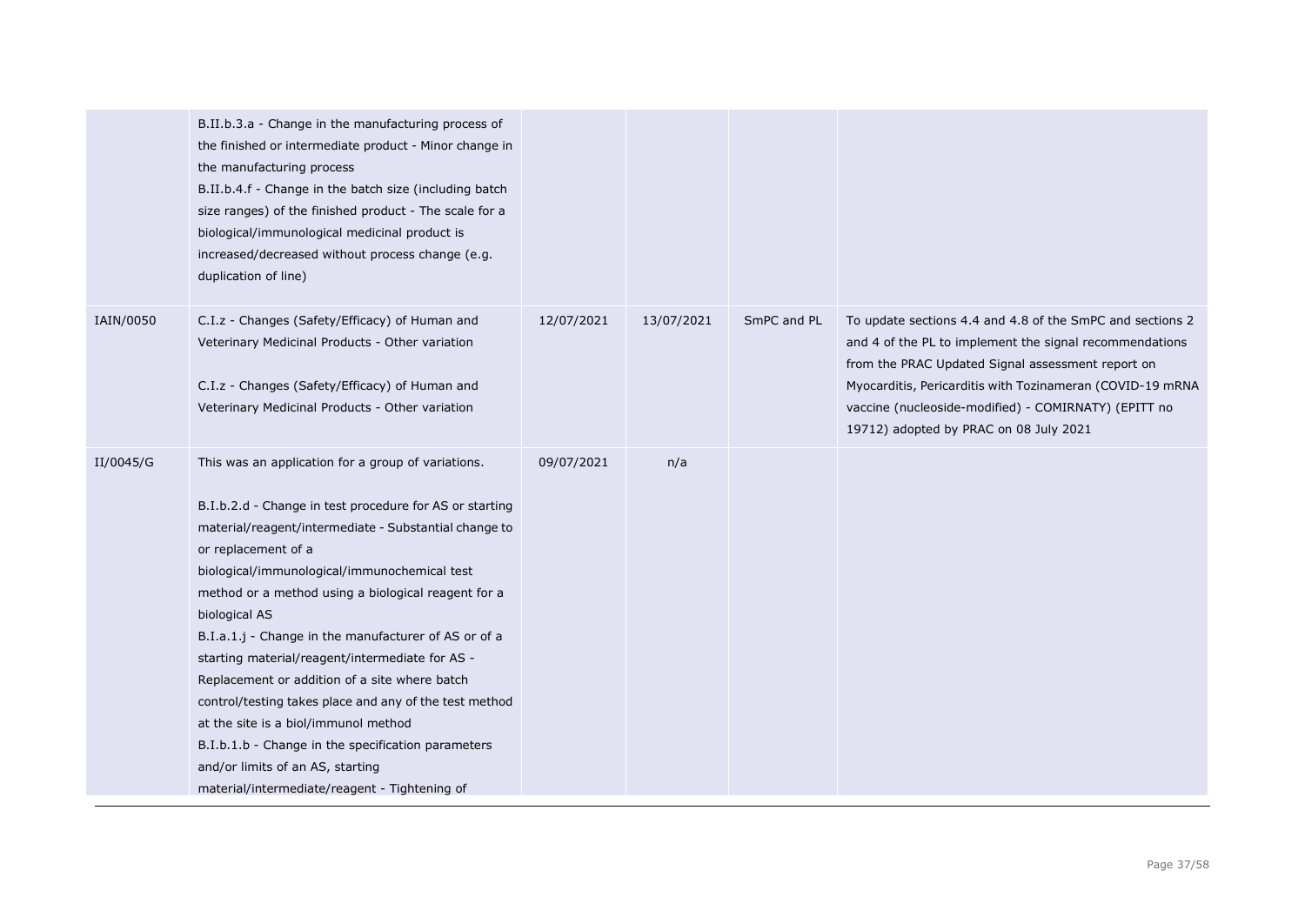|           | specification limits<br>B.II.d.2.c - Change in test procedure for the finished<br>product - Substantial change to or replacement of a<br>biol/immunol/immunochemical test method or a<br>method using a biol. reagent or replacement of a biol.<br>reference preparation not covered by an approved<br>protocol<br>B.II.b.2.c.3 - Change to importer, batch release<br>arrangements and quality control testing of the FP -<br>Including batch control/testing for a biol/immunol<br>product and any of the test methods is a<br>biol/immunol/immunochemical method<br>B.II.b.2.b - Change to importer, batch release<br>arrangements and quality control testing of the FP -<br>Replacement/addition of a site where batch<br>control/testing takes place for a biol/immunol product<br>and any of the test methods at the site is a<br>biol/immunol method |            |     |  |  |
|-----------|--------------------------------------------------------------------------------------------------------------------------------------------------------------------------------------------------------------------------------------------------------------------------------------------------------------------------------------------------------------------------------------------------------------------------------------------------------------------------------------------------------------------------------------------------------------------------------------------------------------------------------------------------------------------------------------------------------------------------------------------------------------------------------------------------------------------------------------------------------------|------------|-----|--|--|
| II/0043   | B.I.a.1.e - Change in the manufacturer of AS or of a<br>starting material/reagent/intermediate for AS - The<br>change relates to a biological AS or a starting material<br>[-] used in the manufacture of a<br>biological/immunological product                                                                                                                                                                                                                                                                                                                                                                                                                                                                                                                                                                                                              | 07/07/2021 | n/a |  |  |
| IB/0042/G | This was an application for a group of variations.<br>B.II.e.4.c - Change in shape or dimensions of the<br>container or closure (immediate packaging) - Sterile<br>medicinal products<br>B.II.g.5.c - Implementation of changes foreseen in an                                                                                                                                                                                                                                                                                                                                                                                                                                                                                                                                                                                                               | 18/06/2021 | n/a |  |  |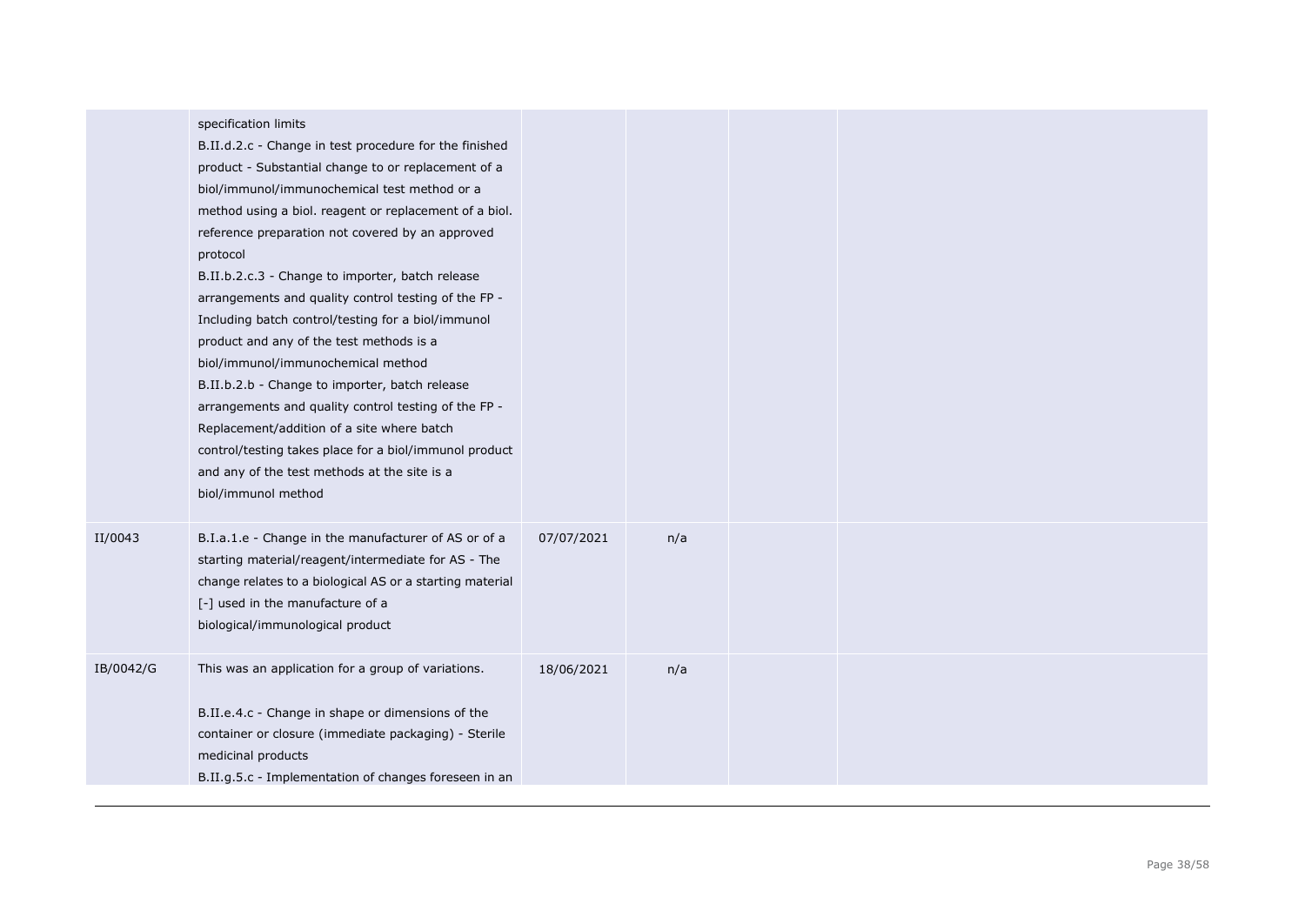approved change management protocol - For a biological/immunological medicinal product B.II.b.3.a - Change in the manufacturing process of the finished or intermediate product - Minor change in the manufacturing process

B.II.g.5.c - Implementation of changes foreseen in an approved change management protocol - For a biological/immunological medicinal product B.II.e.7.b - Change in supplier of packaging components or devices (when mentioned in the dossier) - Replacement or addition of a supplier B.II.e.7.b - Change in supplier of packaging components or devices (when mentioned in the dossier) - Replacement or addition of a supplier B.II.e.7.b - Change in supplier of packaging components or devices (when mentioned in the dossier) - Replacement or addition of a supplier B.II.e.7.b - Change in supplier of packaging components or devices (when mentioned in the dossier) - Replacement or addition of a supplier B.II.e.6.b - Change in any part of the (primary) packaging material not in contact with the finished product formulation - Change that does not affect the product information

B.II.e.7.a - Change in supplier of packaging components or devices (when mentioned in the dossier) - Deletion of a supplier B.II.g.5.c - Implementation of changes foreseen in an approved change management protocol - For a biological/immunological medicinal product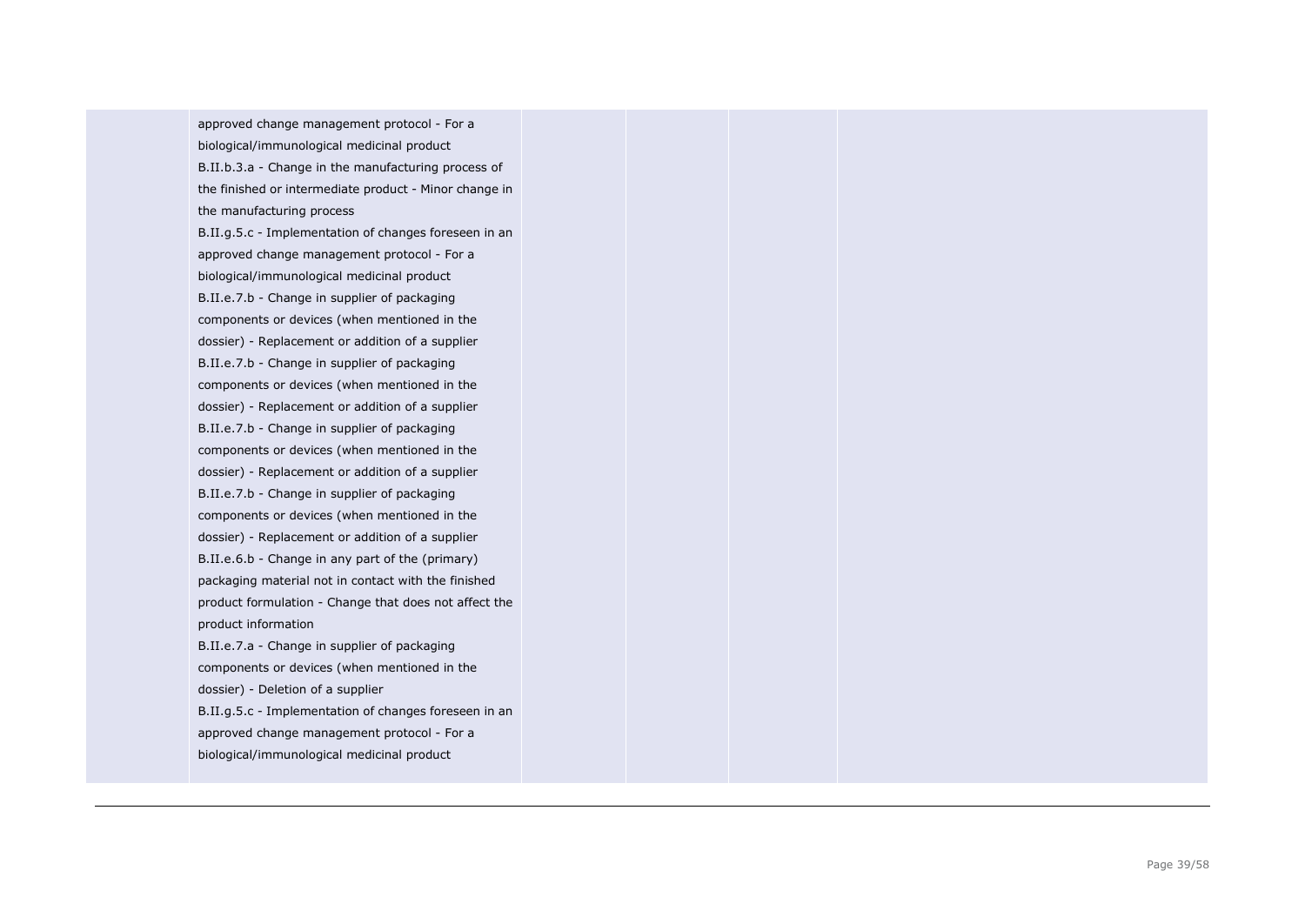|           | B.II.c.1.b - Change in the specification parameters<br>and/or limits of an excipient - Addition of a new<br>specification parameter to the specification with its<br>corresponding test method<br>B.II.c.2.d - Change in test procedure for an excipient -<br>Other changes to a test procedure (including<br>replacement or addition)<br>B.II.c.4.a - Change in synthesis or recovery of a                                                                                                                                                                                                                                                                                                                                                     |            |     |  |
|-----------|-------------------------------------------------------------------------------------------------------------------------------------------------------------------------------------------------------------------------------------------------------------------------------------------------------------------------------------------------------------------------------------------------------------------------------------------------------------------------------------------------------------------------------------------------------------------------------------------------------------------------------------------------------------------------------------------------------------------------------------------------|------------|-----|--|
|           | non-pharmacopoeial or novel excipient - Minor change<br>B.II.c.z - Change in control of excipients in the<br>Finished Product - Other variation                                                                                                                                                                                                                                                                                                                                                                                                                                                                                                                                                                                                 |            |     |  |
| II/0035/G | This was an application for a group of variations.<br>B.II.b.1.c - Replacement or addition of a<br>manufacturing site for the FP - Site where any<br>manufacturing operation(s) take place, except batch<br>release/control, and secondary packaging, for<br>biol/immunol medicinal products or pharmaceutical<br>forms manufactured by complex manufacturing<br>processes<br>B.II.b.1.c - Replacement or addition of a<br>manufacturing site for the FP - Site where any<br>manufacturing operation(s) take place, except batch<br>release/control, and secondary packaging, for<br>biol/immunol medicinal products or pharmaceutical<br>forms manufactured by complex manufacturing<br>processes<br>B.II.b.1.c - Replacement or addition of a | 01/06/2021 | n/a |  |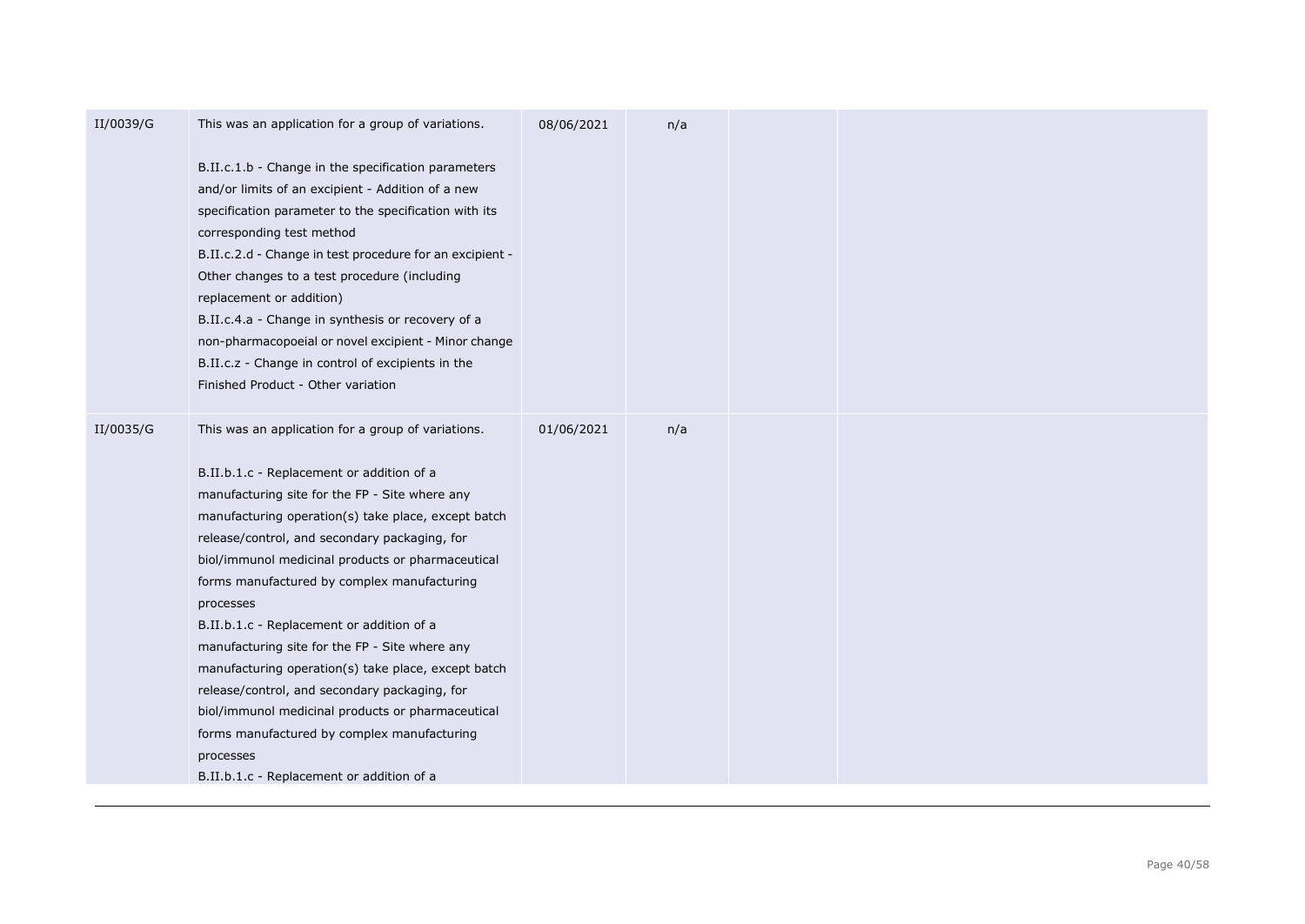|         | manufacturing site for the FP - Site where any<br>manufacturing operation(s) take place, except batch<br>release/control, and secondary packaging, for<br>biol/immunol medicinal products or pharmaceutical<br>forms manufactured by complex manufacturing<br>processes<br>B.II.z - Quality change - Finished product - Other<br>variation                                                                                                                                       |            |            |             |                                                                                                                                                                                                                                                                                                                                                                                                                                                                                                                                                                                                                                                                                                                                                                                                                                                                                                                                                                                                                                                                                                                                                                                                                                                                                                                                                                                |
|---------|----------------------------------------------------------------------------------------------------------------------------------------------------------------------------------------------------------------------------------------------------------------------------------------------------------------------------------------------------------------------------------------------------------------------------------------------------------------------------------|------------|------------|-------------|--------------------------------------------------------------------------------------------------------------------------------------------------------------------------------------------------------------------------------------------------------------------------------------------------------------------------------------------------------------------------------------------------------------------------------------------------------------------------------------------------------------------------------------------------------------------------------------------------------------------------------------------------------------------------------------------------------------------------------------------------------------------------------------------------------------------------------------------------------------------------------------------------------------------------------------------------------------------------------------------------------------------------------------------------------------------------------------------------------------------------------------------------------------------------------------------------------------------------------------------------------------------------------------------------------------------------------------------------------------------------------|
| II/0030 | Extension of the existing indication from "individuals"<br>16 years of age and older" to "individuals 12 years of<br>age and older" for Comirnaty; as a consequence,<br>sections 4.1, 4.2, 4.8 and 5.1 of the SmPC are<br>updated. The Package Leaflet is updated in<br>accordance. Version 2.0 of the RMP has also been<br>submitted.<br>$C.I.6.a - Change(s)$ to therapeutic indication(s) -<br>Addition of a new therapeutic indication or<br>modification of an approved one | 28/05/2021 | 31/05/2021 | SmPC and PL | The application for extension of the indication to include<br>adolescents 12-15 years of age is based on a single pivotal<br>phase 1/2/3 study C4591001. It is an extension of the pivotal<br>efficacy study in adults assessed in the initial approval of<br>Comirnaty. The inferential analysis for the 12-15 year olds<br>which was to demonstrate non-inferior immune responses in<br>this age cohort, compared to subjects 16-25 years from the<br>initial efficacy part of the same study.<br>The effects of Comirnaty in children were investigated in<br>2,260 children aged 12 to 15 years. The trial showed that the<br>immune response to Comirnaty in this group was comparable<br>to the immune response in the 16 to 25 age group. The<br>efficacy of Comirnaty was calculated in close to 2,000<br>children from 12 to 15 years of age who had no sign of<br>previous infection. These received either the vaccine or a<br>placebo. Of the 1,005 children receiving the vaccine, none<br>developed COVID-19 compared to 16 children out of the 978<br>who received the placebo. This means that, in this study, the<br>vaccine was 100% effective at preventing COVID-19<br>(although the true rate could be between 75% and 100%).<br>The most common side effects in children aged 12 to 15 are<br>similar to those in people aged 16 and above. They include |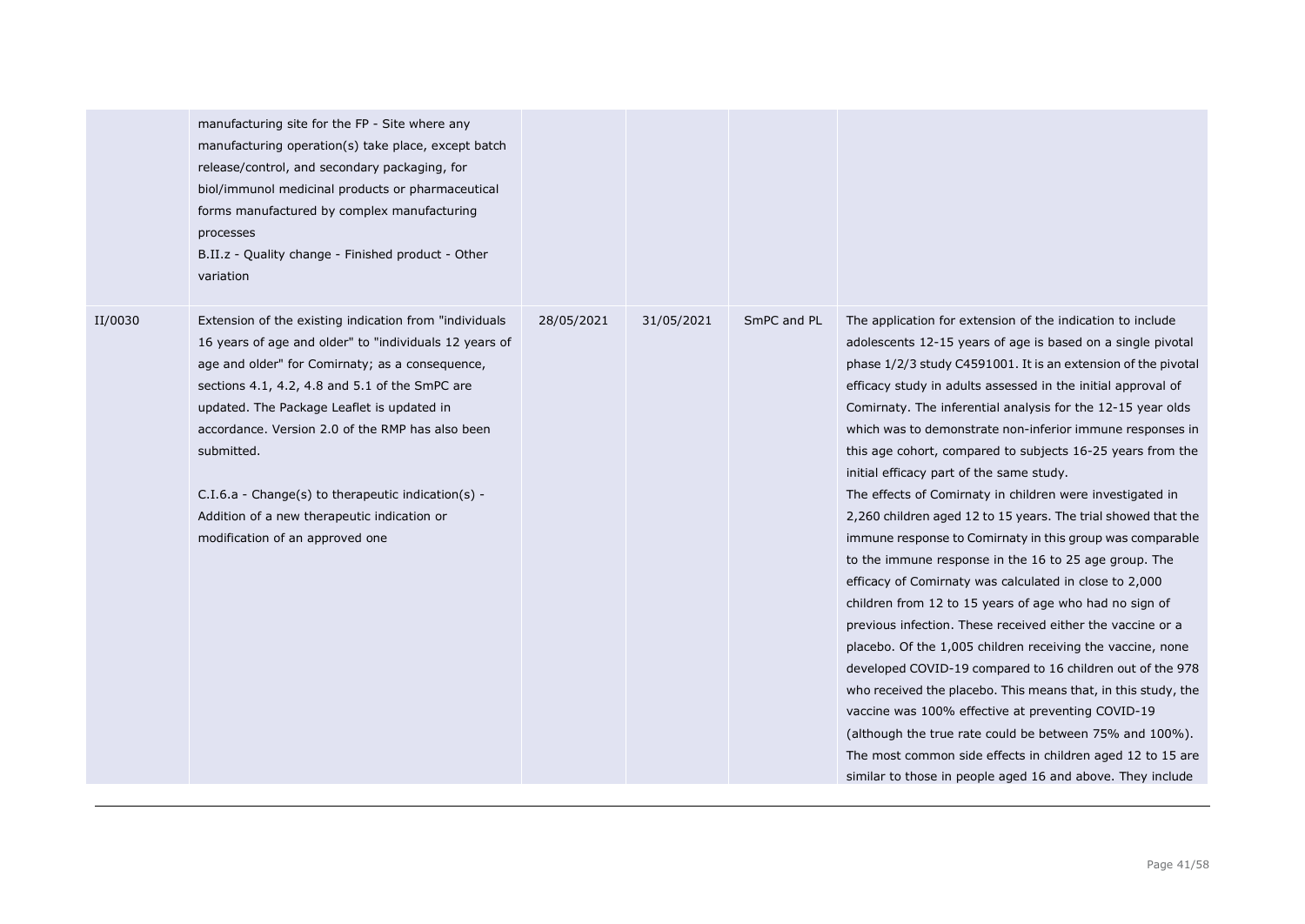|           |                                                                                                                                                                                                                                                                                         |            |     | pain at the injection site, tiredness, headache, muscle and<br>joint pain, chills and fever. These effects are usually mild or<br>moderate and improve within a few days from the<br>vaccination.<br>The CHMP concluded that the benefits of Comirnaty in this<br>age group outweigh the risks.<br>The CHMP also noted that due to the limited number of<br>children included in the study, the trial could not have<br>detected rare side effects. The committee also noted that<br>EMA's safety committee PRAC is currently assessing very<br>rare cases of myocarditis and pericarditis that occurred after<br>vaccination with Comirnaty, mainly in people under 30 years<br>of age. Currently there is no indication that these cases are<br>due to the vaccine and EMA is closely monitoring this issue.<br>Despite this uncertainty, the CHMP considered that benefits<br>of Comirnaty in children aged 12 to 15 outweigh the risks, in<br>particular in children with conditions that increase the risk of<br>severe COVID-19. |
|-----------|-----------------------------------------------------------------------------------------------------------------------------------------------------------------------------------------------------------------------------------------------------------------------------------------|------------|-----|----------------------------------------------------------------------------------------------------------------------------------------------------------------------------------------------------------------------------------------------------------------------------------------------------------------------------------------------------------------------------------------------------------------------------------------------------------------------------------------------------------------------------------------------------------------------------------------------------------------------------------------------------------------------------------------------------------------------------------------------------------------------------------------------------------------------------------------------------------------------------------------------------------------------------------------------------------------------------------------------------------------------------------------|
| II/0034   | B.II.d.2.c - Change in test procedure for the finished<br>product - Substantial change to or replacement of a<br>biol/immunol/immunochemical test method or a<br>method using a biol. reagent or replacement of a biol.<br>reference preparation not covered by an approved<br>protocol | 28/05/2021 | n/a |                                                                                                                                                                                                                                                                                                                                                                                                                                                                                                                                                                                                                                                                                                                                                                                                                                                                                                                                                                                                                                        |
| IB/0037   | B.II.c.2.d - Change in test procedure for an excipient -<br>Other changes to a test procedure (including<br>replacement or addition)                                                                                                                                                    | 27/05/2021 | n/a |                                                                                                                                                                                                                                                                                                                                                                                                                                                                                                                                                                                                                                                                                                                                                                                                                                                                                                                                                                                                                                        |
| II/0033/G | This was an application for a group of variations.                                                                                                                                                                                                                                      | 25/05/2021 | n/a |                                                                                                                                                                                                                                                                                                                                                                                                                                                                                                                                                                                                                                                                                                                                                                                                                                                                                                                                                                                                                                        |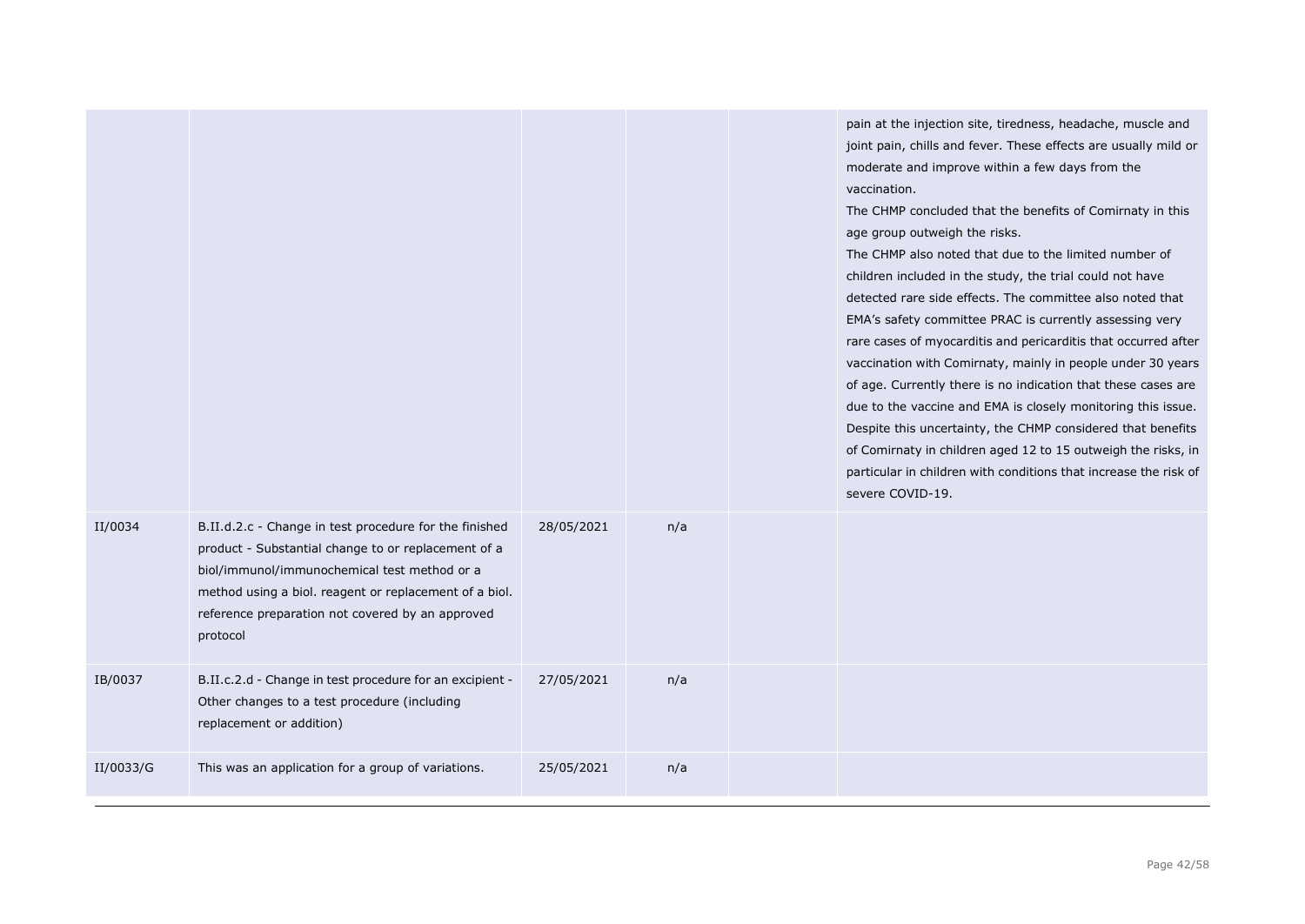|           | B.II.c.2.d - Change in test procedure for an excipient -<br>Other changes to a test procedure (including<br>replacement or addition)<br>B.II.c.1.b - Change in the specification parameters<br>and/or limits of an excipient - Addition of a new<br>specification parameter to the specification with its<br>corresponding test method<br>B.II.c.z - Change in control of excipients in the<br>Finished Product - Other variation<br>B.II.c.4.a - Change in synthesis or recovery of a<br>non-pharmacopoeial or novel excipient - Minor change<br>B.II.c.z - Change in control of excipients in the<br>Finished Product - Other variation |            |            |                                     |                                                                                                                                                                                                                                                                                                                                                                                                                                                                                                                                                               |
|-----------|-------------------------------------------------------------------------------------------------------------------------------------------------------------------------------------------------------------------------------------------------------------------------------------------------------------------------------------------------------------------------------------------------------------------------------------------------------------------------------------------------------------------------------------------------------------------------------------------------------------------------------------------|------------|------------|-------------------------------------|---------------------------------------------------------------------------------------------------------------------------------------------------------------------------------------------------------------------------------------------------------------------------------------------------------------------------------------------------------------------------------------------------------------------------------------------------------------------------------------------------------------------------------------------------------------|
| II/0023/G | This was an application for a group of variations.<br>C.I.11.b - Introduction of, or change(s) to, the<br>obligations and conditions of a marketing<br>authorisation, including the RMP - Implementation of<br>change(s) which require to be further substantiated by<br>new additional data to be submitted by the MAH where<br>significant assessment is required<br>B.II.b.5.z - Change to in-process tests or limits applied<br>during the manufacture of the finished product - Other<br>variation                                                                                                                                   | 20/05/2021 | 31/05/2021 | Annex II                            | The MAH has submitted additional validation data, which<br>were a condition to the Marketing Authorisation (Specific<br>Obligation SO3; In order to confirm the consistency of the<br>finished product manufacturing process, the MAH should<br>provide additional validation data. Due date: March 2021).<br>Following assessment of the data, Annex IIE (specific<br>obligation to complete post-authorisation measures for a<br>conditional marketing authorisation) is updated; SO3 is<br>fulfilled and is deleted from the list of specific obligations. |
| IB/0031/G | This was an application for a group of variations.<br>Sections 6.3 and 6.6 of the SmPC have been updated<br>to change the storage conditions of the unopened<br>thawed vial from '5 days at 2-8°C' to '1 month at                                                                                                                                                                                                                                                                                                                                                                                                                         | 17/05/2021 | 31/05/2021 | SmPC,<br>Labelling and<br><b>PL</b> | The SmPC, labelling and package leaflet are updated to<br>extend the shelf life of thawed vials from 5 days to 1 monhts<br>at $2-8$ °C.<br>In addition, section 6.3 of the SmPC is updated in line with<br>CHMP/QWP/159/96 corr. (Note for Guidance of Maximum                                                                                                                                                                                                                                                                                                |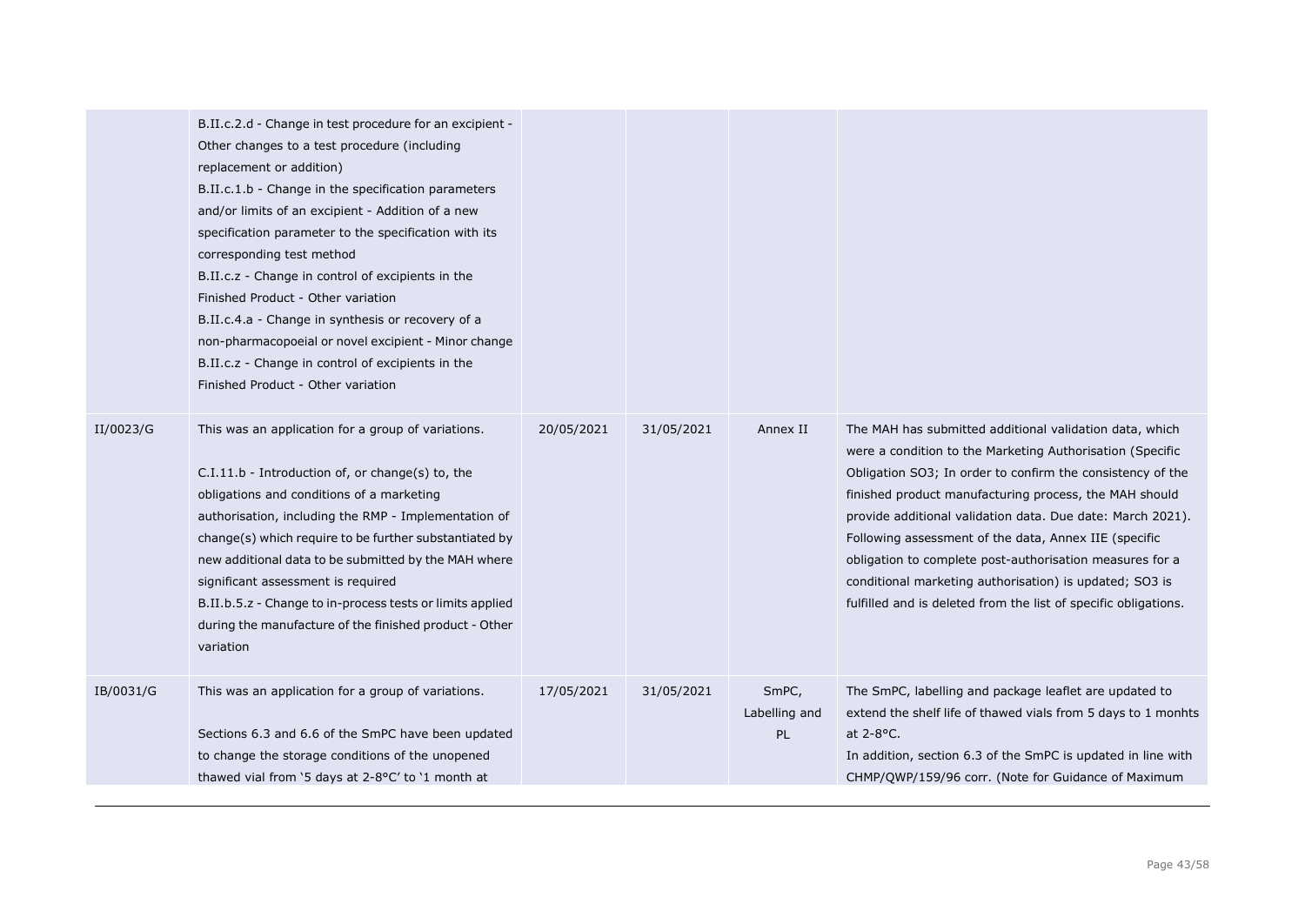2-8°C'. An additional text field has been added to the outer packaging to insert the expiry date at 2 to 8°C.

B.I.z - Quality change - Active substance - Other variation

B.II.c.4.a - Change in synthesis or recovery of a non-pharmacopoeial or novel excipient - Minor change B.I.b.1.a - Change in the specification parameters and/or limits of an AS, starting material/intermediate/reagent - Tightening of specification limits for medicinal products subject to

**OCABR** 

B.I.a.2.a - Changes in the manufacturing process of the AS - Minor change in the manufacturing process of the AS

B.II.b.3.a - Change in the manufacturing process of the finished or intermediate product - Minor change in the manufacturing process

B.I.b.1.a - Change in the specification parameters and/or limits of an AS, starting

material/intermediate/reagent - Tightening of specification limits for medicinal products subject to OCABR

B.II.d.1.a - Change in the specification parameters and/or limits of the finished product - Tightening of specification limits

B.II.f.1.d - Stability of FP - Change in storage conditions of the finished product or the diluted/reconstituted product

B.II.f.1.d - Stability of FP - Change in storage

conditions of the finished product or the

diluted/reconstituted product

Shelf-Life for Sterile Products for Human Use After First Opening or Following Reconstitution).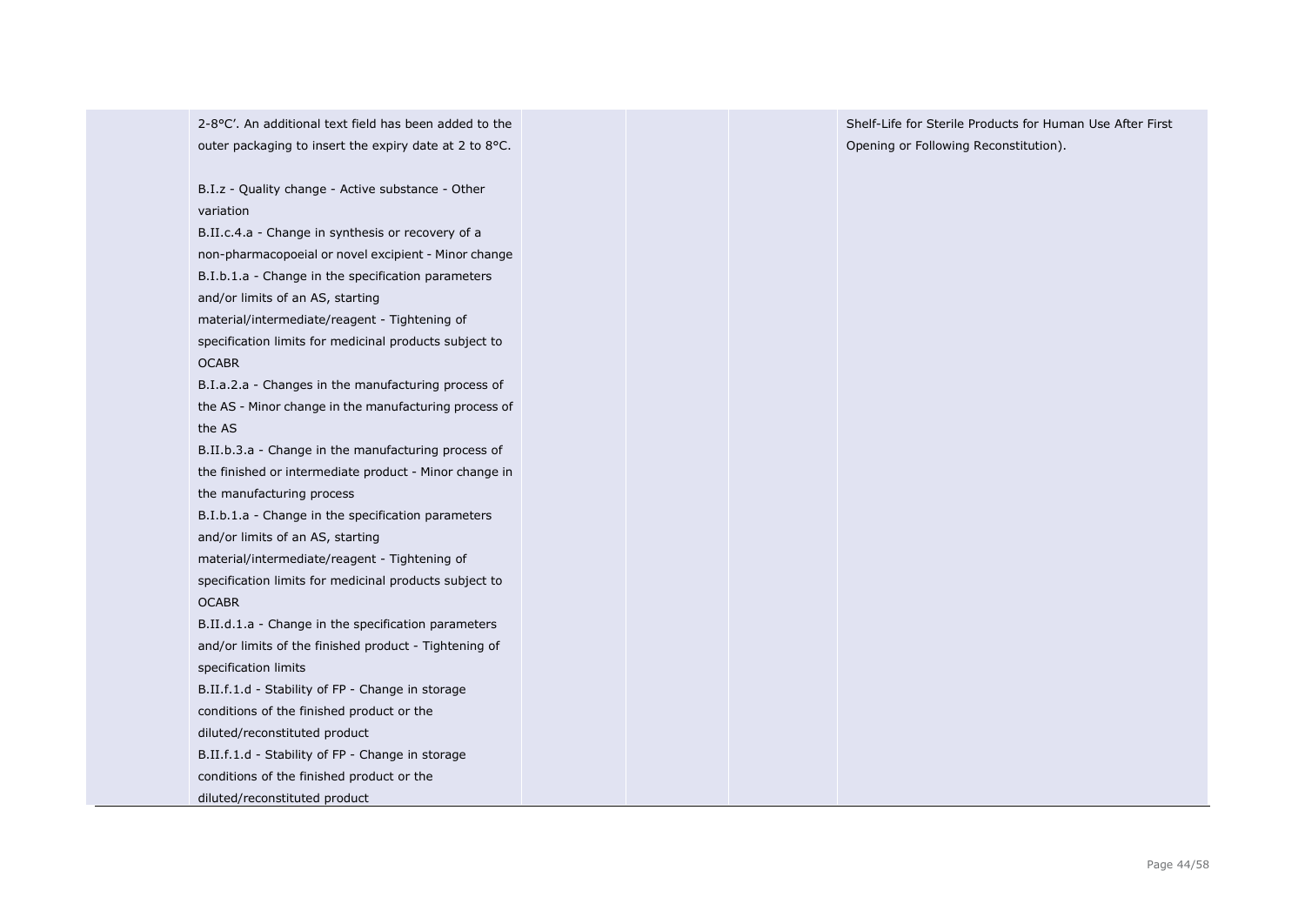| IA/0032   | B.II.e.7.b - Change in supplier of packaging<br>components or devices (when mentioned in the<br>dossier) - Replacement or addition of a supplier                                                                                                                                                                                                                                                                                                                                                                                                                                                                                                                                                                                                                                                                                                                                                                                                                                                                                                                                                                                                              | 12/05/2021 | n/a |  |  |
|-----------|---------------------------------------------------------------------------------------------------------------------------------------------------------------------------------------------------------------------------------------------------------------------------------------------------------------------------------------------------------------------------------------------------------------------------------------------------------------------------------------------------------------------------------------------------------------------------------------------------------------------------------------------------------------------------------------------------------------------------------------------------------------------------------------------------------------------------------------------------------------------------------------------------------------------------------------------------------------------------------------------------------------------------------------------------------------------------------------------------------------------------------------------------------------|------------|-----|--|--|
| II/0028/G | This was an application for a group of variations.<br>B.II.b.2.b - Change to importer, batch release<br>arrangements and quality control testing of the FP -<br>Replacement/addition of a site where batch<br>control/testing takes place for a biol/immunol product<br>and any of the test methods at the site is a<br>biol/immunol method<br>B.II.b.1.a - Replacement or addition of a<br>manufacturing site for the FP - Secondary packaging<br>site<br>B.II.b.1.c - Replacement or addition of a<br>manufacturing site for the FP - Site where any<br>manufacturing operation(s) take place, except batch<br>release/control, and secondary packaging, for<br>biol/immunol medicinal products or pharmaceutical<br>forms manufactured by complex manufacturing<br>processes<br>B.II.b.2.a - Change to importer, batch release<br>arrangements and quality control testing of the FP -<br>Replacement/addition of a site where batch<br>control/testing takes place<br>B.II.b.2.a - Change to importer, batch release<br>arrangements and quality control testing of the FP -<br>Replacement/addition of a site where batch<br>control/testing takes place | 07/05/2021 | n/a |  |  |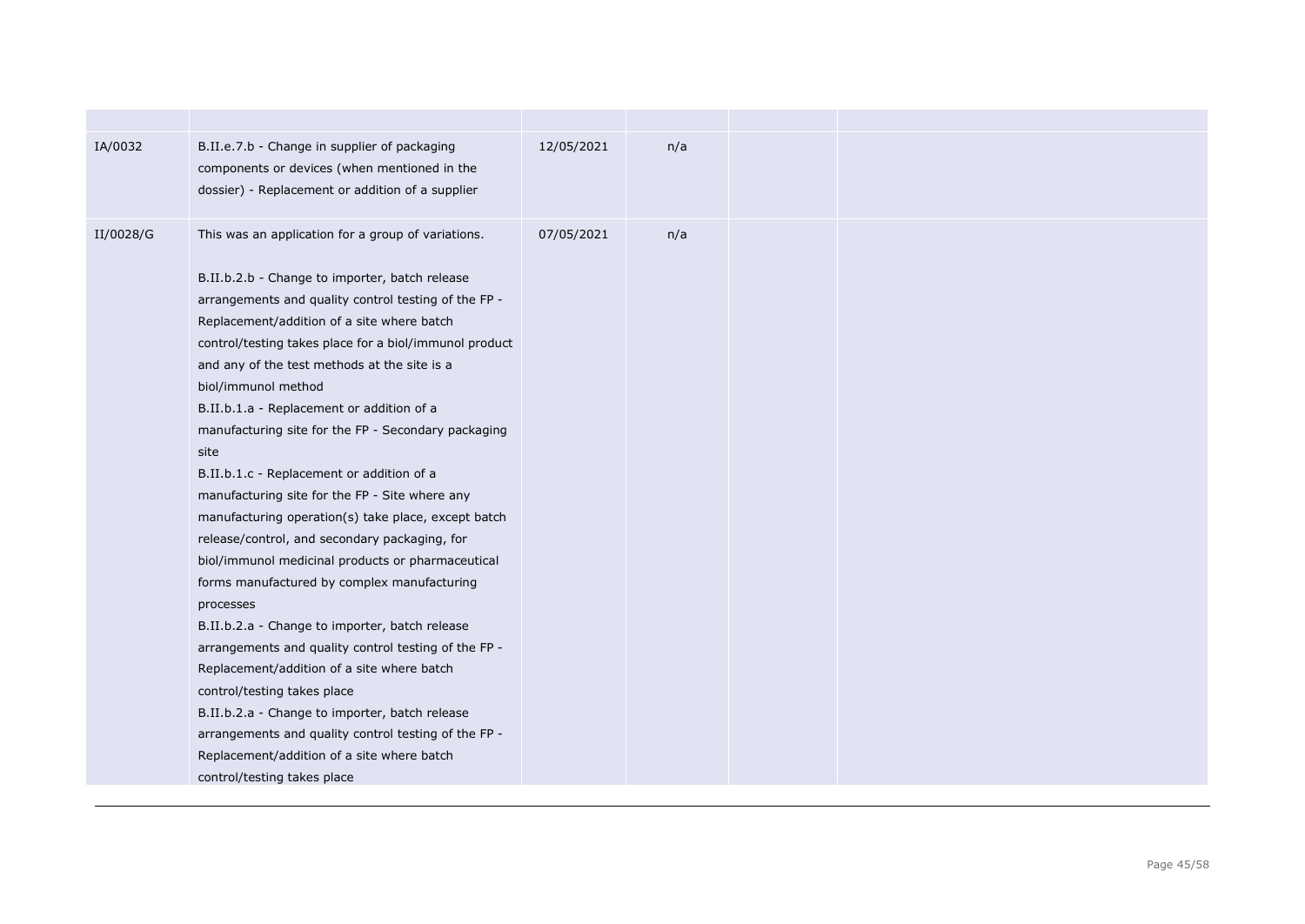B.II.b.1.b - Replacement or addition of a manufacturing site for the FP - Primary packaging site B.II.b.2.a - Change to importer, batch release arrangements and quality control testing of the FP - Replacement/addition of a site where batch control/testing takes place B.II.d.2.a - Change in test procedure for the finished product - Minor changes to an approved test procedure B.II.b.2.b - Change to importer, batch release arrangements and quality control testing of the FP - Replacement/addition of a site where batch control/testing takes place for a biol/immunol product and any of the test methods at the site is a biol/immunol method B.II.d.2.d - Change in test procedure for the finished product - Other changes to a test procedure (including replacement or addition) B.II.b.2.a - Change to importer, batch release arrangements and quality control testing of the FP - Replacement/addition of a site where batch control/testing takes place B.II.b.2.b - Change to importer, batch release arrangements and quality control testing of the FP - Replacement/addition of a site where batch control/testing takes place for a biol/immunol product and any of the test methods at the site is a biol/immunol method B.II.d.2.a - Change in test procedure for the finished product - Minor changes to an approved test procedure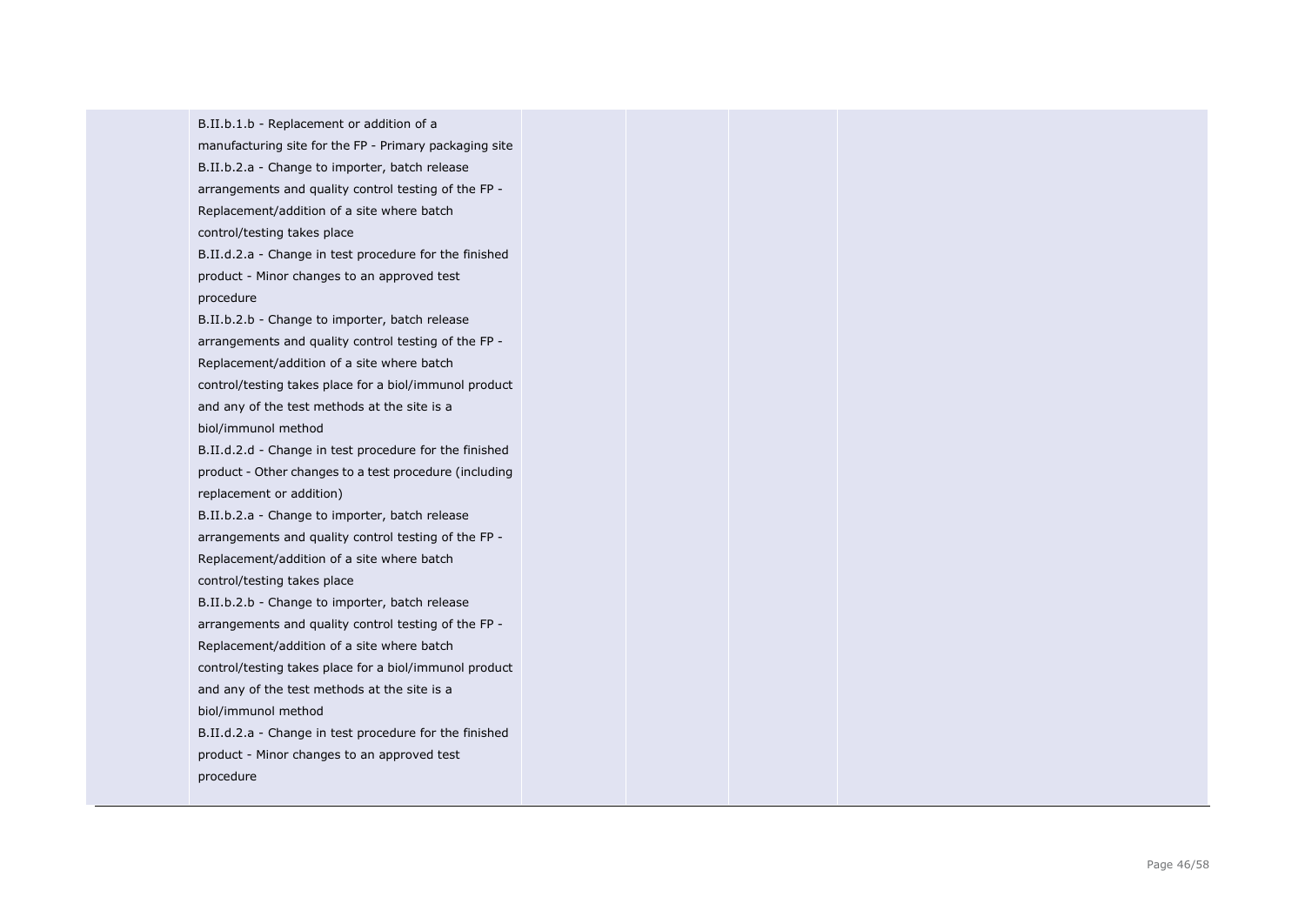| IB/0029   | B.II.c.z - Change in control of excipients in the<br>Finished Product - Other variation                                                                                                                                                                                                                                                                                                                                                                                                                                                                                                       | 04/05/2021 | n/a |  |
|-----------|-----------------------------------------------------------------------------------------------------------------------------------------------------------------------------------------------------------------------------------------------------------------------------------------------------------------------------------------------------------------------------------------------------------------------------------------------------------------------------------------------------------------------------------------------------------------------------------------------|------------|-----|--|
| II/0027   | B.II.g.2 - Introduction of a post approval change<br>management protocol related to the finished product                                                                                                                                                                                                                                                                                                                                                                                                                                                                                      | 27/04/2021 | n/a |  |
| II/0022/G | This was an application for a group of variations.<br>B.II.b.3.a - Change in the manufacturing process of<br>the finished or intermediate product - Minor change in<br>the manufacturing process<br>B.II.b.3.a - Change in the manufacturing process of<br>the finished or intermediate product - Minor change in<br>the manufacturing process<br>B.II.b.4.c - Change in the batch size (including batch<br>size ranges) of the finished product - The change<br>requires assessment of the comparability of a<br>biological/immunological medicinal product or a new<br>bioequivalence study | 21/04/2021 | n/a |  |
| II/0026   | B.II.g.2 - Introduction of a post approval change<br>management protocol related to the finished product                                                                                                                                                                                                                                                                                                                                                                                                                                                                                      | 20/04/2021 | n/a |  |
| IB/0025/G | This was an application for a group of variations.<br>B.II.z - Quality change - Finished product - Other<br>variation<br>B.II.c.1.c - Change in the specification parameters<br>and/or limits of an excipient - Deletion of a<br>non-significant specification parameter (e.g. deletion<br>of an obsolete parameter)                                                                                                                                                                                                                                                                          | 20/04/2021 | n/a |  |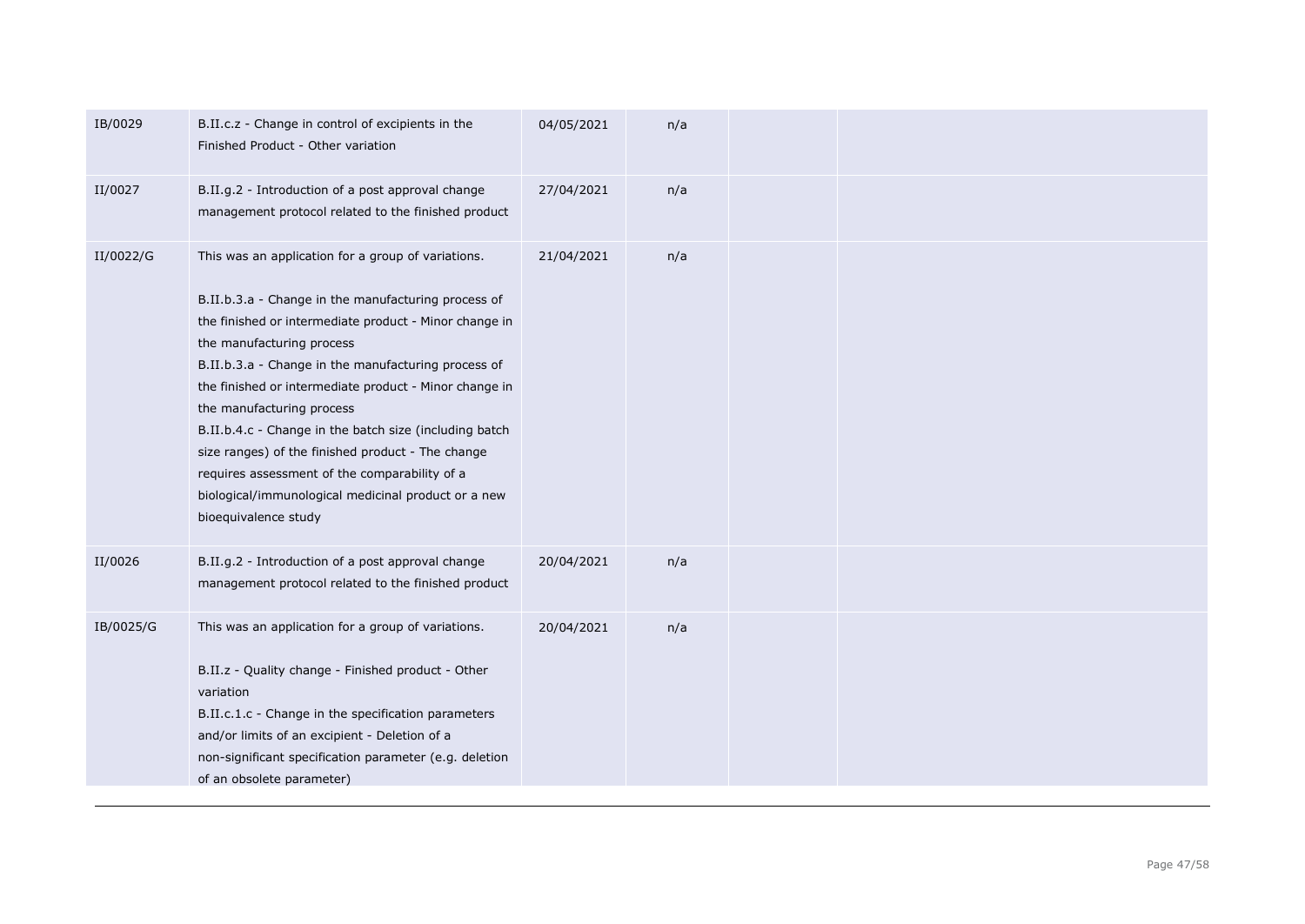|           | B.II.c.2.d - Change in test procedure for an excipient -<br>Other changes to a test procedure (including<br>replacement or addition)                                                                                                                                                                                                                                                                                                                                                                                                                                                                                                                                                                                                                                                                                                                                                                                              |            |            |             |                                                                                                                                                                                                                                                                                                                                                                                                                                                                                                                                                                                                                                                                                        |
|-----------|-----------------------------------------------------------------------------------------------------------------------------------------------------------------------------------------------------------------------------------------------------------------------------------------------------------------------------------------------------------------------------------------------------------------------------------------------------------------------------------------------------------------------------------------------------------------------------------------------------------------------------------------------------------------------------------------------------------------------------------------------------------------------------------------------------------------------------------------------------------------------------------------------------------------------------------|------------|------------|-------------|----------------------------------------------------------------------------------------------------------------------------------------------------------------------------------------------------------------------------------------------------------------------------------------------------------------------------------------------------------------------------------------------------------------------------------------------------------------------------------------------------------------------------------------------------------------------------------------------------------------------------------------------------------------------------------------|
| II/0019   | C.I.11.b - Introduction of, or change(s) to, the<br>obligations and conditions of a marketing<br>authorisation, including the RMP - Implementation of<br>change(s) which require to be further substantiated by<br>new additional data to be submitted by the MAH where<br>significant assessment is required                                                                                                                                                                                                                                                                                                                                                                                                                                                                                                                                                                                                                     | 15/04/2021 | n/a        |             |                                                                                                                                                                                                                                                                                                                                                                                                                                                                                                                                                                                                                                                                                        |
| II/0016/G | This was an application for a group of variations.<br>Group of two type II variations C.I.3.b consisting of:<br>C.I.3.b - Change(s) in the SPC, Labelling or PL<br>intended to implement the outcome of a procedure<br>concerning PSUR or PASS or the outcome of the<br>assessment done under A 45/46 - Change(s) with new<br>additional data submitted by the MAH<br>C.I.3.b - Change(s) in the SPC, Labelling or PL<br>intended to implement the outcome of a procedure<br>concerning PSUR or PASS or the outcome of the<br>assessment done under A 45/46 - Change(s) with new<br>additional data submitted by the MAH<br>C.I.3.b - Change(s) in the SPC, Labelling or PL<br>intended to implement the outcome of a procedure<br>concerning PSUR or PASS or the outcome of the<br>assessment done under A 45/46 - Change(s) with new<br>additional data submitted by the MAH<br>C.I.3.b - Change(s) in the SPC, Labelling or PL | 13/04/2021 | 14/04/2021 | SmPC and PL | This variation pertains to two updates of the section 4.8 of<br>the SmPC to implement the wording agreed by the PRAC<br>following the outcome of the Post Authorisation Measures<br>PAM-MEA-002.1 (EMEA/H/C/005735/MEA/002.1) and<br>PAM-LEG-022 (EMEA/H/C/005735/LEG/022). In this<br>context, 2 new adverse drug reactions (ADRs) ("diarrhoea",<br>"vomiting") were added with very common and common<br>frequencies respectively, and the ADR "pain in extremity"<br>was updated with a footnote. In addition, the ADR concerning<br>"hypersensitivity reactions" was further detailed (e.g. "rash,<br>pruritus, urticaria, angioedema") with the relevant frequency<br>categories. |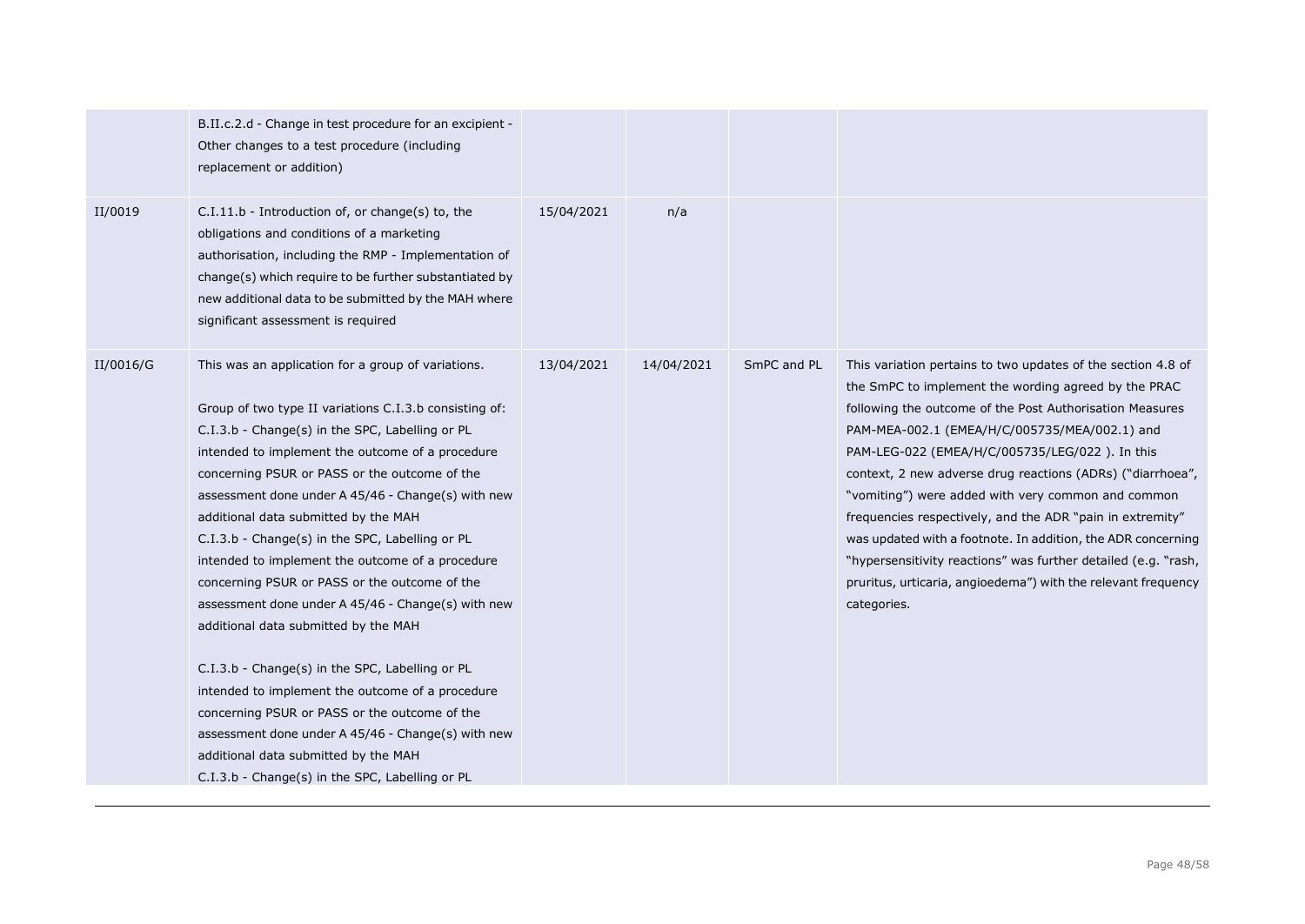|           | intended to implement the outcome of a procedure<br>concerning PSUR or PASS or the outcome of the<br>assessment done under A 45/46 - Change(s) with new<br>additional data submitted by the MAH                                                                                                                                                       |            |     |  |
|-----------|-------------------------------------------------------------------------------------------------------------------------------------------------------------------------------------------------------------------------------------------------------------------------------------------------------------------------------------------------------|------------|-----|--|
| IB/0024/G | This was an application for a group of variations.<br>B.II.f.1.e - Stability of FP - Change to an approved<br>stability protocol<br>B.II.f.1.e - Stability of FP - Change to an approved<br>stability protocol<br>B.II.f.z - Stability of FP - Other variation                                                                                        | 13/04/2021 | n/a |  |
| II/0020/G | This was an application for a group of variations.<br>B.II.c.z - Change in control of excipients in the<br>Finished Product - Other variation<br>B.II.c.4.a - Change in synthesis or recovery of a<br>non-pharmacopoeial or novel excipient - Minor change<br>B.II.c.z - Change in control of excipients in the<br>Finished Product - Other variation | 31/03/2021 | n/a |  |
| II/0017/G | This was an application for a group of variations.<br>B.II.b.1.a - Replacement or addition of a<br>manufacturing site for the FP - Secondary packaging<br>site<br>B.II.e.4.c - Change in shape or dimensions of the<br>container or closure (immediate packaging) - Sterile<br>medicinal products<br>B.II.b.2.b - Change to importer, batch release   | 29/03/2021 | n/a |  |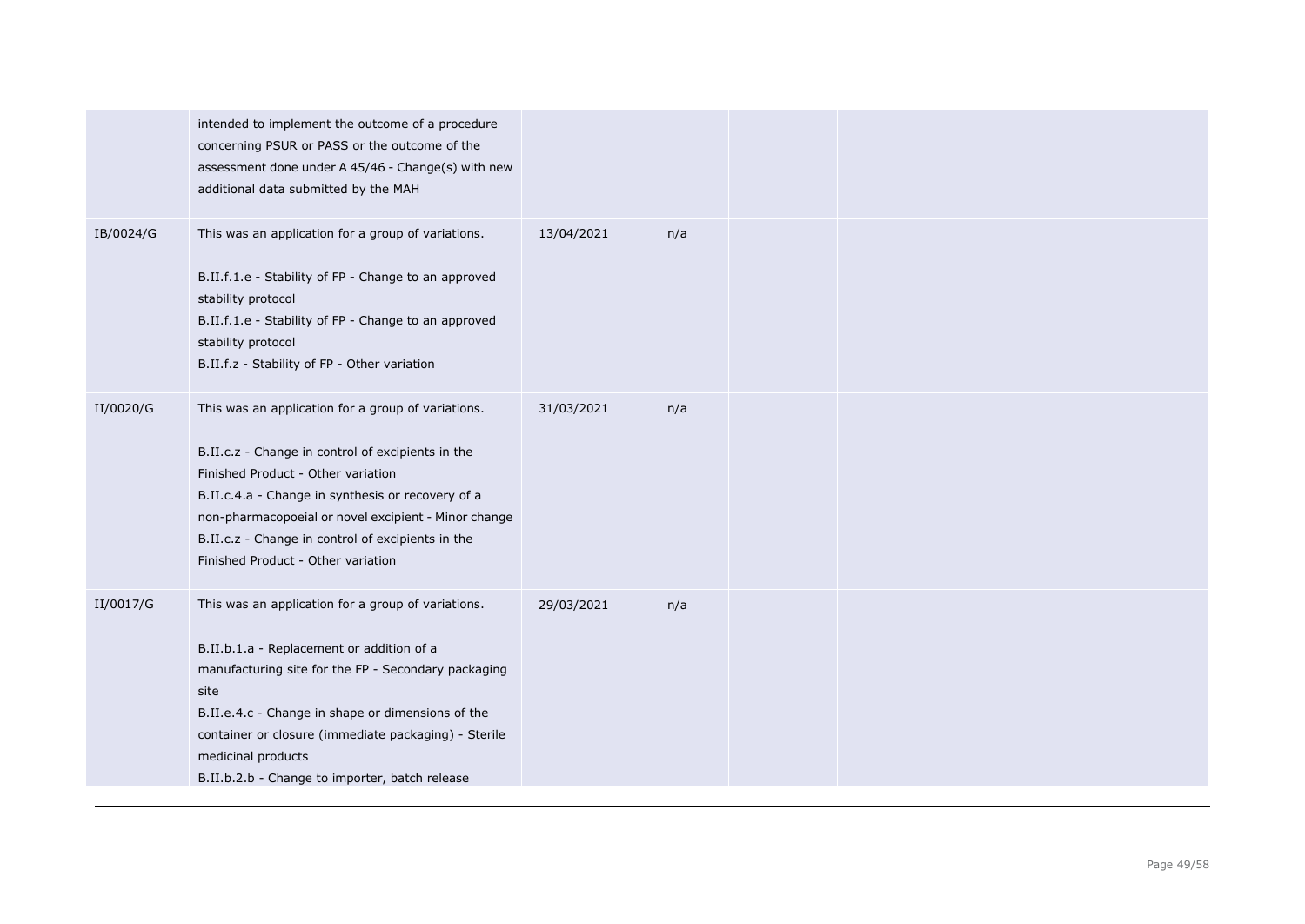|         | arrangements and quality control testing of the FP -<br>Replacement/addition of a site where batch<br>control/testing takes place for a biol/immunol product<br>and any of the test methods at the site is a<br>biol/immunol method<br>B.II.b.1.c - Replacement or addition of a<br>manufacturing site for the FP - Site where any<br>manufacturing operation(s) take place, except batch<br>release/control, and secondary packaging, for<br>biol/immunol medicinal products or pharmaceutical<br>forms manufactured by complex manufacturing<br>processes<br>B.II.d.2.a - Change in test procedure for the finished<br>product - Minor changes to an approved test<br>procedure<br>B.II.d.2.a - Change in test procedure for the finished<br>product - Minor changes to an approved test<br>procedure<br>B.II.b.1.b - Replacement or addition of a<br>manufacturing site for the FP - Primary packaging site<br>B.II.b.2.b - Change to importer, batch release<br>arrangements and quality control testing of the FP -<br>Replacement/addition of a site where batch<br>control/testing takes place for a biol/immunol product<br>and any of the test methods at the site is a<br>biol/immunol method |            |     |  |  |
|---------|---------------------------------------------------------------------------------------------------------------------------------------------------------------------------------------------------------------------------------------------------------------------------------------------------------------------------------------------------------------------------------------------------------------------------------------------------------------------------------------------------------------------------------------------------------------------------------------------------------------------------------------------------------------------------------------------------------------------------------------------------------------------------------------------------------------------------------------------------------------------------------------------------------------------------------------------------------------------------------------------------------------------------------------------------------------------------------------------------------------------------------------------------------------------------------------------------------|------------|-----|--|--|
|         | B.II.d.2.d - Change in test procedure for the finished<br>product - Other changes to a test procedure (including<br>replacement or addition)                                                                                                                                                                                                                                                                                                                                                                                                                                                                                                                                                                                                                                                                                                                                                                                                                                                                                                                                                                                                                                                            |            |     |  |  |
| IB/0021 | B.II.g.5.c - Implementation of changes foreseen in an                                                                                                                                                                                                                                                                                                                                                                                                                                                                                                                                                                                                                                                                                                                                                                                                                                                                                                                                                                                                                                                                                                                                                   | 26/03/2021 | n/a |  |  |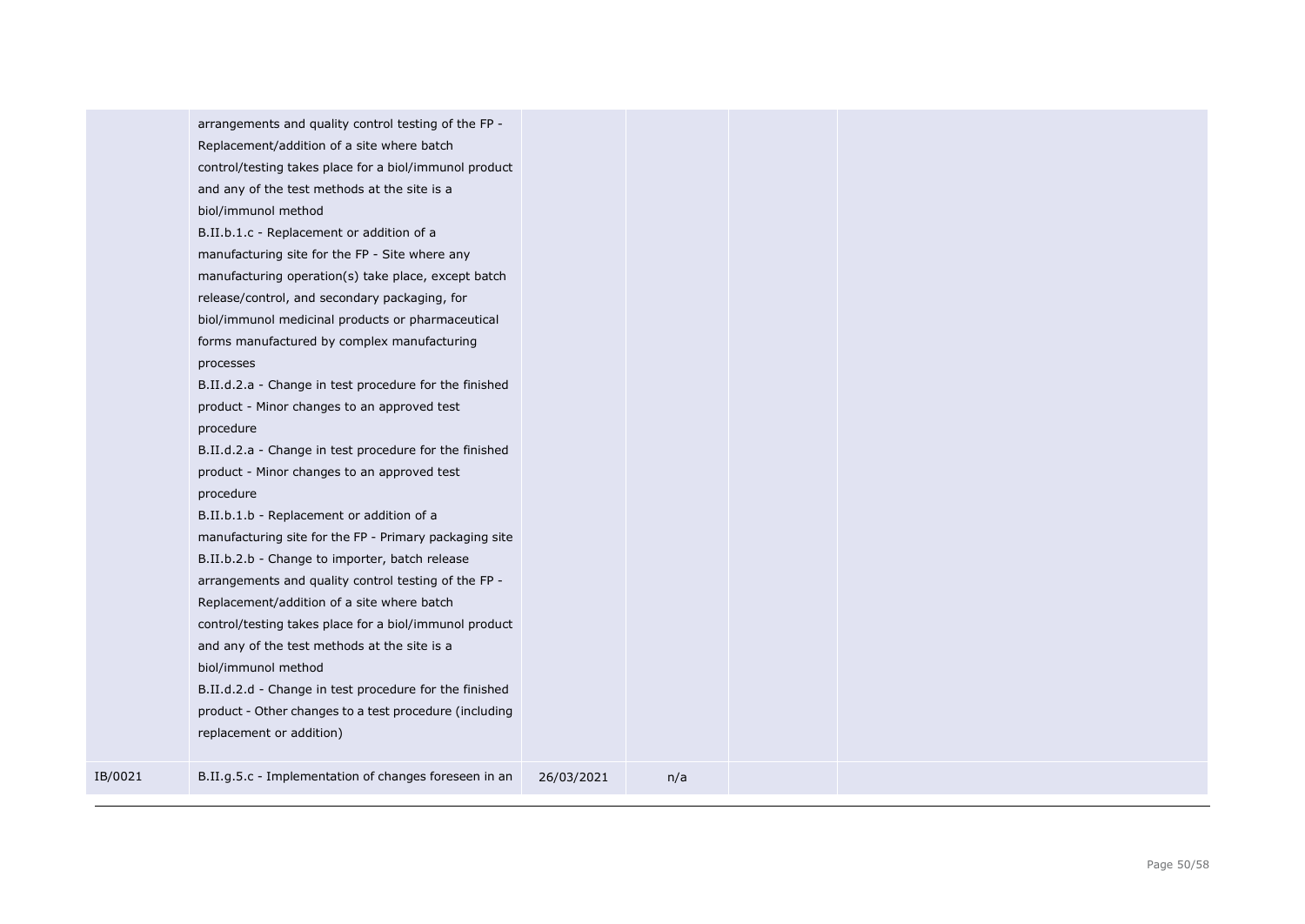|           | approved change management protocol - For a<br>biological/immunological medicinal product                                                                                                                                                                                  |            |            |             |                                                                                                                |
|-----------|----------------------------------------------------------------------------------------------------------------------------------------------------------------------------------------------------------------------------------------------------------------------------|------------|------------|-------------|----------------------------------------------------------------------------------------------------------------|
| II/0018/G | This was an application for a group of variations.<br>B.II.g.2 - Introduction of a post approval change<br>management protocol related to the finished product<br>B.II.g.2 - Introduction of a post approval change<br>management protocol related to the finished product | 26/03/2021 | n/a        |             |                                                                                                                |
| IB/0013   | B.II.f.1.d - Stability of FP - Change in storage<br>conditions of the finished product or the<br>diluted/reconstituted product                                                                                                                                             | 26/03/2021 | 14/04/2021 | SmPC and PL |                                                                                                                |
| IB/0014   | B.I.e.5.c - Implementation of changes foreseen in an<br>approved change management protocol - For a<br>biological/immunological medicinal product                                                                                                                          | 24/03/2021 | 14/04/2021 | Annex II    | Update of Annex II of the product information to include an<br>additional active substance manufacturing site. |
| IB/0015   | B.II.d.2.d - Change in test procedure for the finished<br>product - Other changes to a test procedure (including<br>replacement or addition)                                                                                                                               | 17/03/2021 | n/a        |             |                                                                                                                |
| II/0012   | B.II.b.3.c - Change in the manufacturing process of<br>the finished or intermediate product - The product is a<br>biological/immunological medicinal product and the<br>change requires an assessment of comparability                                                     | 12/03/2021 | n/a        |             |                                                                                                                |
| II/0011/G | This was an application for a group of variations.<br>B.I.a.1.j - Change in the manufacturer of AS or of a<br>starting material/reagent/intermediate for AS -                                                                                                              | 09/03/2021 | n/a        |             |                                                                                                                |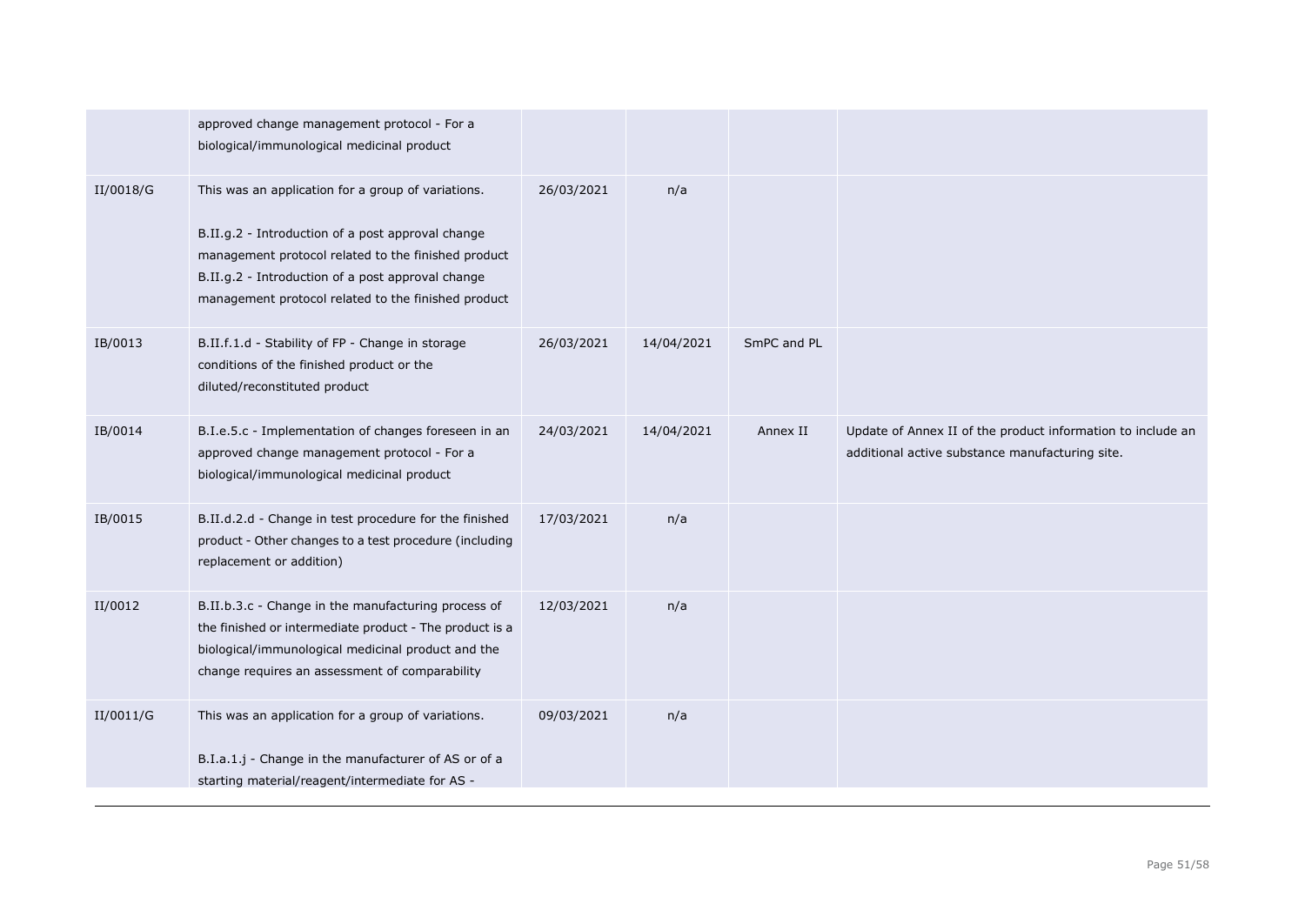|         | Replacement or addition of a site where batch<br>control/testing takes place and any of the test method<br>at the site is a biol/immunol method<br>B.I.b.2.a - Change in test procedure for AS or starting<br>material/reagent/intermediate - Minor changes to an<br>approved test procedure<br>B.II.b.2.b - Change to importer, batch release<br>arrangements and quality control testing of the FP -<br>Replacement/addition of a site where batch<br>control/testing takes place for a biol/immunol product<br>and any of the test methods at the site is a<br>biol/immunol method<br>B.II.d.2.a - Change in test procedure for the finished<br>product - Minor changes to an approved test<br>procedure |            |            |             |                                                                                                                                                                                                                                                                                                                                                                                                                                                                                                                                                                                                                                                                                                                                                                                                                                  |
|---------|-------------------------------------------------------------------------------------------------------------------------------------------------------------------------------------------------------------------------------------------------------------------------------------------------------------------------------------------------------------------------------------------------------------------------------------------------------------------------------------------------------------------------------------------------------------------------------------------------------------------------------------------------------------------------------------------------------------|------------|------------|-------------|----------------------------------------------------------------------------------------------------------------------------------------------------------------------------------------------------------------------------------------------------------------------------------------------------------------------------------------------------------------------------------------------------------------------------------------------------------------------------------------------------------------------------------------------------------------------------------------------------------------------------------------------------------------------------------------------------------------------------------------------------------------------------------------------------------------------------------|
| II/0009 | B.II.f.1.c - Stability of FP - Change in storage<br>conditions for biological medicinal products, when the<br>stability studies have not been performed in<br>accordance with an approved stability protocol                                                                                                                                                                                                                                                                                                                                                                                                                                                                                                | 19/02/2021 | 23/02/2021 | SmPC and PL | The SmPC sections 6.3 and 6.6 have been updated to include<br>information related to the transportation of diluted and<br>undiluted product at non-frozen storage conditions and to<br>the handling of temperature excursions once removed from<br>the freezer as follows:<br>Unopened vial;<br>Once removed from the freezer, the unopened vaccine can<br>be stored for up to 5 days at 2 °C to 8 °C. Within the 5 days<br>shelf-life at 2 °C to 8 °C, up to 12 hours may be used for<br>transportation. Prior to use, the unopened vaccine can be<br>stored for up to 2 hours at temperatures up to 30 °C.<br>Diluted medicinal product;<br>Chemical and physical in-use stability, including during<br>transportation, has been demonstrated for 6 hours at 2 °C to<br>30 °C after dilution in sodium chloride 9 mg/mL (0.9%) |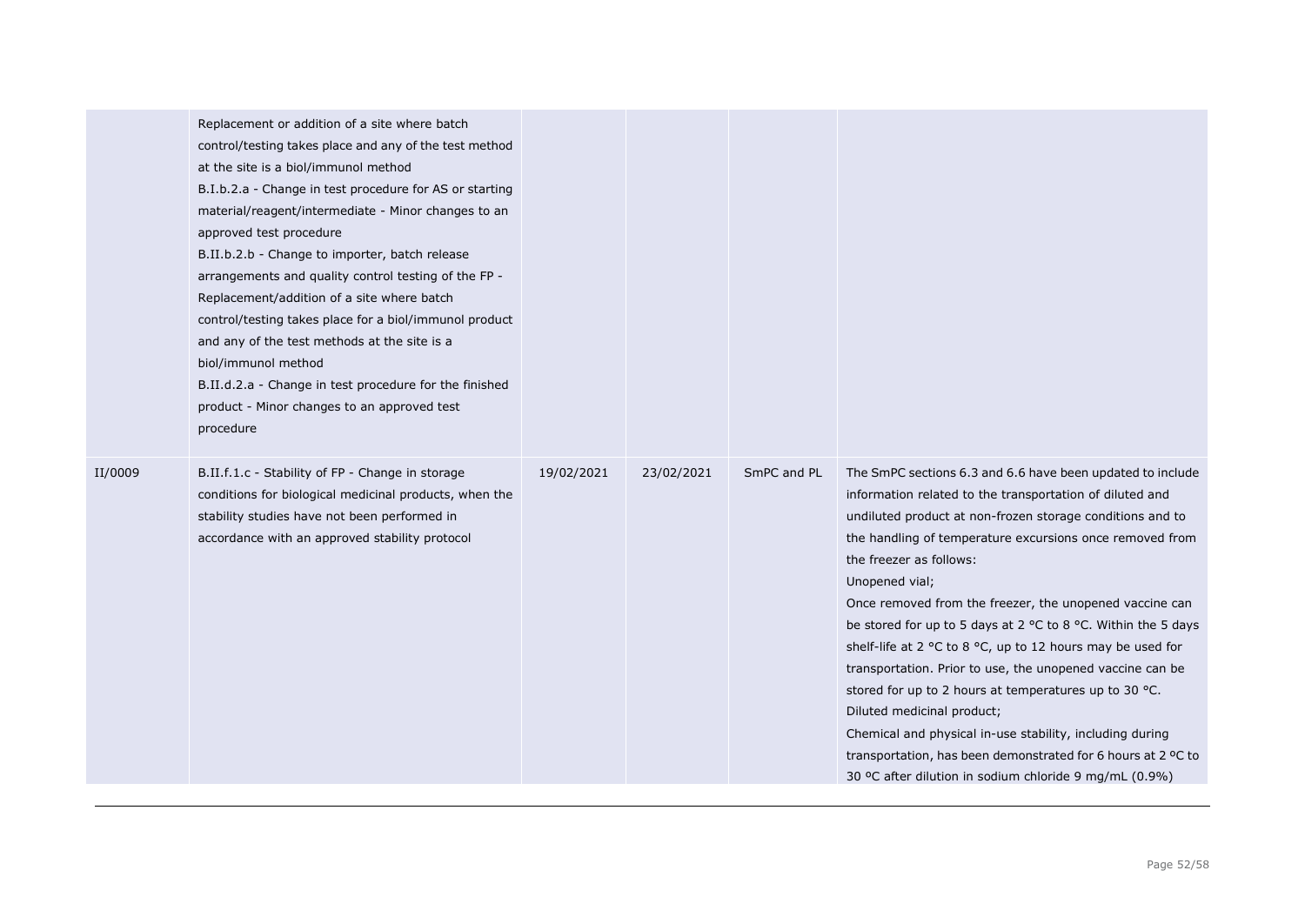|           |                                                                                                                                                                                                                                                                                                                                                                       |            |     | solution for injection. From a microbiological point of view,<br>the product should be used immediately. If not used<br>immediately, in-use storage times and conditions are the<br>responsibility of the user.<br>Handling of temperature excursions once removed from the<br>freezer<br>Stability data indicate that the unopened vial is stable for up<br>to:<br>24 hours when stored at temperatures from -3 °C to<br>$\bullet$<br>$2^oC$<br>a total of 4 hours when stored at temperatures from<br>8 °C to 30 °C; this includes the 2 hours at up to 30 °C<br>detailed above<br>This information is intended to guide healthcare<br>professionals only in case of temporary temperature<br>excursion.<br>The PL has been updated accordingly. |
|-----------|-----------------------------------------------------------------------------------------------------------------------------------------------------------------------------------------------------------------------------------------------------------------------------------------------------------------------------------------------------------------------|------------|-----|----------------------------------------------------------------------------------------------------------------------------------------------------------------------------------------------------------------------------------------------------------------------------------------------------------------------------------------------------------------------------------------------------------------------------------------------------------------------------------------------------------------------------------------------------------------------------------------------------------------------------------------------------------------------------------------------------------------------------------------------------|
| II/0010/G | This was an application for a group of variations.<br>B.II.c.z - Change in control of excipients in the<br>Finished Product - Other variation<br>B.II.c.4.a - Change in synthesis or recovery of a<br>non-pharmacopoeial or novel excipient - Minor change<br>B.II.c.2.a - Change in test procedure for an excipient -<br>Minor changes to an approved test procedure | 22/02/2021 | n/a |                                                                                                                                                                                                                                                                                                                                                                                                                                                                                                                                                                                                                                                                                                                                                    |
| II/0008/G | This was an application for a group of variations.<br>B.II.b.3.a - Change in the manufacturing process of<br>the finished or intermediate product - Minor change in                                                                                                                                                                                                   | 16/02/2021 | n/a |                                                                                                                                                                                                                                                                                                                                                                                                                                                                                                                                                                                                                                                                                                                                                    |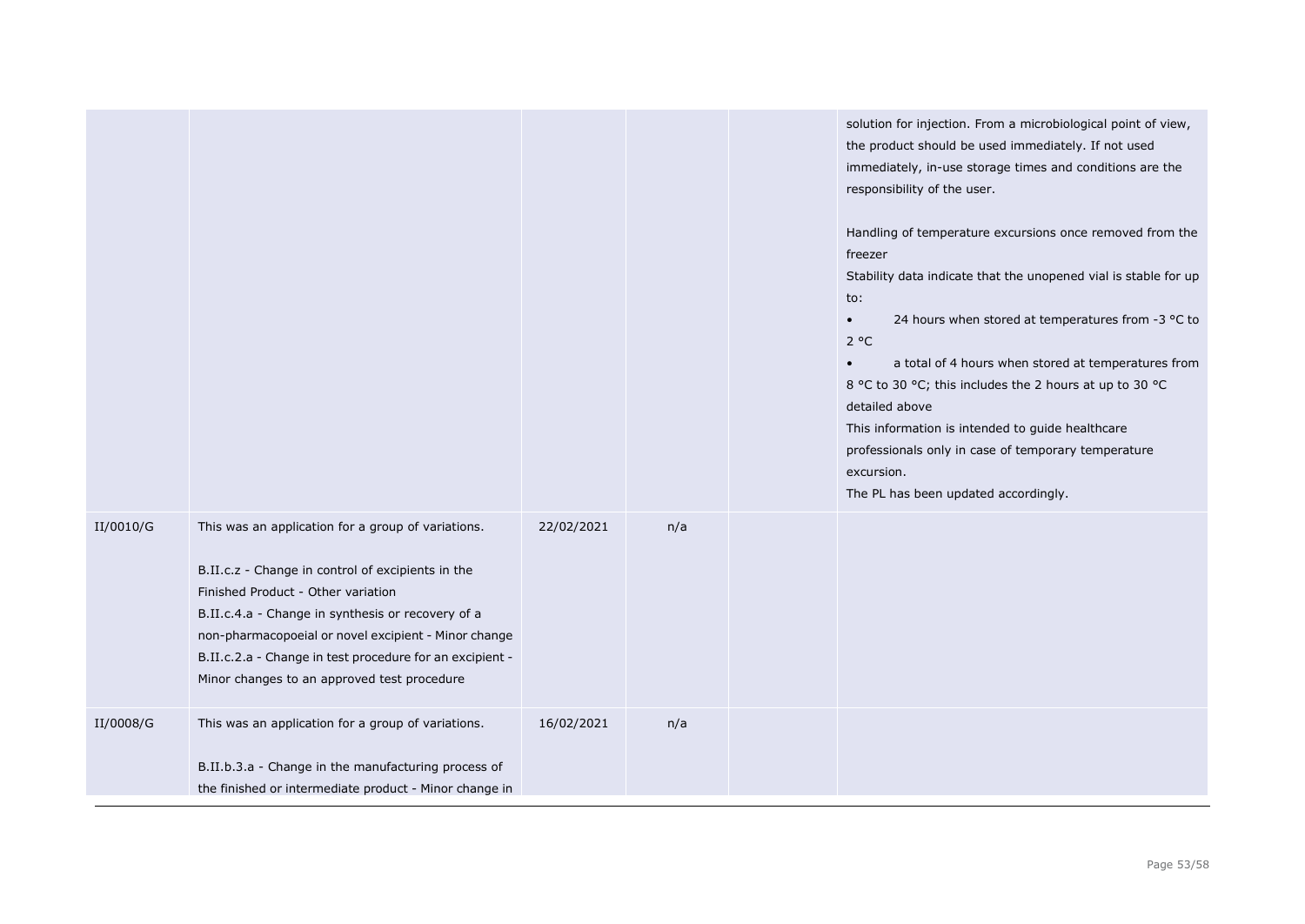the manufacturing process

B.II.b.1.c - Replacement or addition of a manufacturing site for the FP - Site where any manufacturing operation(s) take place, except batch release/control, and secondary packaging, for biol/immunol medicinal products or pharmaceutical forms manufactured by complex manufacturing processes

B.II.b.1.c - Replacement or addition of a manufacturing site for the FP - Site where any manufacturing operation(s) take place, except batch release/control, and secondary packaging, for biol/immunol medicinal products or pharmaceutical forms manufactured by complex manufacturing processes

B.II.b.3.a - Change in the manufacturing process of the finished or intermediate product - Minor change in the manufacturing process

B.II.b.1.c - Replacement or addition of a manufacturing site for the FP - Site where any manufacturing operation(s) take place, except batch release/control, and secondary packaging, for biol/immunol medicinal products or pharmaceutical forms manufactured by complex manufacturing processes

B.II.b.5.z - Change to in -process tests or limits applied during the manufacture of the finished product - Other variation

B.II.b.4.c - Change in the batch size (including batch size ranges) of the finished product - The change requires assessment of the comparability of a biological/immunological medicinal product or a new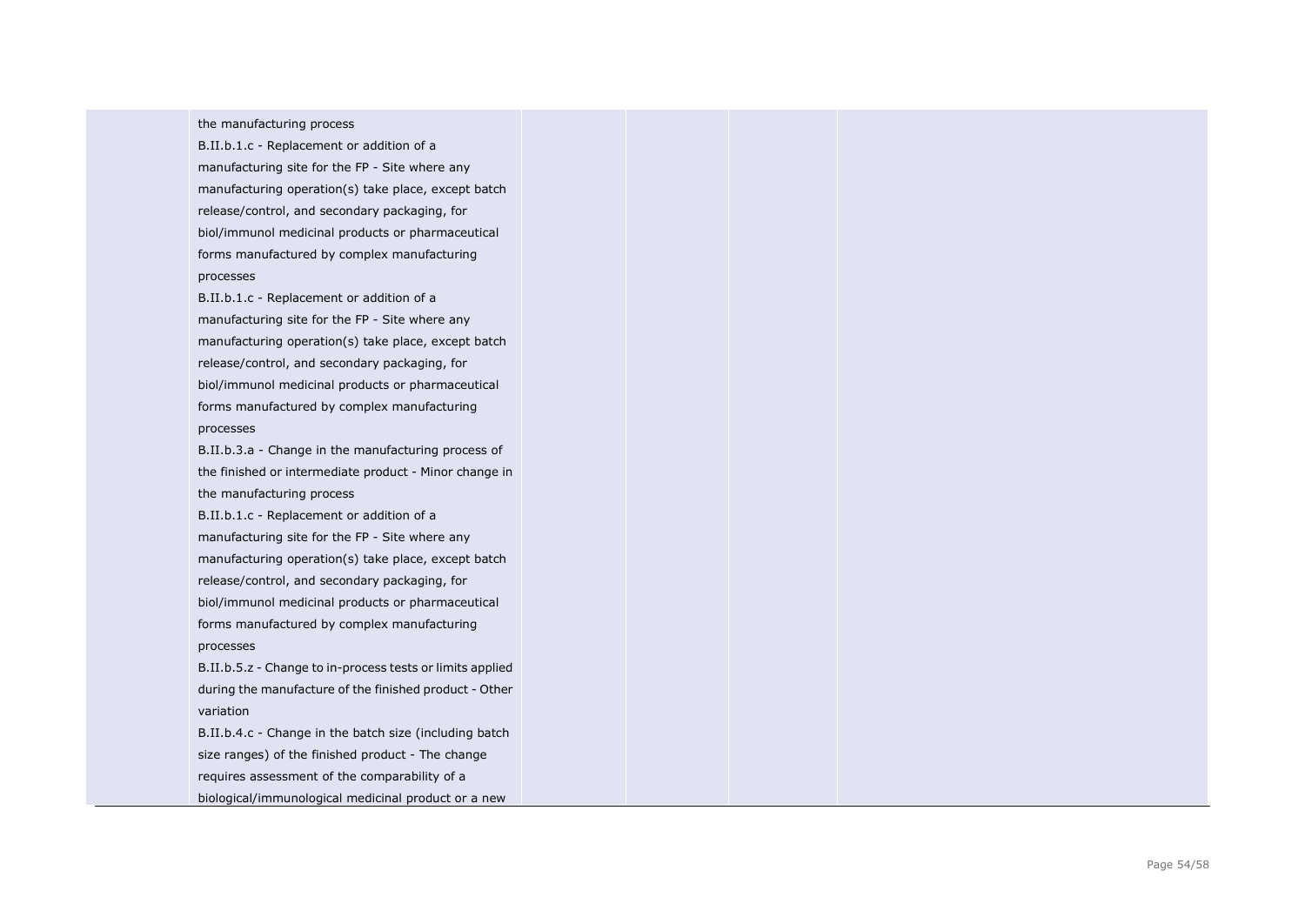|         | bioequivalence study<br>B.II.b.4.c - Change in the batch size (including batch<br>size ranges) of the finished product - The change<br>requires assessment of the comparability of a<br>biological/immunological medicinal product or a new<br>bioequivalence study<br>B.II.b.4.c - Change in the batch size (including batch<br>size ranges) of the finished product - The change<br>requires assessment of the comparability of a<br>biological/immunological medicinal product or a new<br>bioequivalence study<br>B.II.b.5.a - Change to in-process tests or limits<br>applied during the manufacture of the finished product<br>- Tightening of in-process limits<br>B.II.c.z - Change in control of excipients in the<br>Finished Product - Other variation |            |            |             |  |
|---------|-------------------------------------------------------------------------------------------------------------------------------------------------------------------------------------------------------------------------------------------------------------------------------------------------------------------------------------------------------------------------------------------------------------------------------------------------------------------------------------------------------------------------------------------------------------------------------------------------------------------------------------------------------------------------------------------------------------------------------------------------------------------|------------|------------|-------------|--|
| II/0005 | B.II.g.2 - Introduction of a post approval change<br>management protocol related to the finished product                                                                                                                                                                                                                                                                                                                                                                                                                                                                                                                                                                                                                                                          | 10/02/2021 | n/a        |             |  |
| II/0004 | B.I.e.2 - Introduction of a post approval change<br>management protocol related to the AS                                                                                                                                                                                                                                                                                                                                                                                                                                                                                                                                                                                                                                                                         | 04/02/2021 | n/a        |             |  |
| IB/0007 | To update the dose interval for Comirnaty in sections<br>4.2, 5.1 of the SmPC and section 3 and section "The<br>following information is intended for healthcare<br>professionals only" of the PL to implement the<br>recommendation of the CHMP.<br>The wording of the dose interval in section 4.2 has<br>been updated with a view to reflect better in section<br>4.2 the evidence from the submitted data and provide                                                                                                                                                                                                                                                                                                                                         | 28/01/2021 | 02/02/2021 | SmPC and PL |  |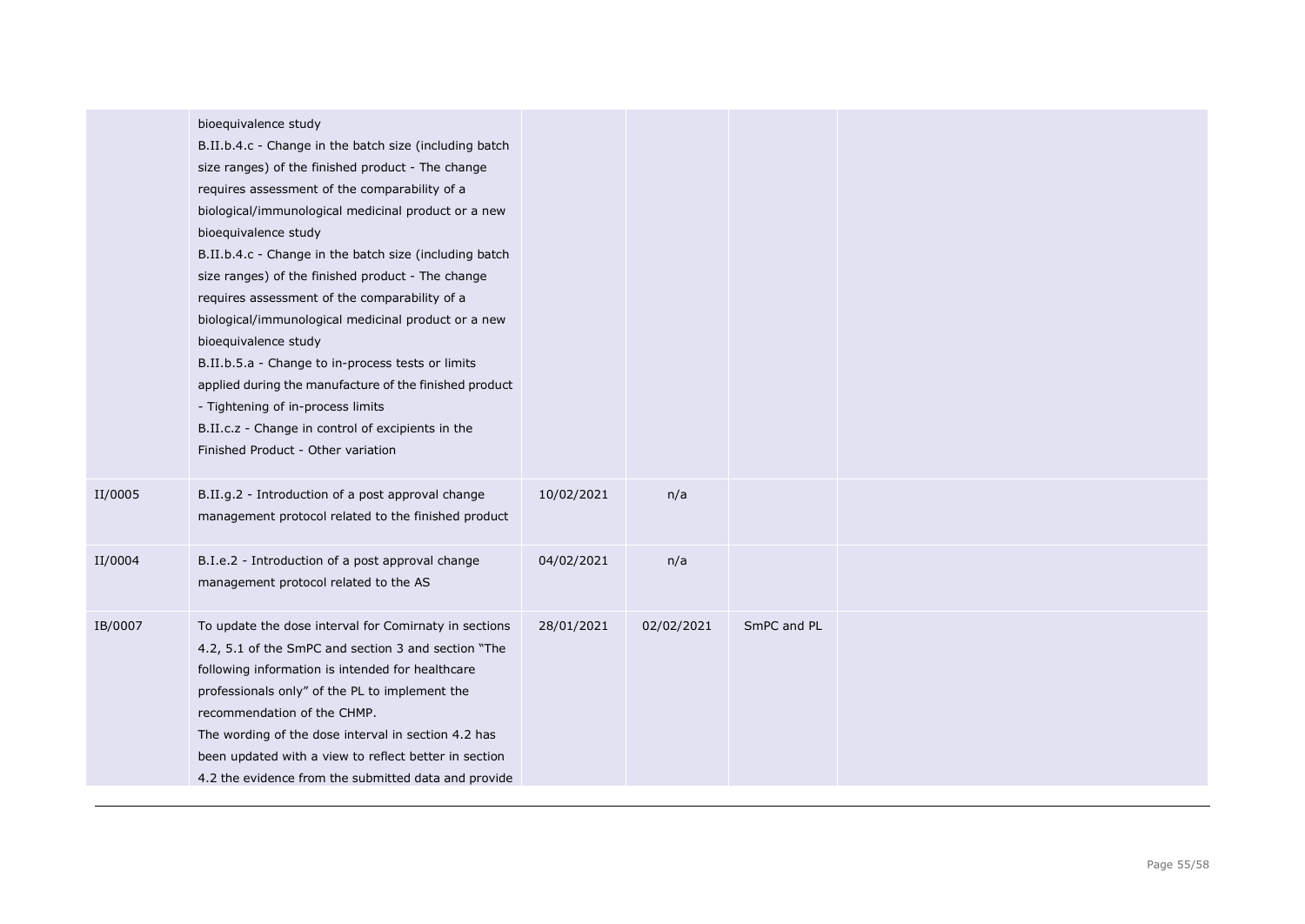|           | more clear guidance as well as to describe further in<br>section 5.1 the available data underlying this revision.<br>The MAH has also taken the opportunity to introduce a<br>few editorial changes and to provide updated material<br>affected by the change including 'How to prepare and<br>administer poster' and 'Vaccine traceability card'<br>In addition, the company has informed us that they<br>updated the 'Administration video' and the 'Comirnaty<br>website'.                                                                                                                                                                                                          |            |     |  |  |
|-----------|----------------------------------------------------------------------------------------------------------------------------------------------------------------------------------------------------------------------------------------------------------------------------------------------------------------------------------------------------------------------------------------------------------------------------------------------------------------------------------------------------------------------------------------------------------------------------------------------------------------------------------------------------------------------------------------|------------|-----|--|--|
|           | C.I.z - Changes (Safety/Efficacy) of Human and<br>Veterinary Medicinal Products - Other variation                                                                                                                                                                                                                                                                                                                                                                                                                                                                                                                                                                                      |            |     |  |  |
| IB/0006   | B.II.c.z - Change in control of excipients in the<br>Finished Product - Other variation                                                                                                                                                                                                                                                                                                                                                                                                                                                                                                                                                                                                | 28/01/2021 | n/a |  |  |
| II/0003/G | This was an application for a group of variations.<br>B.II.c.2.d - Change in test procedure for an excipient -<br>Other changes to a test procedure (including<br>replacement or addition)<br>B.II.c.2.d - Change in test procedure for an excipient -<br>Other changes to a test procedure (including<br>replacement or addition)<br>B.II.c.z - Change in control of excipients in the<br>Finished Product - Other variation<br>B.II.c.1.b - Change in the specification parameters<br>and/or limits of an excipient - Addition of a new<br>specification parameter to the specification with its<br>corresponding test method<br>B.II.c.1.c - Change in the specification parameters | 27/01/2021 | n/a |  |  |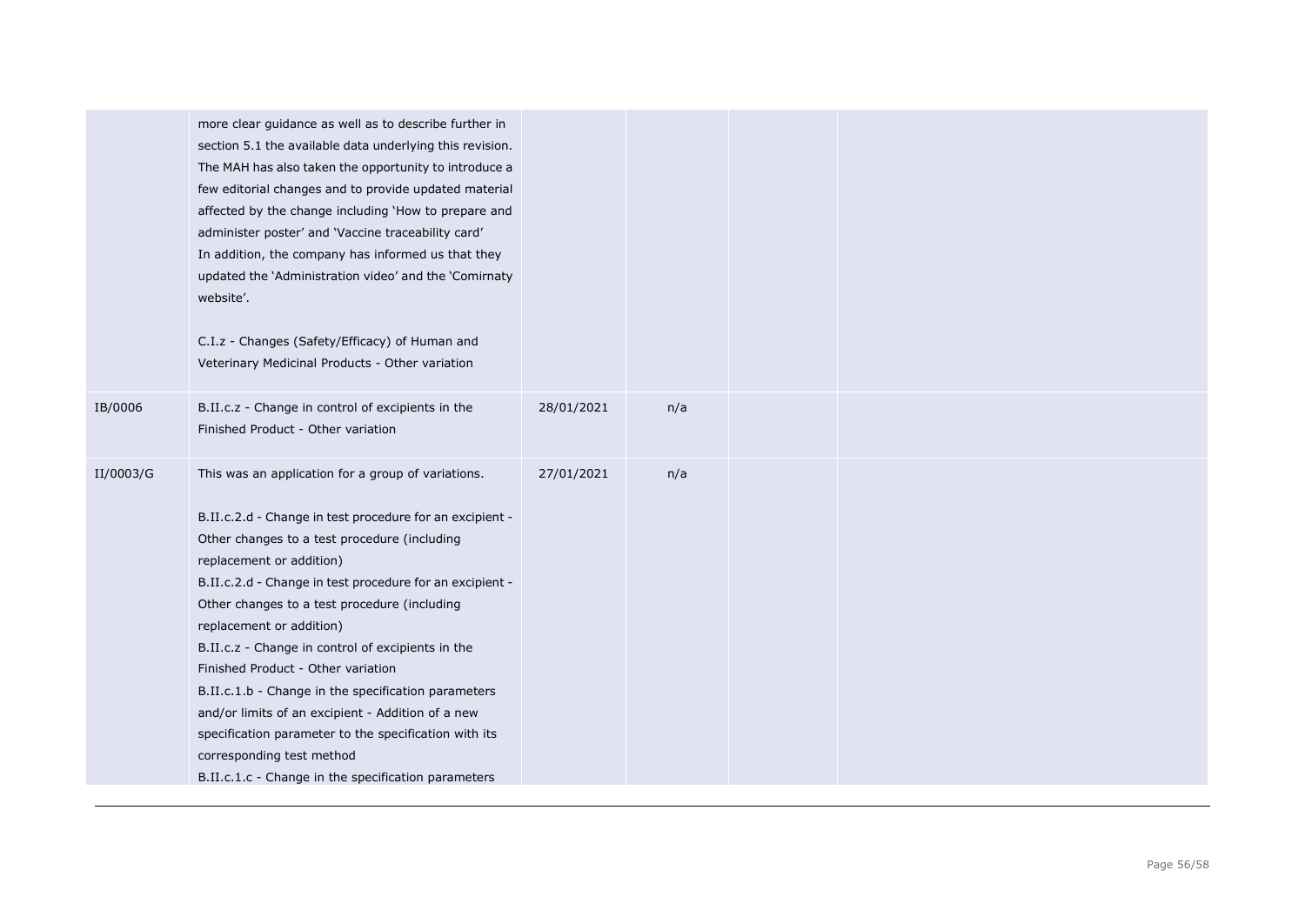|           | and/or limits of an excipient - Deletion of a<br>non-significant specification parameter (e.g. deletion<br>of an obsolete parameter)<br>B.II.c.z - Change in control of excipients in the<br>Finished Product - Other variation<br>B.II.c.z - Change in control of excipients in the<br>Finished Product - Other variation<br>B.II.c.z - Change in control of excipients in the<br>Finished Product - Other variation<br>B.II.c.z - Change in control of excipients in the<br>Finished Product - Other variation<br>B.II.c.z - Change in control of excipients in the<br>Finished Product - Other variation |            |            |                              |                                                                                                                                                                                                                                                                                                                                                                                                                                                                                                                                                                                                                                                              |
|-----------|-------------------------------------------------------------------------------------------------------------------------------------------------------------------------------------------------------------------------------------------------------------------------------------------------------------------------------------------------------------------------------------------------------------------------------------------------------------------------------------------------------------------------------------------------------------------------------------------------------------|------------|------------|------------------------------|--------------------------------------------------------------------------------------------------------------------------------------------------------------------------------------------------------------------------------------------------------------------------------------------------------------------------------------------------------------------------------------------------------------------------------------------------------------------------------------------------------------------------------------------------------------------------------------------------------------------------------------------------------------|
| IB/0001   | B.I.d.1.a.4 - Stability of AS - Change in the re-test<br>period/storage period - Extension or introduction of a<br>re-test period/storage period supported by real time<br>data                                                                                                                                                                                                                                                                                                                                                                                                                             | 26/01/2021 | n/a        |                              |                                                                                                                                                                                                                                                                                                                                                                                                                                                                                                                                                                                                                                                              |
| II/0002/G | This was an application for a group of variations.<br>Grouped variation:<br>B.II.e.5.c - Change in pack size of the finished product<br>- Change in the fill weight/fill volume of sterile<br>multidose (or single-dose, partial use) parenteral<br>medicinal products, including<br>biological/immunological medicinal products<br>B.II.d.1.d - Change in the specification parameters<br>and/or limits of the finished product - Deletion of a                                                                                                                                                            | 08/01/2021 | 08/01/2021 | SmPC,<br>Labelling and<br>PL | The change in pack size and change in specifications were<br>approved.<br>The SmPC sections 2, 4.2, 6.5 6.6 has been updated to<br>reflect the following:<br>One vial (0.45 mL) contains 6 doses of 0.3 mL after dilution.<br>In order to extract six doses from a single vial, low<br>dead-volume syringes and/or needles should be used. The<br>low dead-volume syringe and needle combination should<br>have a dead volume of no more than 35 microliters. If<br>standard syringes and needles are used, there may not be<br>enough of the vaccine to extract a sixth dose from a vial. If<br>the amount of vaccine remaining in the vial after the fifth |